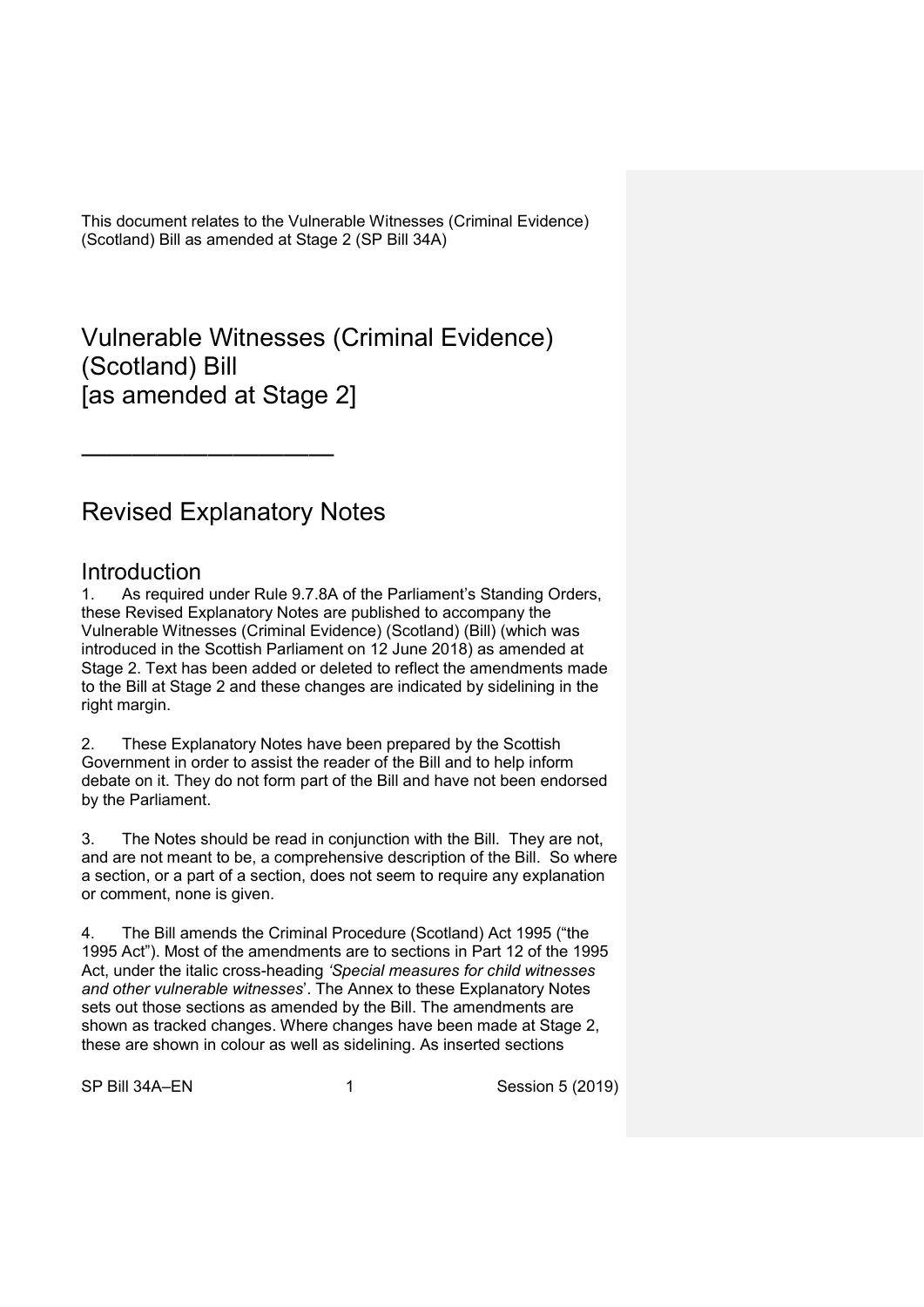271BZB and 271BZC provide that, in cases to which section 271BZA applies, sections 271A and 271D are to apply with certain modifications, the Annex contains 2 versions of sections 271A and 271D. The first version of each of those sections is the version as amended by the Bill. The second version is the version as amended by the Bill but as it is to be read in a case to which section 271BZA applies (as a result of the modifications made by sections 271BZB and 271BZC). The text in the Annex is provided for guidance only and its accuracy is not warranted.

# The Bill<br>5. Expla

 5. Explanatory Notes on the various sections of the Bill are provided below. A detailed explanation of the Bill's purpose can be found in the Policy Memorandum. The Policy Memorandum also sets out the policy intentions underpinning the Bill and the relationship of the Bill to the wider programme of work to improve the support available to vulnerable witnesses.

## **Child witnesses**

Section 1 – Child witnesses in certain solemn cases

 6. Section 1 inserts 3 new sections in the 1995 Act (sections 271BZA, 271BZB and 271BZC). Section 271BZA provides that in certain solemn criminal proceedings the court must enable any child witnesses to give their evidence in advance of the hearing ("the new rule"), section 271BZB sets out modifications that are needed to section 271A in cases where the new rule applies and section 271BZC sets out modifications that are needed to section 271D in cases where the new rule applies.

# **Inserted section 271BZA (Child witnesses in certain solemn cases: special measures)**

 7. Inserted section 271BZA provides that the new rule applies in relation to child witnesses other than the accused person. It applies in solemn criminal proceedings where the alleged offence is one of those listed in subsection (2). These offences are:

- Murder
- Culpable homicide
- Assault to the danger of life
- Abduction
- Plagium (the crime of stealing a child)
- A sexual offence to which section 288C of the 1995 Act applies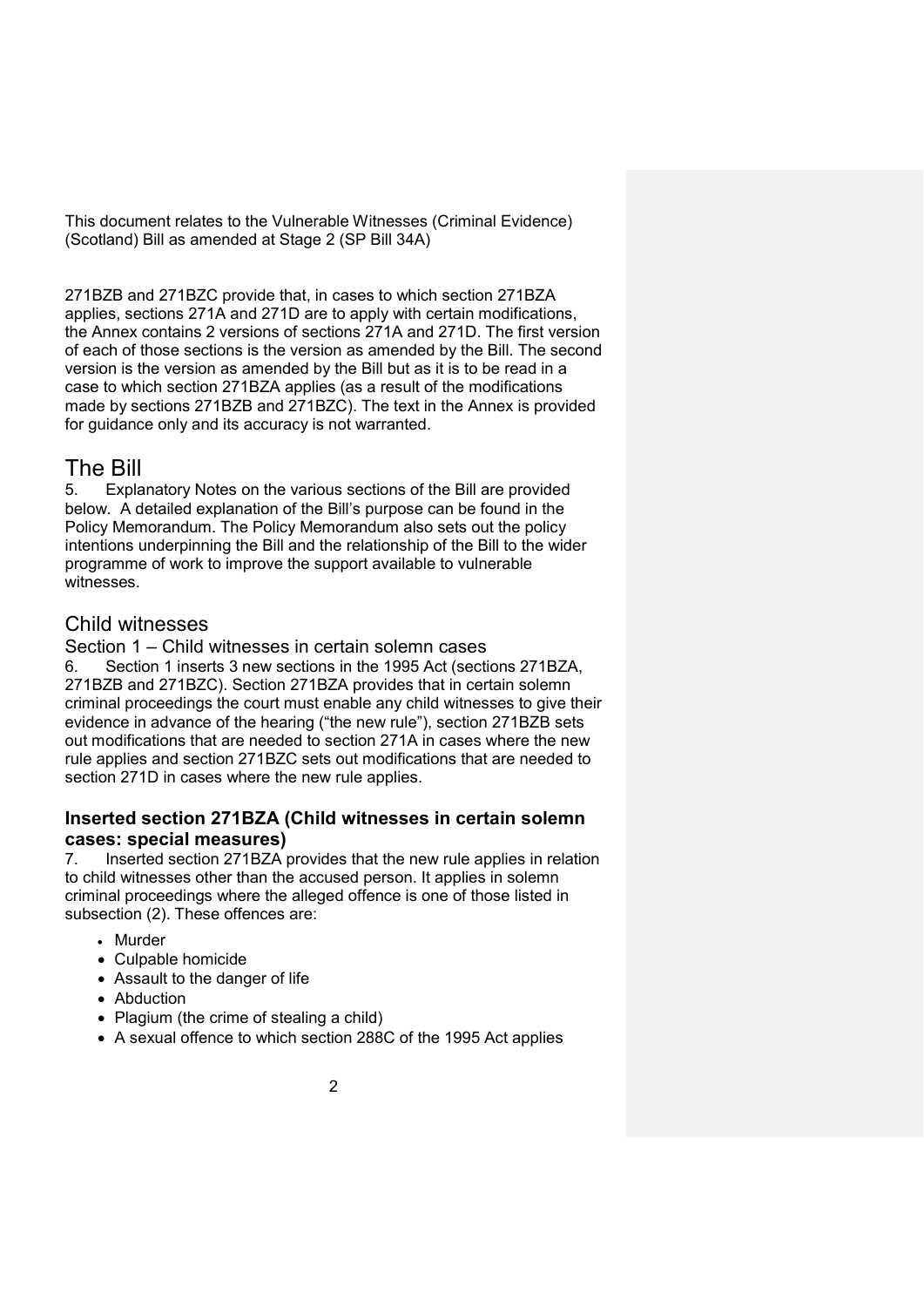- • A course of abusive behaviour towards a partner or ex-partner, under section 1(1) of the Domestic Abuse (Scotland) Act 2018
- • An offence which is aggravated by involving the abuse of a partner or ex-partner, as provided for in Part 1 of the Abusive Behaviour and Sexual Harm (Scotland) Act 2016.
- • An offence which is alleged to have occurred before 24 April 2017, when the new domestic abuse aggravator came into force, and where the aggravator would have applied if the offence had occurred more recently
- an offence of human trafficking
- an offence of slavery, servitude, and forced or compulsory labour
- an offence of female genital mutilation
- an offence of aiding and abetting female genital mutilation
- • an attempt to commit an offence mentioned in any of the bullets above

 8. Subsection (9) confers a power on the Scottish Ministers to make regulations modifying the list of offences in subsection (2). They may do so by, for example, adding an offence to the list, removing an offence from the list or amending the way in which an offence is described in the list. Regulations made by the Scottish Ministers under subsection (9) may remove the list of offences that is in subsection (2) and remove the condition set out in subsection (1)(b). That would result in the new rule applying in all solemn criminal proceedings involving child witnesses rather than it being limited to cases involving particular offences. Regulations made under subsection (9) are subject to the affirmative procedure.

 9. Subsection (3) sets out the new rule which is that the court must enable all of the child witness's evidence to be given in advance of the hearing unless the court is satisfied that an exception is justified under subsection (7) or (8). In terms of subsection (7), the court need not enable all of the evidence to be given in advance of the hearing if satisfied that there would be a significant risk of prejudice to the fairness of the hearing or to the interests of justice and that risk significantly outweighs any risk of prejudice to the interests of the child witness if the child witness gives evidence at the hearing. In terms of subsection (8), the court need not enable all of the evidence to be given in advance of the hearing if satisfied that the child witness is aged 12 or over, the child witness expresses a wish to give evidence at the hearing and it would be in the child witness's best interests to give evidence at the hearing.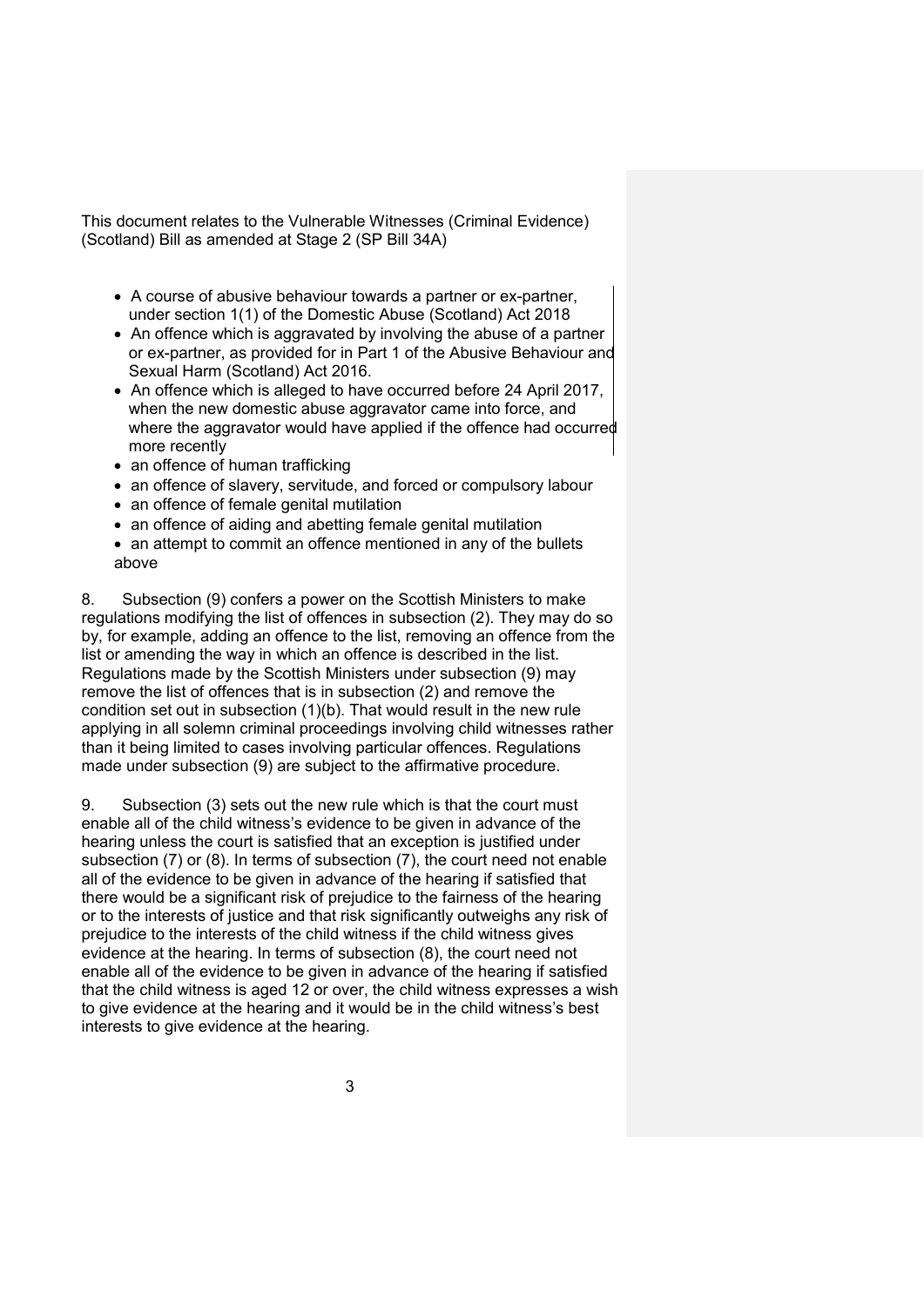10. Subsections (4) to (6) explain what is meant by enabling all of a child witness's evidence to be given in advance of the hearing. There is a close interaction between inserted section 271BZA and existing sections 271A and 271D of the 1995 Act so the inserted section should be considered against the background of those existing sections. Section 271A of the 1995 Act sets out the process for securing special measures for the purpose of taking the evidence of child witnesses (and deemed vulnerable witnesses). Special measures are the measures listed in section 271H. They include, for example, taking evidence by commissioner, using a live television link, a screen or supporter and giving evidence in chief in the form of a prior statement. (A witness's evidence in chief is the main evidence given by the witness in support of the case of the party who cited the witness. Evidence in chief is given before cross-examination by the other party to the proceedings.) Under section 271A, the party intending to cite the witness must lodge a vulnerable witness notice covering their view on which, if any, special measures should be authorised. Any other party to the proceedings may lodge a notice objecting to a special measure specified in the vulnerable witness notice unless it is a "standard special measure" within the meaning of subsection (14) (the use of a live television link, a screen or a supporter). If a standard special measure is specified, the court must make an order authorising the use of the standard special measure. If any other special measure is specified, the court may make an order authorising its use if satisfied that it is appropriate. If the notice requests that the witness give evidence without any special measure, the court may make an order authorising that if the witness has expressed a wish to give evidence without any special measure and the court is satisfied that it is appropriate. Section 271A also makes provision about circumstances in which the court may consider the question of special measures at a hearing. Section 271D of the 1995 Act enables the court to review the arrangements for taking a vulnerable witness's evidence at any stage in the proceedings and, in certain circumstances, to revoke or vary an earlier order made under section 271A which authorises the use of special measures.

 11. Some of the special measures which may be authorised under section 271A are capable of being used only if the witness gives evidence at the hearing. For example, the special measure of using a live television link in accordance with section 271J involves the vulnerable witness being present in a place outside the courtroom where the hearing is taking place and giving evidence by means of a live television link between that place and the courtroom. The use of that special measure requires the witness to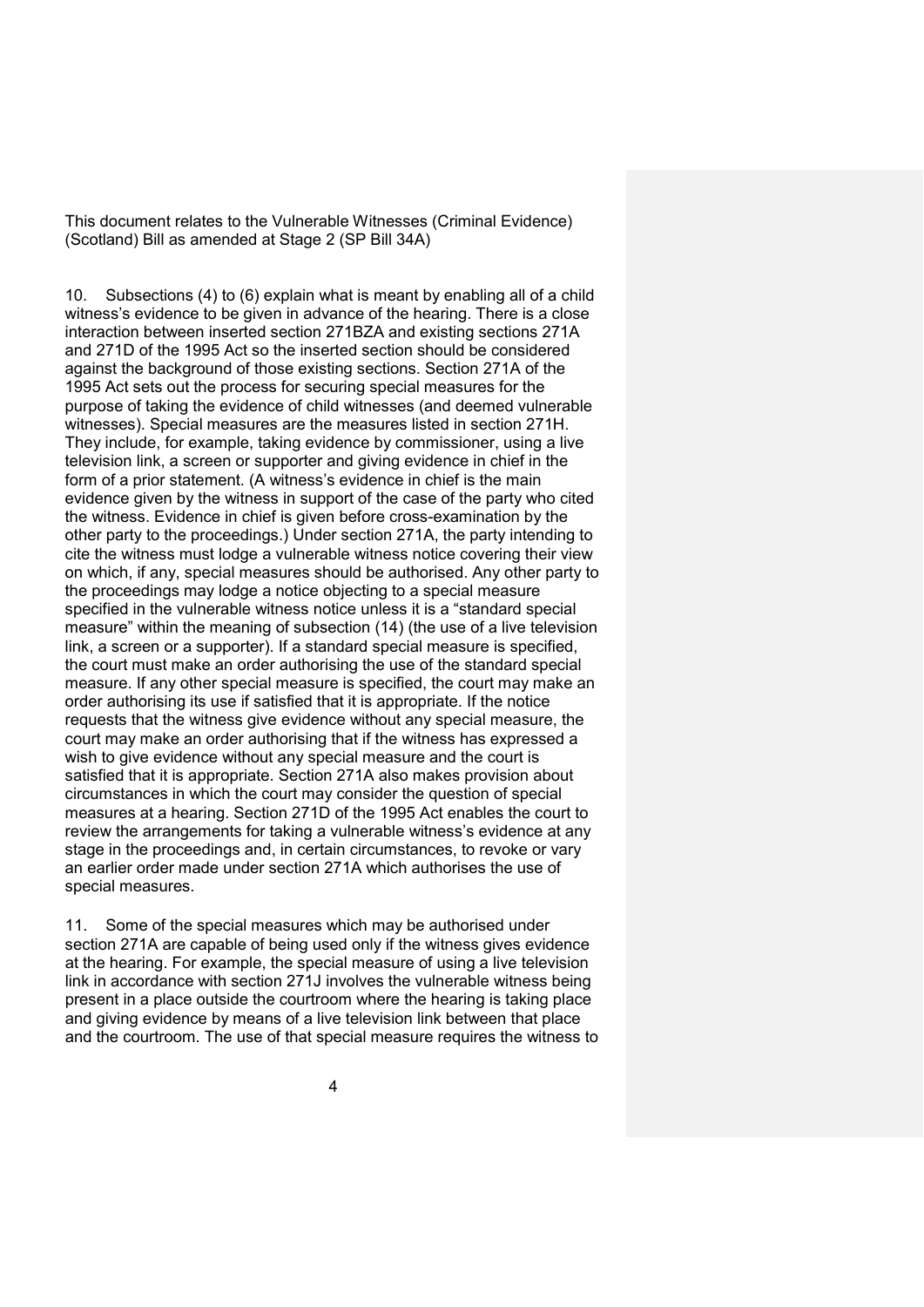give evidence at the hearing (although not to be physically present in the courtroom) as opposed to giving evidence in advance of the hearing. If a court were to authorise the use of that special measure, it would not be compatible with the witness giving all of their evidence in advance of the hearing. Subsection (6) of inserted section 271BZA defines the term "incompatible special measure" to mean a special measure which is capable of being used only if the child witness gives evidence at the hearing (whether or not present in the courtroom).

 12. The effect of subsection (4) is that, in order for the court to comply with the rule that it must enable all of the child witness's evidence to be given in advance of the hearing, the court must make a particular type of order under section 271A and must not make an order under section 271D which revokes the order under section 271A or varies it in such a way that it is no longer the type of order that the court was required to make to comply with the rule. The court may only revoke the order or vary it in that way if the review under section 271D commences after the hearing has commenced. The order under section 271A must authorise the taking of evidence by commissioner or the use of a prior statement (or both) for the purpose of taking all of the child witness's evidence. It must not authorise the use of an incompatible special measure (as defined in subsection (6)) for the purpose of taking any of the child witness's evidence nor the giving of any of that evidence without any special measure. The taking of evidence by commissioner and the use of a prior statement are both special measures which may be used in advance of a hearing. However, the court does not comply with the new rule if, for example, it authorises the use of a prior statement with the expectation that the child witness will still be required to attend the hearing to give evidence in addition to the evidence provided by means of the prior statement. In that example, the court only complies with the new rule if it authorises the use of the prior statement for the purpose of taking all of the child witness's evidence.

## **cases: modifications of section 271A) Inserted section 271BZB (Child witnesses in certain solemn**

 13. In cases in which the new rule in section 271BZA applies, the party intending to cite the child witness is still required to lodge a vulnerable witness notice in accordance with section 271A. Much of the process for lodging a notice and authorising a notice under that section is the same whether or not section 271BZA applies. However, some of the provisions of section 271A do not sit comfortably with the requirements of the new rule. For that reason, section 271BZB set out modifications of section 271A in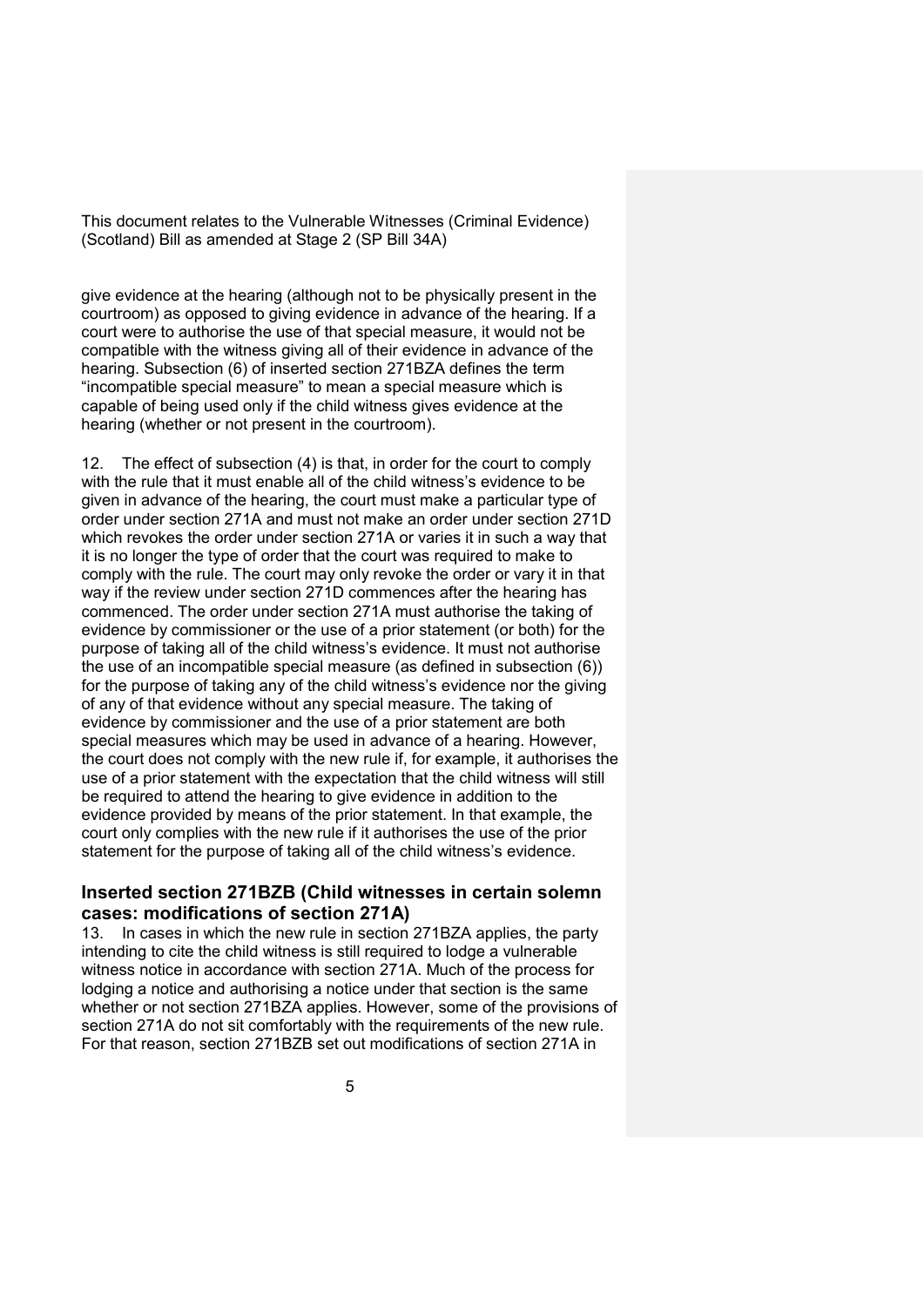cases where section 271BZA applies. These modifications are to clarify how section 271A is to operate in those cases and also to introduce an additional restriction on the special measures which may be authorised in those cases.

 14. Subsection (2) modifies the meaning of the term "standard special measure" where it is used in section 271A (in cases where section 271BZA applies). Under section 271A, the court must make an order authorising the use of any standard special measures that are specified in the vulnerable witness notice but the standard special measures include measures, such as the use of a live television link, which are incompatible with a child witness giving all of their evidence in advance of the hearing. Subsection (2) provides that references to a standard special measure are instead to be read as references to the measures of taking of evidence by commissioner, use of a supporter and use of a prior statement. These are measures which may be used in advance of the hearing. If these measures are specified in a vulnerable witness notice, the court must make an order authorising them.

 15. Subsection (3) modifies section 271A(2) by removing words which are not relevant in cases in which section 271BZA applies. The words "Subject to section 271AA" (which are mentioned in subsection (3)(a) of the Bill) are words which are inserted in section 271A by section 6(3)(a) of the Bill.

Bill.<br>16. Subsection (4) provides that section 271A has effect as if a new subsection (2A) were inserted in it to require the party citing the child witness to provide some additional information in the vulnerable witness notice. The vulnerable witness notice must state that section 271BZA applies. If the special measures specified in the notice are not measures which, if authorised, would enable the child witness to give all of their evidence in advance of the hearing, the notice must explain why the party citing the witness considers that an exception is justified under section 271BZA(7) or (8).

 17. The effect of subsection (5) is to make section 271A(5), (9) and (10) subject to additional provisions that are to be treated as being inserted in section 271A. Subsection (10B) (which is to be treated as being inserted in section 271A) clarifies the action that the court may take if a vulnerable witness notice does not specify the special measure of taking evidence by commissioner or use of a prior statement for the purpose of taking all of the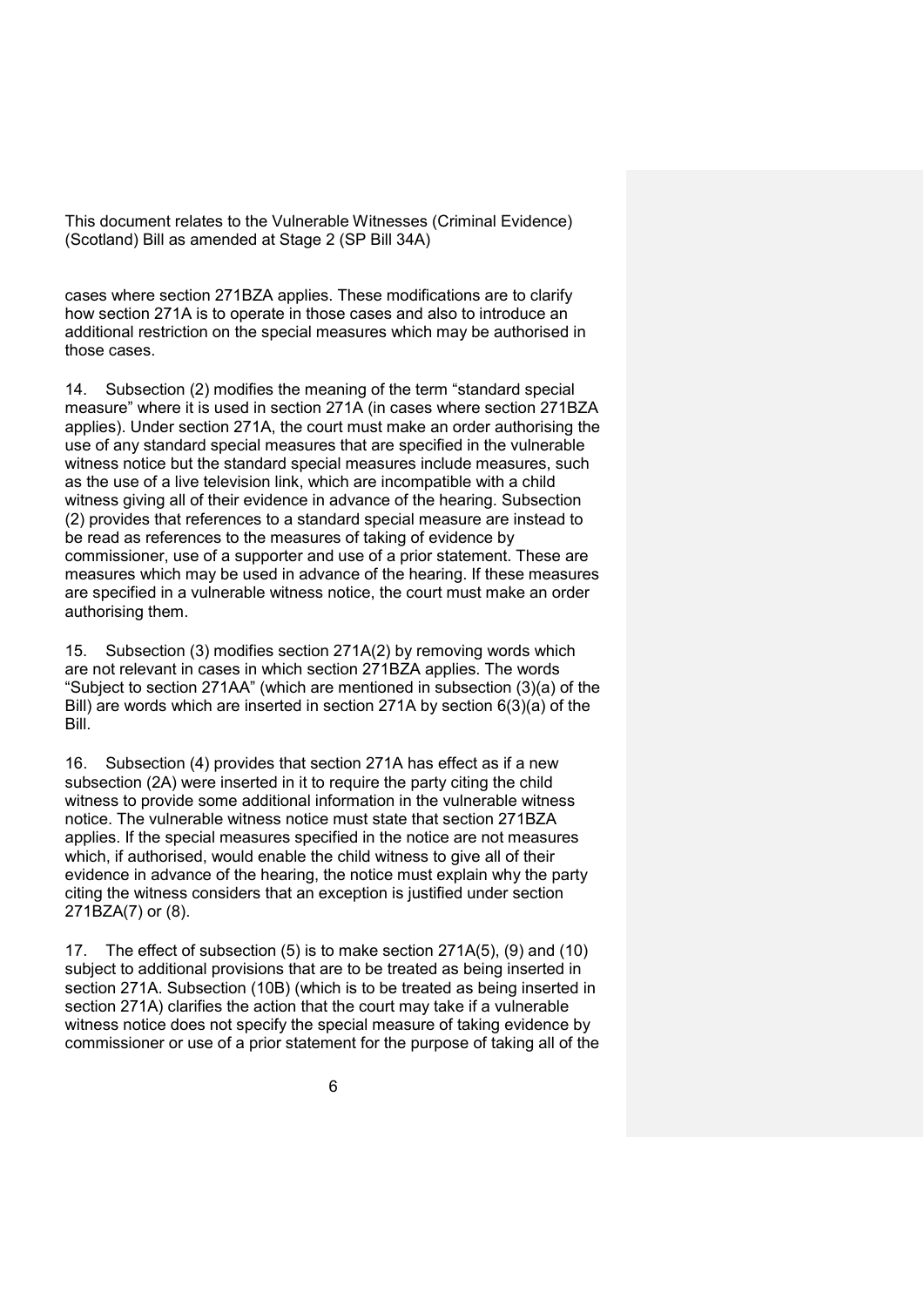child witness's evidence. Although not specified in the notice, the court may nonetheless make an order authorising the use of one or both of those measures for the purpose of taking all of the child witness's evidence. This allows the court to comply with the new rule even if a vulnerable witness notice has been lodged which does not recognise that the new rule applies, or which seeks to have the child witness give any evidence at the hearing. Subsection (10C) is to ensure that there is consistency between the new rule in section 271BZA and the court's powers under section 271A. Unless the court is satisfied that an exception is justified under section 271BZA, any order made by the court under section 271A must comply with the new rule in terms of the special measures which it authorises (and the special measures which it must not authorise).

 18. Subsections (10D) to (10F) (which are to be treated as being inserted in section 271A) introduce an additional restriction on the special measures which may be authorised in cases where section 271BZA applies. They are relevant where section 271BZA applies but an exception to the new rule is justified under section 271BZA(7) or (8). In those circumstances, the court is not required to make an order enabling all of the child witness's evidence to be given in advance of the hearing. However, even if the court makes an order which has the effect of requiring the child witness to give evidence at the hearing, it must not have the effect of requiring the child witness to be present in the courtroom unless an exception applies. There is an exception under subsection (10E) if the giving of evidence in a way other than by being present in the courtroom would give rise to a significant risk of prejudice to the fairness of the hearing or interests of justice and that significantly outweighs any risk of prejudice to the child witness's interests. There is an exception under subsection (10F) if the child witness is aged 12 or over and expresses a wish to be present in the courtroom to give evidence and that would be in the child witness's best interests.

## **cases: modifications of section 271D) Inserted section 271BZC (Child witnesses in certain solemn**

 19. In cases in which the new rule in section 271BZA applies, the court may still review the arrangements for taking the child witness's evidence in accordance with section 271D. However, the court's power under section 271D to revoke or vary an earlier order must be exercised in a way which is consistent with the requirements of section 271BZA. For that reason, section 271BZC sets out modifications of section 271D in cases where section 271BZA applies.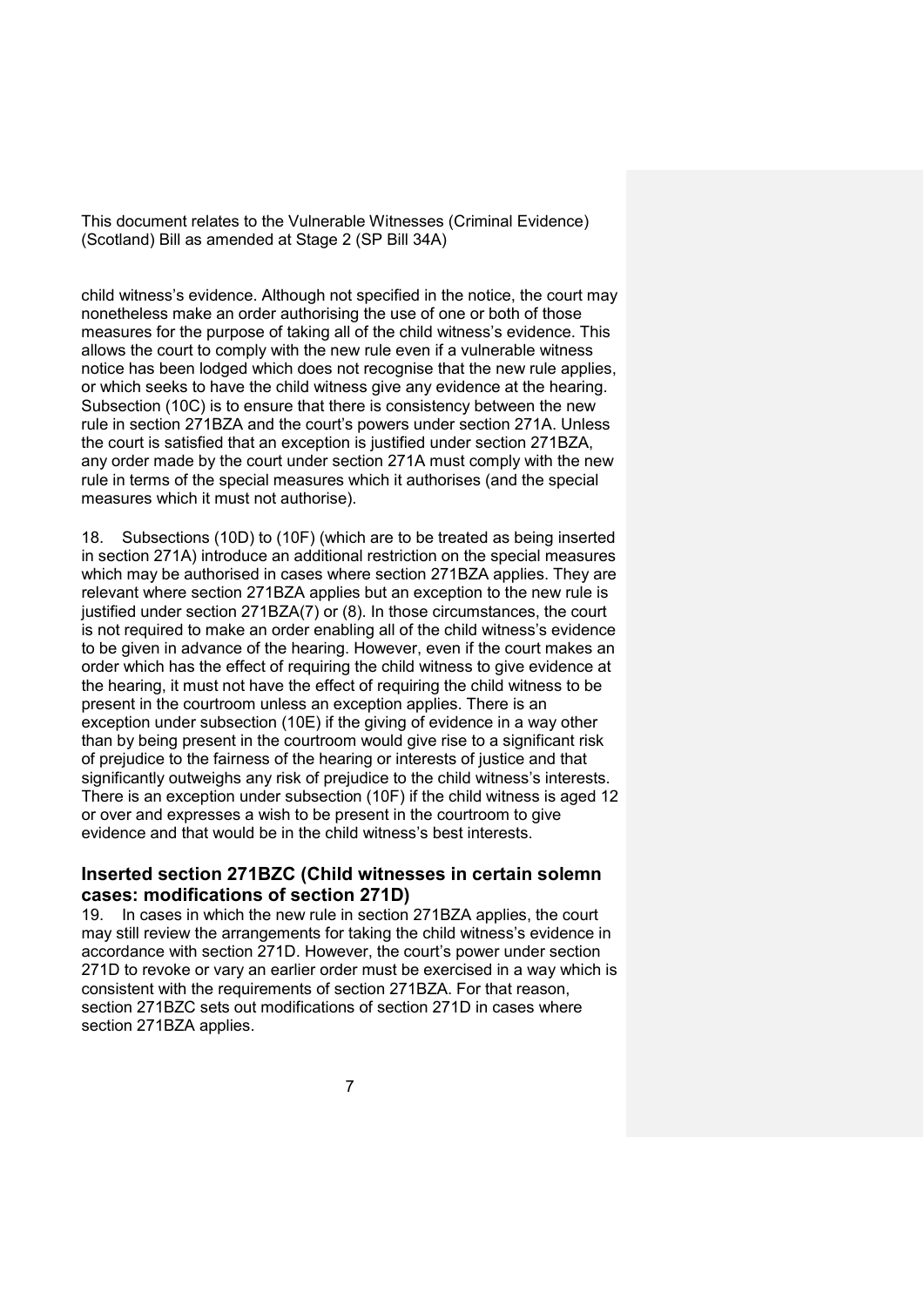20. Subsection (2)(a) provides that section 271D has effect as if subsections (3A) to (3C) were omitted. Those subsections are inserted by section 4 of the Bill but those subsections are not to apply in cases in which the new rule in section 271BZA applies. Subsection (2)(aa) provides that section 271D has effect as if subsection (4A) were omitted. That subsection is inserted by section 6 of the Bill but it is not to apply in cases in which the new rule in section 271BZA applies.

 21. The effect of subsection (2)(b) is to make section 271D(2) to (4) subject to additional provisions that are to be treated as being inserted in section 271D. Subsection (4C) (which is to be treated as being inserted in section 271D) provides that the court must not make an order which revokes an earlier order or varies an earlier order in such a way that it no longer satisfies the requirements of the new rule (the requirements being to authorise the taking of evidence by commissioner or use of a prior statement for the purpose of taking all of a witness's evidence and to refrain from authorising the taking of any of their evidence without a special measure or with an incompatible special measure). The court must not make an order having that effect unless satisfied that an exception is justified under section 271BZA(7) or (8) or unless the hearing has already commenced when the court commences its review. There is a possibility of there being cases where, for example, a commissioner is appointed to take evidence from a child witness and the commission takes place but later, during the course of the trial, it becomes clear that there is a need to recall the child witness. In that case, the court should be able to review the arrangements for taking the child witness's evidence in accordance with section 271D. At that point, the hearing has already commenced so it is no longer possible for the child witness to give all of their evidence in advance of the trial if they are to be recalled. Therefore, the court may revoke or vary the earlier order if the hearing has already commenced.

 21. Subsections (4CA) and (4CB) (which are to be treated as being inserted in section 271D) are relevant in review cases where the earlier order has authorised only the special measure of giving evidence in chief by prior statement. If any party to the proceedings requests that the child witness's evidence be taken by commissioner, the court must make an order having that effect unless the hearing has already commenced when the court commences its review or there is an exception under section 271BZA(7) or (8). This situation could arise where, for example, a child witness has given their evidence in the form of a prior statement but then further evidence becomes available and, as a result of that, the other party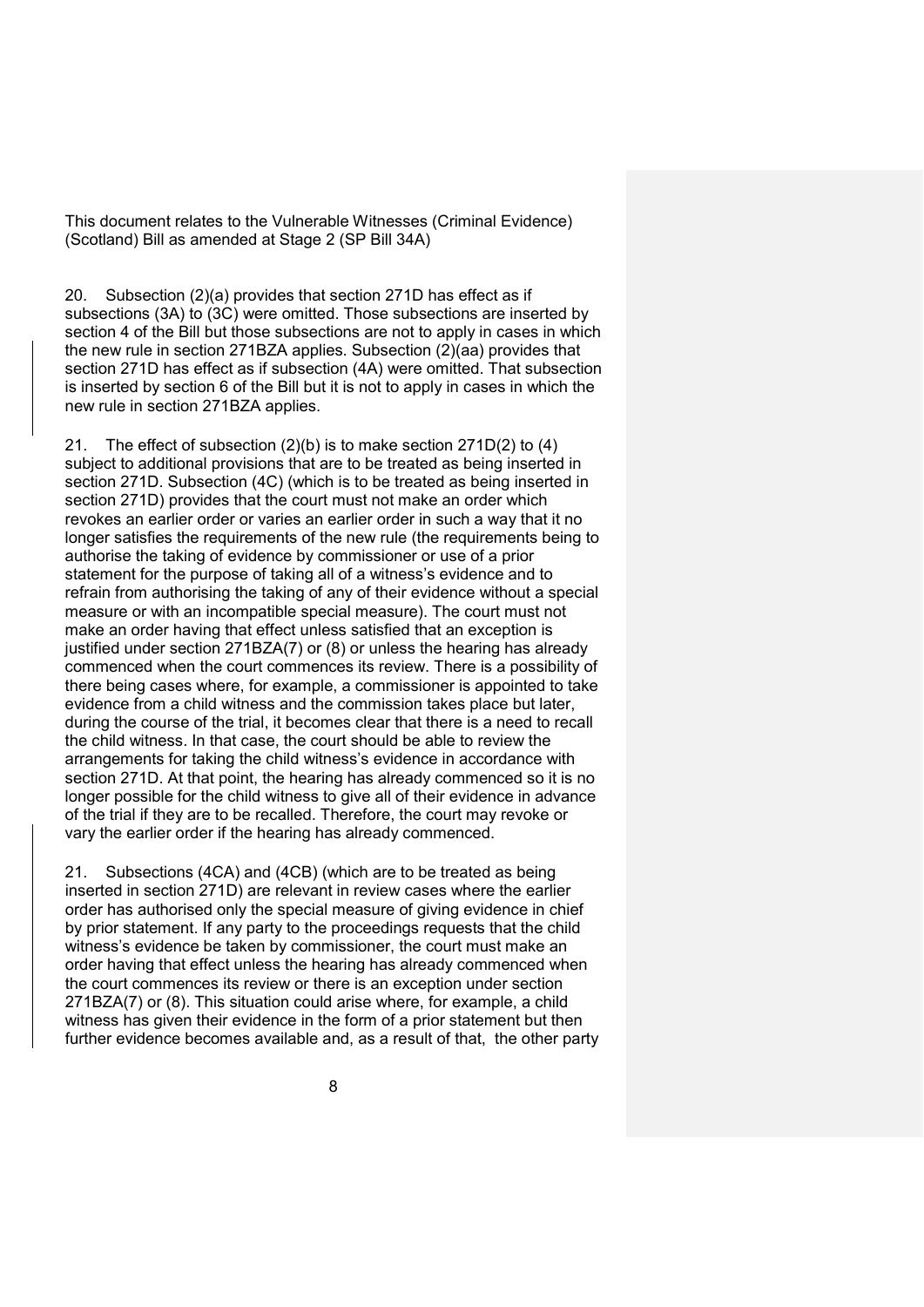to proceedings wishes to cross-examine the child witness. That party could seek a review and could request that the court authorise the taking of evidence by commissioner to enable cross-examination. The court would (in most cases) be required to authorise that.

 $22.$ 

22.<br>22.23. Subsections (4D) to (4F) (which are to be treated as being inserted in section 271D) introduce an additional restriction in cases where section 271BZA applies. They are relevant where section 271BZA applies but the hearing has already commenced when the court commences its review or an exception to the new rule is justified under section 271BZA(7) or (8). In those circumstances, the court is not required to make an order enabling all of the child witness's evidence to be given in advance of the hearing. However, even if the court makes an order which has the effect of requiring the child witness to give evidence at the hearing, it must not have the effect of requiring the child witness to be present in the courtroom unless an exception applies. There is an exception under subsection (4E) if the giving of evidence in a way other than by being present in the courtroom would give rise to a significant risk of prejudice to the fairness of the hearing or interests of justice and that significantly outweighs any risk of prejudice to the child witness's interests. There is an exception under subsection (4F) if the child witness is aged 12 or over and expresses a wish to be present in the courtroom to give evidence and that would be in the child witness's best interests.

Section 2 – Child witnesses under the age of 12

 23.24. Section 2(2) amends section 271B of the 1995 Act by inserting new subsections (4A) and (7). Section 271B makes provision about the special measures that are appropriate for taking the evidence of child witnesses under the age of 12 in certain criminal proceedings. There is some overlap between section 271B and the new rule in section 271BZA. If section 271B were not amended by the Bill, there would be cases in which both sections would apply. For example, both sections would apply in a murder case involving a child witness aged 11. Subsection (7) is therefore inserted. It provides that section 271B does not apply in a case to which section 271BZA applies.

 24.25. Inserted subsection (4A) is to clarify how section 271A(5)(a) should operate in a case to which section 271B applies. Even if the vulnerable witness notice does not specify a special measure which would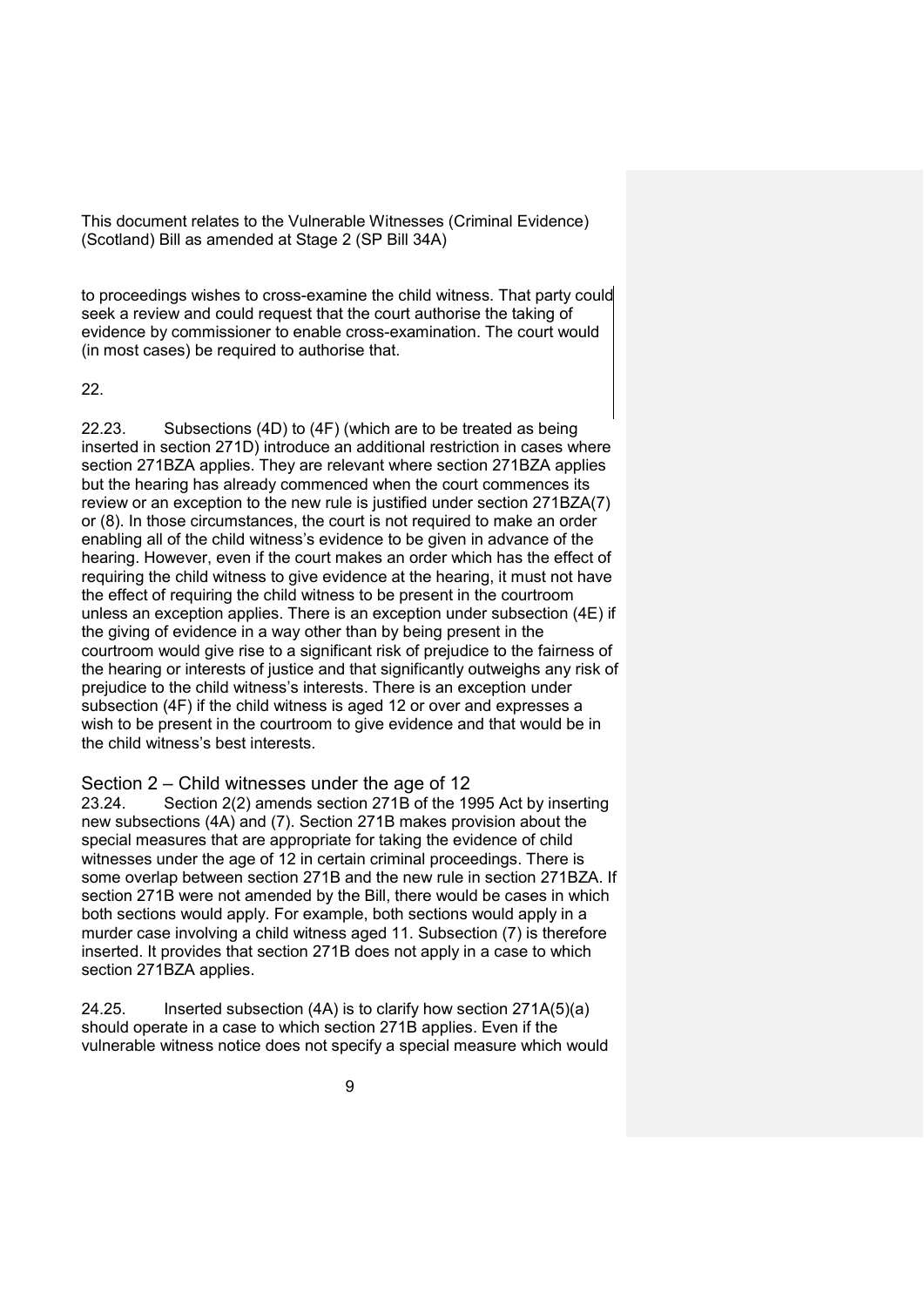result in the child witness having to be present in the courtroom for the purpose of giving evidence, an order made by the court under section 271A(5)(a) may have that effect if the court is required by section 271B(4) to make an order having that effect.

 25.26. Section 2(3) amends section 271A(9) and (10) to make it clear that the court's power to make orders under those subsections is subject to section 271B.

## Deemed vulnerable witnesses

Section 3 – Deemed vulnerable witnesses in certain solemn

 26.27. Section 3 provides a power for the Scottish Ministers to make regulations extending the application of section 271BZA so that the new rule applies where deemed vulnerable witnesses are to give evidence in solemn proceedings. (Deemed vulnerable witnesses are vulnerable witnesses falling within section 271(1)(c) of the 1995 Act). As child witnesses are covered by the new rule under section 271BZA, the regulation making power does not extend to deemed vulnerable witnesses who are also child witnesses. cases<br>26.27.

 27.28. Regulations under this section may apply the new rule to all adult deemed vulnerable witnesses or to subcategories of adult deemed vulnerable witnesses. The regulations may specify descriptions of deemed vulnerable witness to whom the new rule is to apply. One way of describing a subcategory of deemed vulnerable witnesses would be to describe them by reference to the offence that is alleged to have been committed against them. For example, regulations under section 3 may provide that the new rule is to apply to complainers in cases involving allegations of rape.

 28.29. Regulations under this section may apply section 271BZA to deemed vulnerable witnesses with modifications that the Scottish Ministers consider necessary or expedient. An example would be modifications to remove the references to "child witness" from section 271BZA for the purposes of applying the section to adult deemed vulnerable witnesses. Regulations may make different provision for different purposes, including for different courts or descriptions of courts or different descriptions of deemed vulnerable witnesses.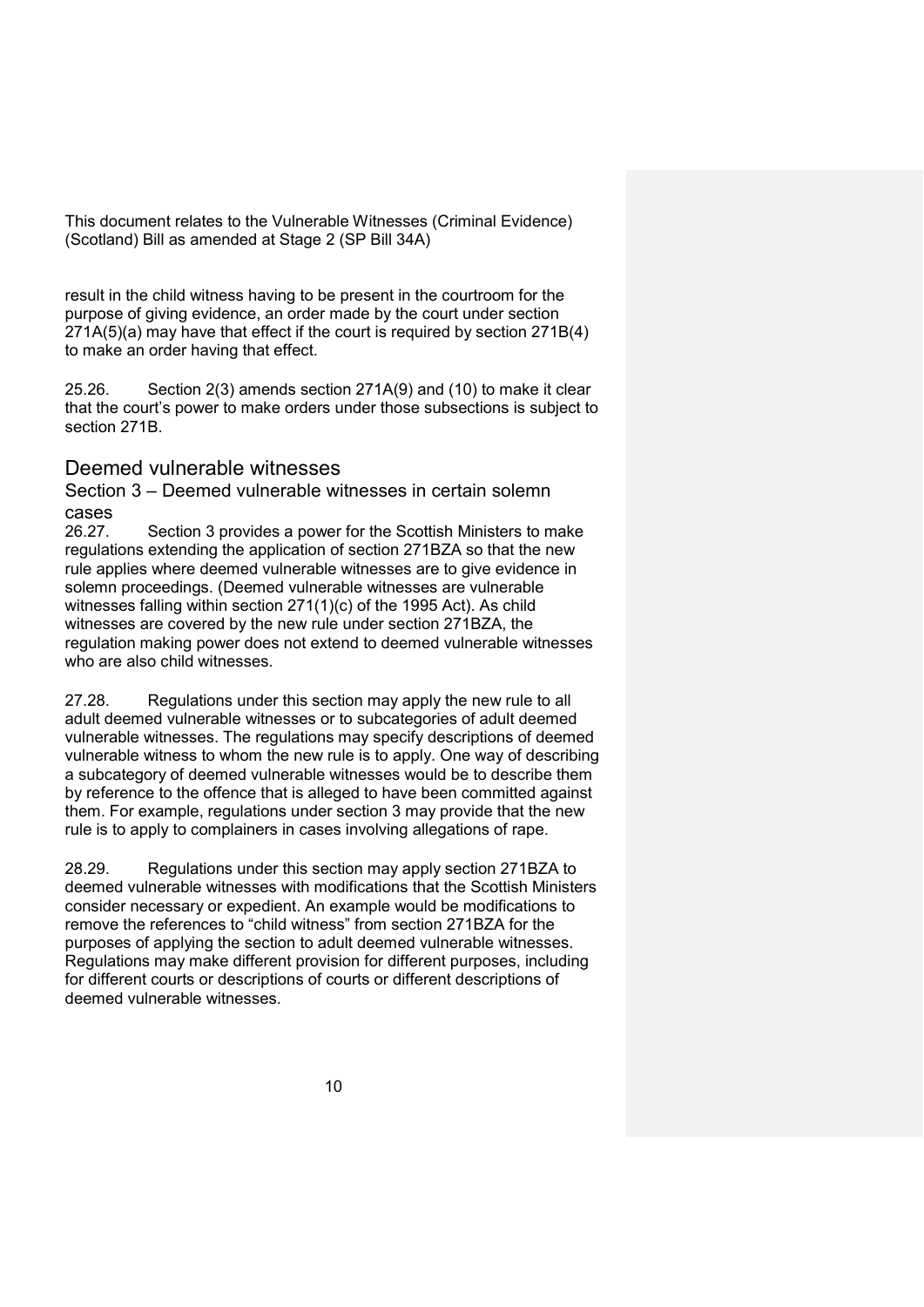29.30. Any regulations made under this section are subject to the affirmative procedure.

## Review of arrangements for taking evidence

 30.31. Section 4 amends section 271D by inserting new subsections (3A) to (3C). These new subsections apply where the court is reviewing the arrangements for taking the evidence of a vulnerable witness, except in cases where inserted section 271BZA applies (see paragraph 20 above). Section 4 - Review of arrangements for vulnerable witnesses<br>30.31. Section 4 amends section 271D by inserting new subsection

 31.32. The new subsections place restrictions on the court's power to vary an earlier order if the earlier order has the effect of enabling all of the vulnerable witness's evidence to be given in advance of the hearing. Inserted subsection (3C) explains that an order enables all of the witness's evidence to be given in advance of the hearing if it authorises the taking of evidence by commissioner or the use of a prior statement for the purpose of taking all of the evidence and the order does not authorise the giving of any of the evidence without a special measure or with a special measure which is capable of being used only if the witness gives evidence at the hearing.

 32.33. However, there is an exception if the hearing has already commenced when the court commences its review. In that case, there may, for example, be a need to recall a witness and the court may vary an earlier order to allow for that. There is an exception if the witness has expressed a wish to give evidence at the hearing and the court is satisfied that it is appropriate. There is also an exception if there would otherwise be a significant risk of prejudice to the fairness of the hearing or the interests of justice and that significantly outweighs the risk of prejudice to the witness's interests if the order is varied.

## Taking evidence by commissioner

 Section 5 – Taking evidence by commissioner 33.34. Section 5(2) amends section 271I of the 1995 Act, which makes provision about the special measure of taking of evidence by a commissioner. Section 5(2) inserts new subsections (1ZA) to (1ZD) which introduce a requirement for a new type of procedural hearing, which is to be known as a ground rules hearing, to take place before evidence is taken in proceedings before a commissioner. The purpose of the ground rules hearing is to make preparations for the hearing and to consider the parties'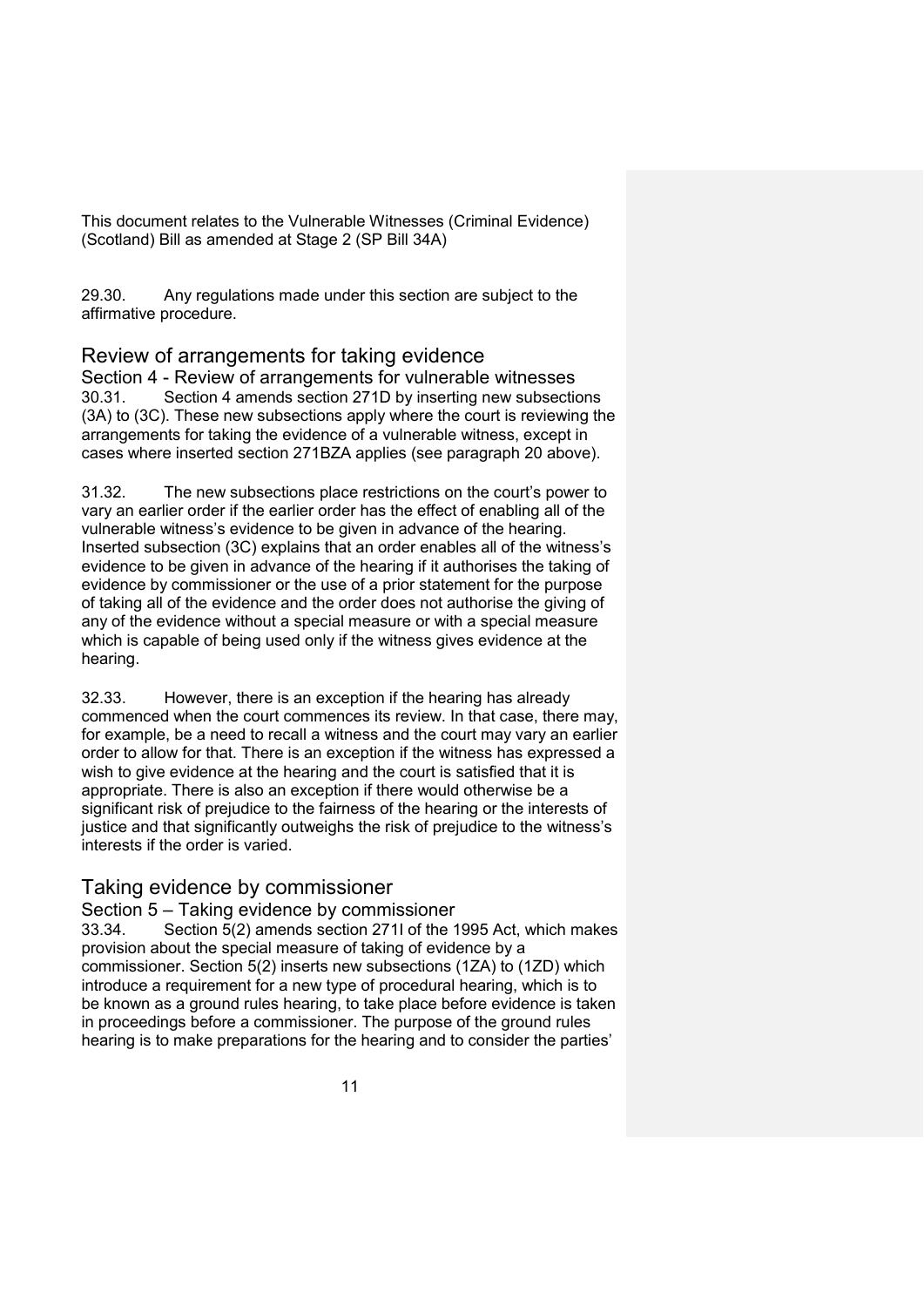state of readiness to proceed to the hearing on the date fixed by the court. It is not essential for the ground rules hearing to be a separate hearing. It may be conjoined with another hearing or diet, such as the preliminary hearing. If it is conjoined, the judge or sheriff presiding over that other hearing or diet is also to preside over the ground rules hearing. If it is not conjoined, the commissioner who is appointed to take the witness's evidence is to preside over the ground rules hearing if it is reasonably practicable for them to do so. If that is not reasonably practicable, a judge or sheriff is to preside over the ground rules hearing.

 34.35. Inserted subsection (1ZD) lists the matters which must be considered at a ground rules hearing. Paragraph (d) requires consideration of whether there are steps that could reasonably be taken to enable the vulnerable witness to participate more effectively in the proceedings. If the commissioner (or the judge or sheriff) presiding over the ground rules hearing considers that there are such steps that could reasonably be taken, they must direct that those steps be taken. This may include steps such as having a foreign language interpreter available at the proceedings before the commissioner if that would assist the witness or making other similar adjustments. It might also include steps such as enabling the proceedings to take place by means of a live television link between the place where the commissioner is taking, and the place from which the witness is giving, evidence, if the court has not already directed that when authorising the proceedings before the commissioner. Section 5(3) amends section 271I(1A) to recognise that the use of a live television link might be authorised at the ground rules hearing if not already authorised by the court.

 35.36. Paragraph (e) of inserted subsection (1ZD) provides that an application under section 275(1) (for an exception to restrictions on evidence relating to sexual offences) or under section 288F(2) (for an order prohibiting the accused from conducting their case in person) may be disposed of at the ground rules hearing if not yet disposed of by the court. Section 5(7) makes a consequential amendment to section 72(6)(b)(iii).

 36.37. The matters listed in paragraphs (a) to (f) of inserted subsection (1ZD) are not the only matters that may require to be considered. Paragraph (g) provides that the commissioner (or the judge or sheriff) presiding over the ground rules hearing must also consider and, if appropriate, make a decision on any other matter that they consider could be usefully dealt with before the proceedings take place.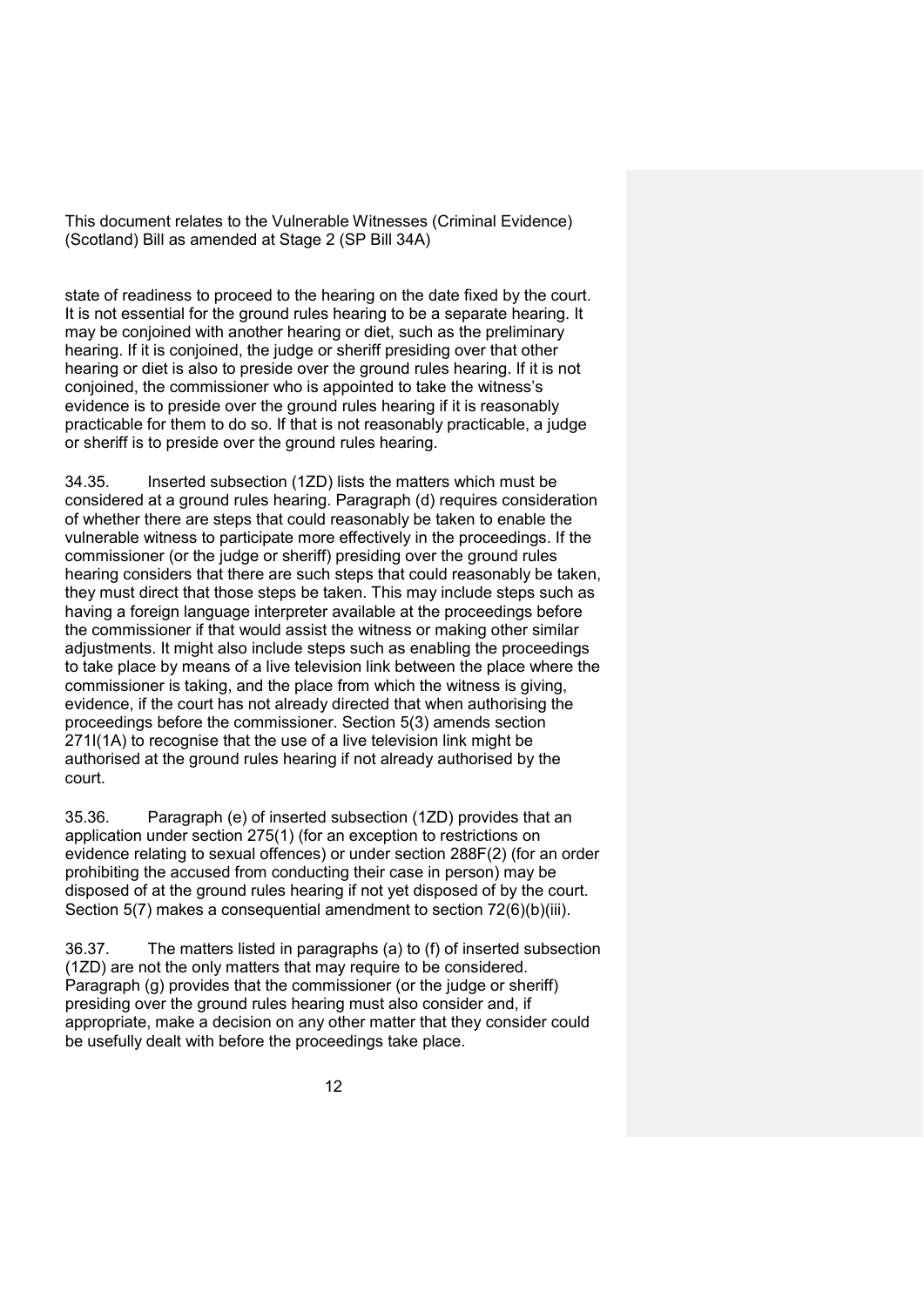37.38. Section 5(4) inserts subsection (4A) in section 271I. This affects solemn cases but not summary cases. Subsection (4A) provides that it is not necessary for an indictment to have been served before a party may lodge a vulnerable witness notice requesting that evidence be taken by commissioner (whether as the only special measure or as one of a combination of special measures). It is not necessary for an indictment to have been served before a court may make an order authorising the taking of evidence by commissioner and any other special measure specified in the same vulnerable witness notice. It is not necessary for an indictment to have been served before a court may appoint a commissioner under section 271I(1) or before proceedings may take place before a commissioner. Whilst service of an indictment is not a prerequisite which must be satisfied before proceedings may take place before a commissioner, the circumstances of each individual case will determine whether or not it is appropriate for proceedings to take place before a commissioner at an early stage.

 38.39. Section 5(5) amends section 271I(8), which determines whether the commissioner is to be a judge of the High Court or a sheriff. The commissioner should be a judge if the trial is to take place in the High Court and it should be a sheriff if it is to take place in the sheriff court. However, if the court is appointing a commissioner at a relatively early stage in the proceedings, it might not yet be certain whether the trial will be in the High Court or the sheriff court. Section 271I(8) is therefore amended so that the decision on whether the commissioner should be a judge or a sheriff is dependent on the court's expectation of the trial forum at the time when the court appoints the commissioner.

 39.40. Section 5(6) amends section 271(3), which expands on what is meant by the "commencement of the proceedings" where that term is used. The date on which the proceedings commenced is relevant to the calculation of a witness's age and that calculation determines whether the witness is a child witness. That, in turn, determines whether the witness is entitled to the benefit of special measures.

 40.41. The amendment made by paragraph (a) is a consequential amendment which is needed because there are references to the commencement of the proceedings in inserted sections 271BZA to 271BZC. The amendment made by paragraph (b) adjusts the date which is to be treated as the date of commencement of the proceedings for certain purposes. In most cases, it is the date when the indictment or complaint is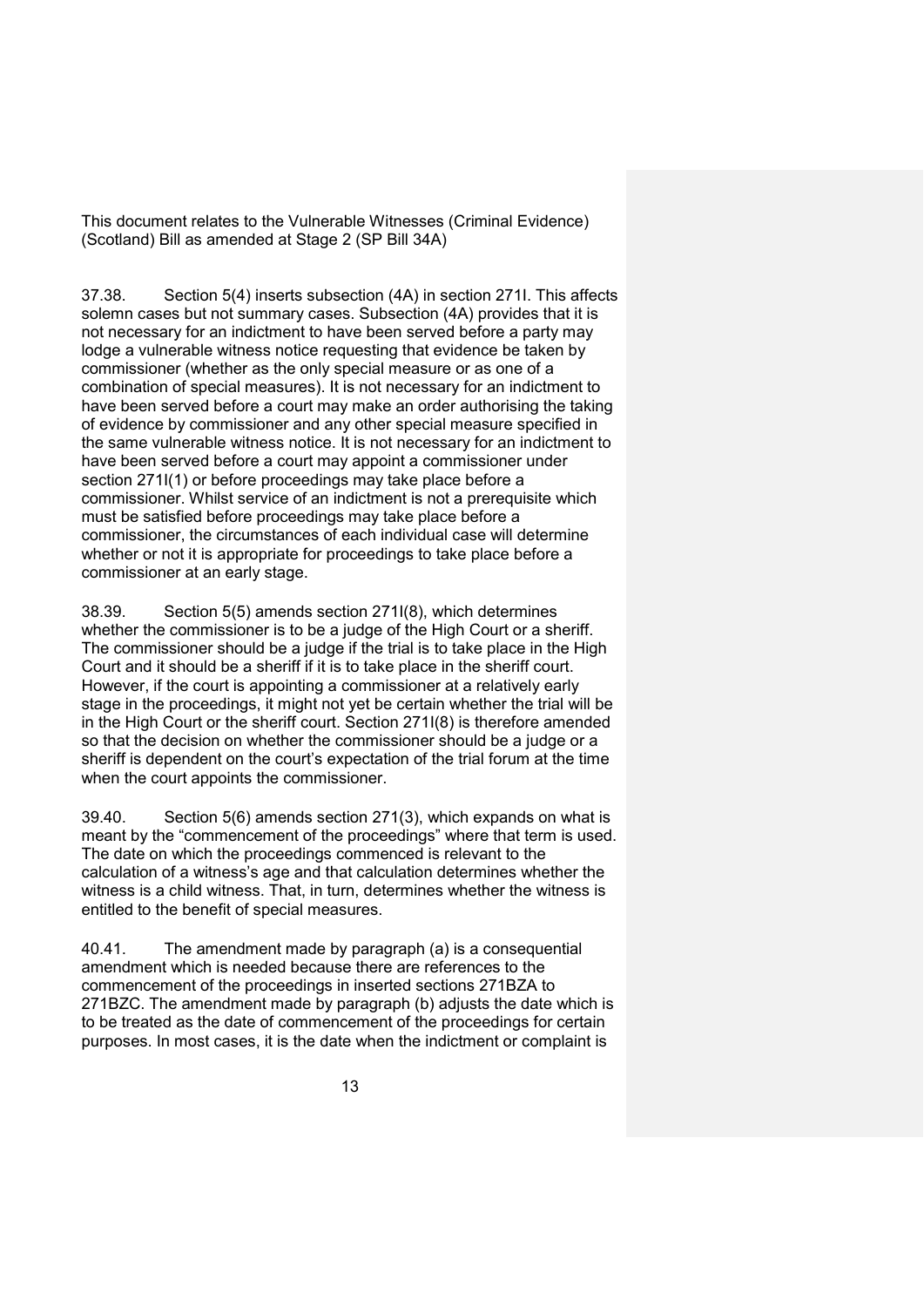served on the accused. However, where it is relevant to a court's consideration of whether to authorise the taking of evidence by commissioner (as the only special measure or as one of a combination of special measures), it is, in solemn cases, the date when the accused appeared on petition. If the accused did not appear on petition, it is the date of service of the indictment or complaint.

 41.42. The effect of the amendment made by paragraph (b) may be illustrated by examples. In a case where the party citing the witness considers that they should give evidence with the benefit of a live television link but no other special measure, the date of commencement of the proceedings is not relevant to a court's consideration of whether to authorise the taking of evidence by commissioner. The date of commencement of the proceedings is therefore the date of service of the indictment or complaint. A child witness is a person who is under the age of 18 on the date of commencement of the proceedings so, even if the person was aged 17 on the date when the accused appeared on petition, they are not a child witness if they turn 18 before the indictment is served on the accused. In this example, the witness is not a child witness and is not therefore entitled to the benefit of the special measure of a live television link (unless they are a vulnerable witness for another reason separate from their age). The position is different if the party citing the witness considers that they should give evidence to a commissioner and should have a supporter there with them and if, on the basis of the vulnerable witness notice, the court is considering authorising the taking of evidence by commissioner. In that scenario, the date of commencement of proceedings is relevant to the court's consideration of whether to authorise the taking of evidence by commissioner so it is the date of the accused's appearance on petition (if the accused appears on petition). If the witness was 17 on that date, they are a child witness even if they turn 18 before the date on which an indictment is served on the accused. The court may therefore choose to authorise the use of the special measures specified in the vulnerable witness notice (taking evidence by commissioner and the use of a supporter).

 42.43. Section 5(8) inserts new subsection (6A) in section 271D so that, for the purposes of that section, "court" includes a commissioner appointed under section 271I(1). This allows a commissioner to review the arrangements for taking the vulnerable witness's evidence and to make an order changing those arrangements. The order might, for example, authorise the use of another special measure in addition to the special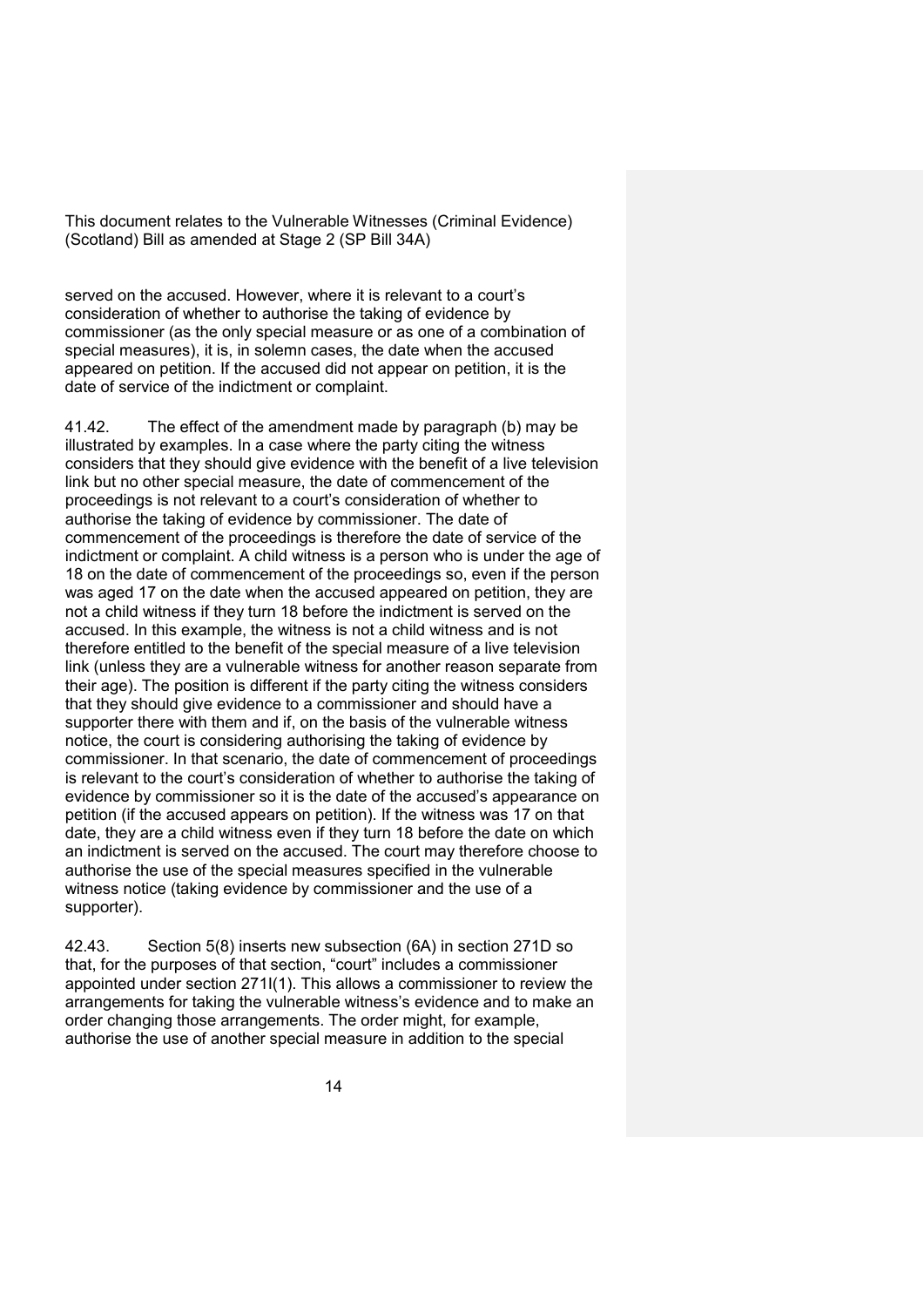measure of taking evidence by commissioner. The commissioner has the same powers under section 271D as the court would have if the court were to review the arrangements. The commissioner may therefore review the arrangements of the commissioner's own motion or on the application of any party to the proceedings.

## Notification procedure for standard special measures Section 6 – Using only standard special measures

 43.44. Section 6(2) inserts new section 271AA in the 1995 Act. This provides for a simplified procedure to apply in cases where the party citing a child witness or deemed vulnerable witness considers that it is most appropriate for the witness to give evidence with the benefit of one or more standard special measures and no other special measures. (The terms "child witness" and "deemed vulnerable witness" are defined in section 271(5).) In those cases, the party need not lodge a vulnerable witness notice under section 271A but must instead provide the clerk of court and the other parties to the proceedings with the information set out in subsection (2) of the inserted section. If the party provides the information to the clerk of court by the required time, the witness is entitled to the benefit of the standard special measures which the party specified as being the most appropriate.

 44.45. The party may provide the information to the clerk of court at any time before a date has been fixed for a preliminary hearing, first diet or evidential hearing. If they do not do so before a date is fixed for a preliminary hearing or first diet, they must do so no later than 14 clear days before the preliminary hearing or (if it is a first diet) no later than seven clear days before the first diet. If a date is fixed for an evidential hearing in a case where the proceedings are not to take place in the High Court or on indictment in the sheriff court, the deadline is no later than 14 clear days before the evidential hearing. If the party does not meet the deadline, the simplified procedure cannot be used but the court may allow the party to lodge a vulnerable witness notice in accordance with section 271A.

 45.46. The simplified procedure is not available in cases to which section 271BZA or 271B applies. In those cases, the party must lodge a vulnerable witness notice in accordance with section 271A even if they are requesting only standard special measures.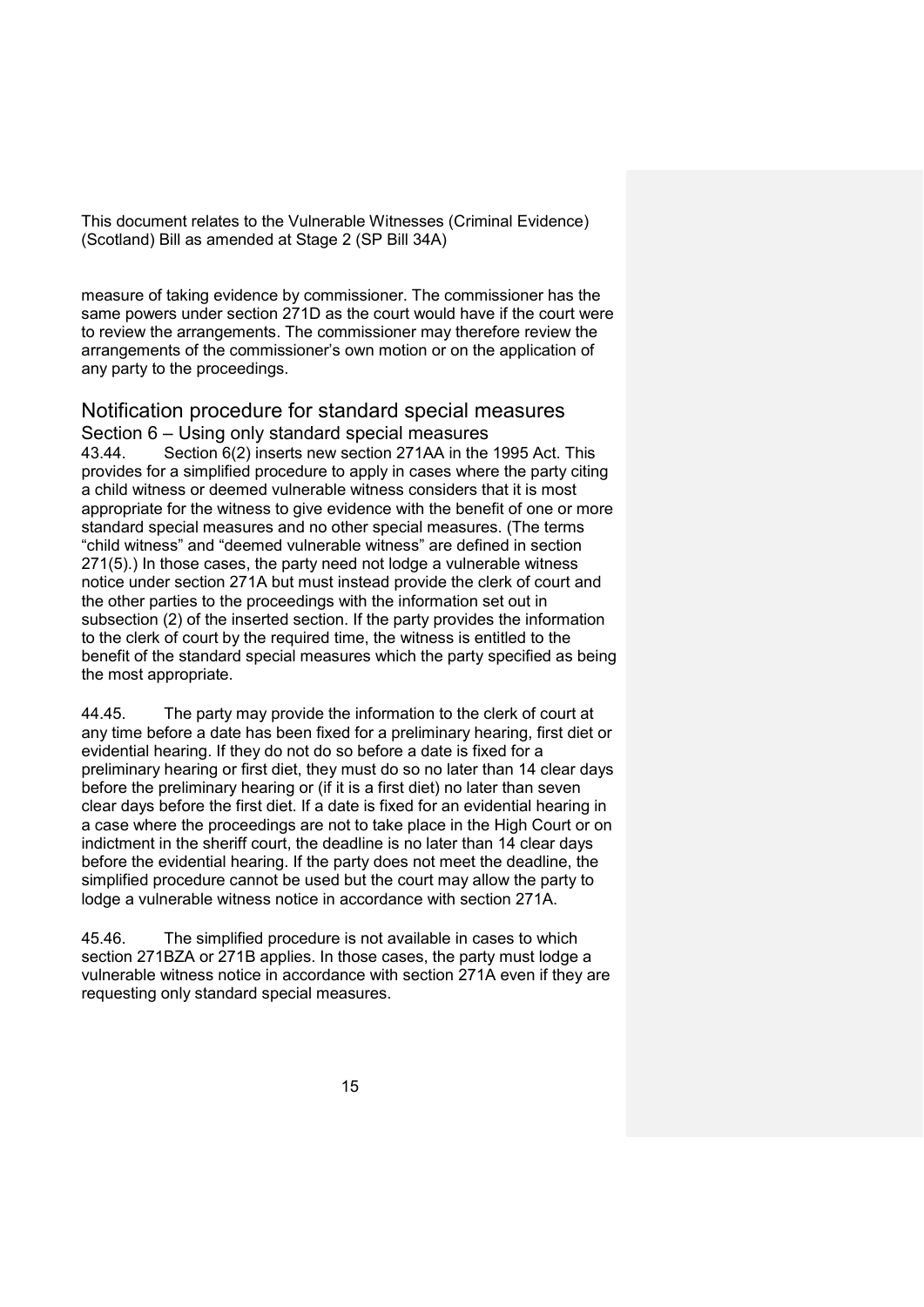46.47. Section 6(3) to (5) makes consequential amendments to sections 271A, 271D and 271E. The effect of the amendment made by subsection (4) to section 271D is that the court may review the arrangements for taking a vulnerable witness's evidence under that section even if the arrangements were the result of the party notifying the clerk of the court of the standard special measures which were to apply in accordance with the simplified procedure. The effect of the amendment made by subsection (5) to section 271E(1) is that a party considering which special measures are most appropriate for the purposes of the simplified procedure must have regard to the witness's best interests and take into account their views (and the views of their parents, if the witness is a child) in the same way that they would if they were lodging a vulnerable witness notice.

## Timeframes for vulnerable witness notices

 Section 7 – Timeframe for considering vulnerable witness notice 47.48. Section 7 amends section 271A(3A) so that, in cases where a vulnerable witness notice specifies only a standard special measure, the court may consider the notice as soon as it has been lodged, without having to wait for seven days before considering it. The requirement to wait for seven days remains in place in cases where the notice specifies measures other than standard special measures because, in those cases, another party to the proceedings may object to the measures specified within those first seven days.

 48.49. The amendments will not be relevant in many of the cases in which a party considers that standard special measures are the most appropriate because in many of the cases, there will be no vulnerable witness notice as the new simplified notification procedure will be used (see paragraphs 44 to 47 of these Explanatory Notes). However, the amendment will be relevant in cases where a vulnerable witness notice is lodged because the simplified notification procedure is not available to the party, for example, if section 271BZA or 271B applies or if the party does not meet the deadline for the simplified notification procedure but the court allows the party to lodge a vulnerable witness notice instead.

 Section 8 – Vulnerable witness notice: lodging deadline 49.50. Section 8 amends section 271A(13A) by altering the deadline by which a vulnerable witness notice must be lodged. At the time when a party is considering lodging a vulnerable witness notice, it might not yet be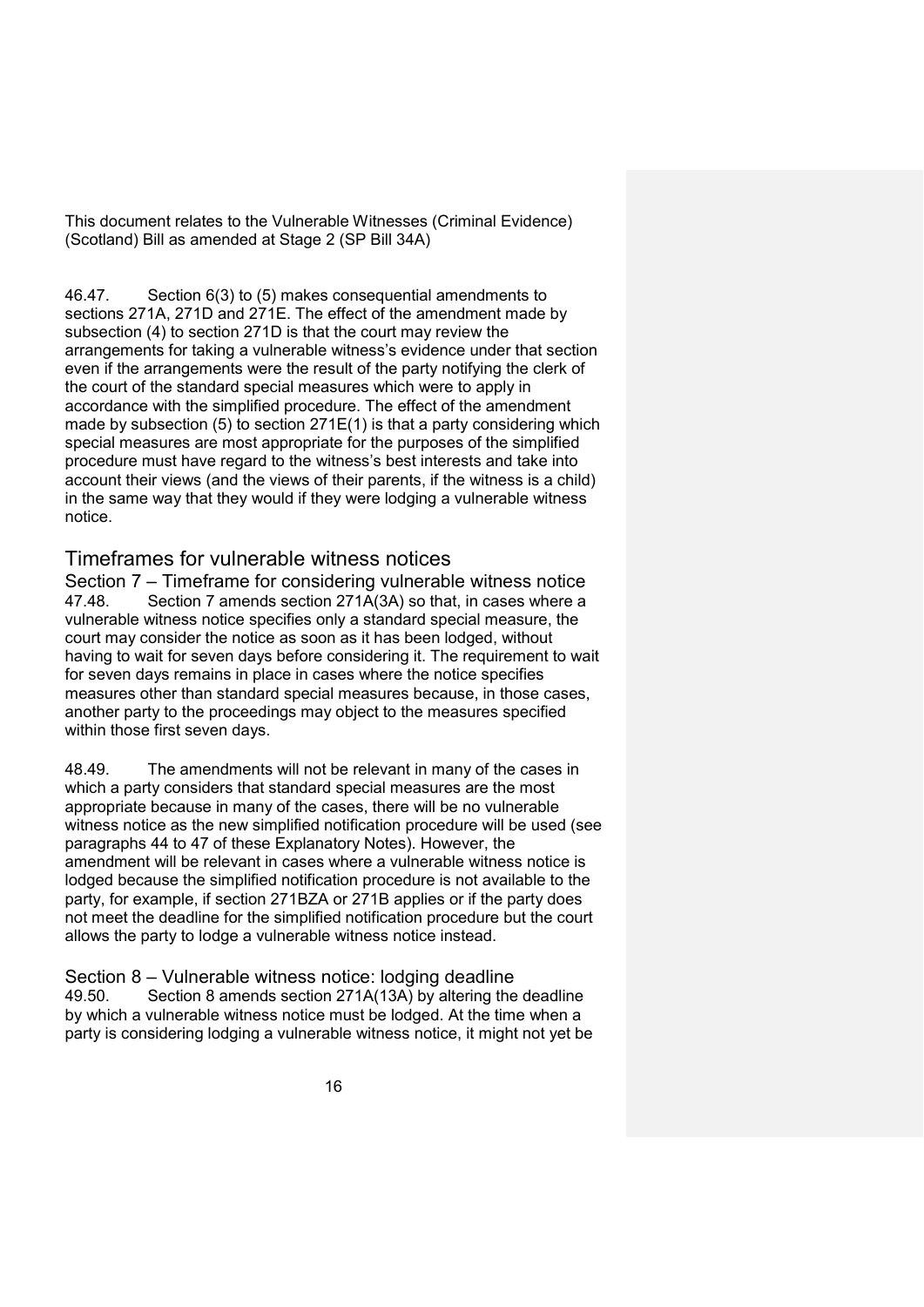clear whether the criminal proceedings will take place in the High Court or the sheriff court or whether they will be solemn or summary proceedings. If that is not known, there will be no certainty as to which of the deadlines set out in section 271A(13A) is the applicable deadline. The effect of the amendment is that a vulnerable witness notice may be lodged at any time before a date has been fixed for a preliminary hearing, first diet or evidential hearing. If it is not lodged before a date is fixed for a preliminary hearing or first diet, it must be lodged no later than 14 clear days before the preliminary hearing or (if it is a first diet) no later than seven clear days before the first diet. If a date is fixed for an evidential hearing in a case where the proceedings are not to take place in the High Court or on indictment in the sheriff court, the notice must be lodged no later than 14 clear days before the evidential hearing.

## General

## Section 9 – Consequential amendments

 50.51. Section 9 makes minor amendments to the 1995 Act which are consequential on the other provisions of the Bill.

## Section 10 – Ancillary provision

 51.52. Section 10 enables the Scottish Minsters to make regulations making ancillary provision to give full effect to the Bill or any provision made under it, including by modifying any enactment. Regulations made under section 10 which modify an enactment attract the affirmative Parliamentary procedure. If they do not modify an enactment, they attract the negative Parliamentary procedure.

## Section 11 - Commencement

 52.53. Section 11 deals with the commencement of the Bill provisions. Sections 10 (ancillary provision), 11 (commencement) and 12 (short title) come into force on the day after Royal Assent. The other provisions come into force on a day appointed by the Scottish Ministers by regulations. The Scottish Ministers may make regulations appointing different commencement dates for different purposes. They may bring provisions into force on different dates for different courts or different descriptions of courts. They could, for example, bring section 1, which introduces the new rule for child witnesses in serious cases, into force for the High Court earlier than for the sheriff court, and for some sheriff courts earlier than others. They may bring provisions into force on different dates for witnesses of different types or of different ages. They could, for example,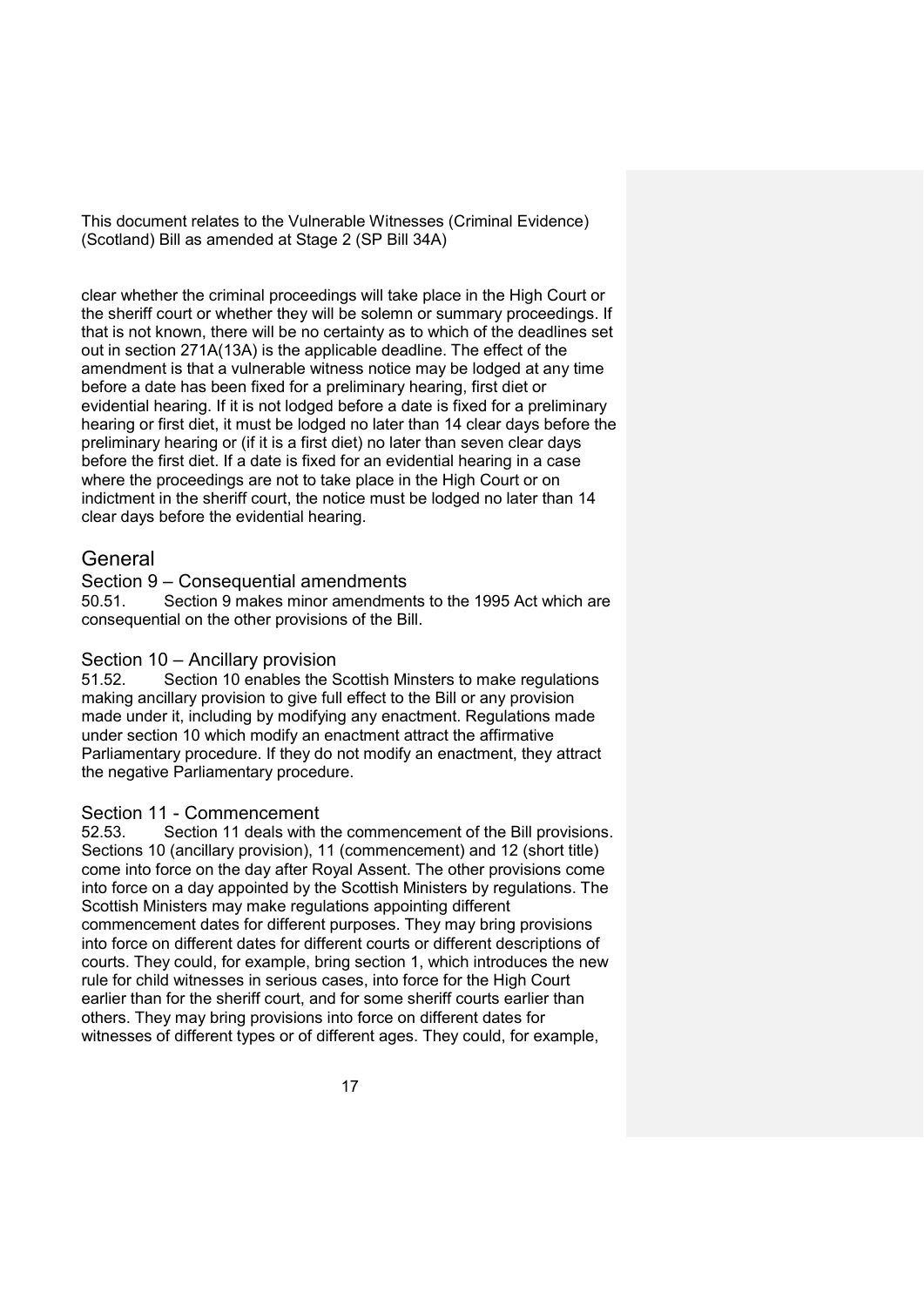bring section 1 into force earlier for children under the age of 12 than for children aged 12 or over.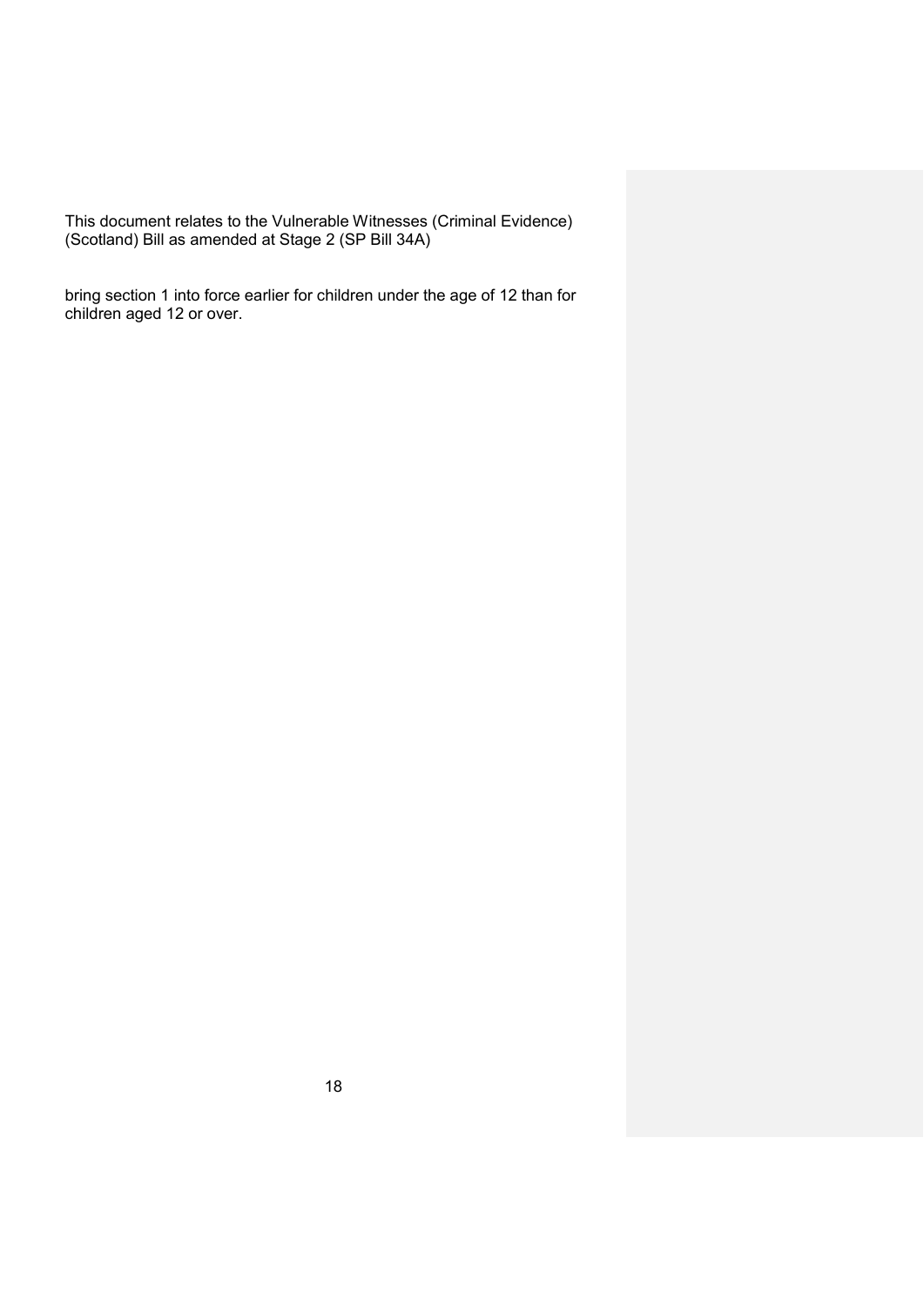## Annex

## Sections 271 to 271M of the Criminal Procedure (Scotland) Act 1995 as amended by the Bill

 1995 amended by this Bill. The changes this Bill proposes are shown in tracked changes. This text is provided for guidance only and its accuracy is This Annex sets out the sections of the Criminal Procedure (Scotland) Act not warranted.

## Special measures for child witnesses and other vulnerable witnesses

271 Vulnerable witnesses: main definitions

- (1) For the purposes of this Act, a person who is giving or is to give evidence at, or for the purposes of, a hearing in relevant criminal proceedings is a vulnerable witness if—
	- (a) the person is under the age of 18 on the date of commencement of the proceedings in which the hearing is being or is to be held,
	- (b) there is a significant risk that the quality of the evidence to be given by the person will be diminished by reason of—
		- (i) mental disorder (within the meaning of section 328 of the Mental Health (Care and Treatment) (Scotland) Act 2003), or
		- (ii) fear or distress in connection with giving evidence at the hearing,
	- (c) the offence is alleged to have been committed against the person in proceedings for—
		- (i) an offence listed in any of paragraphs 36 to 59ZL of Schedule 3 to the Sexual Offences Act 2003,
		- (ii) an offence under section 22 of the Criminal Justice (Scotland) Act 2003 (traffic in prostitution etc.),
		- (iii) an offence under section 4 of the Asylum and Immigration (Treatment of Claimants, etc.) Act 2004 (trafficking people for exploitation),
		- (iiia) an offence of human trafficking (see section 1 of the Human Trafficking and Exploitation (Scotland) Act 2015),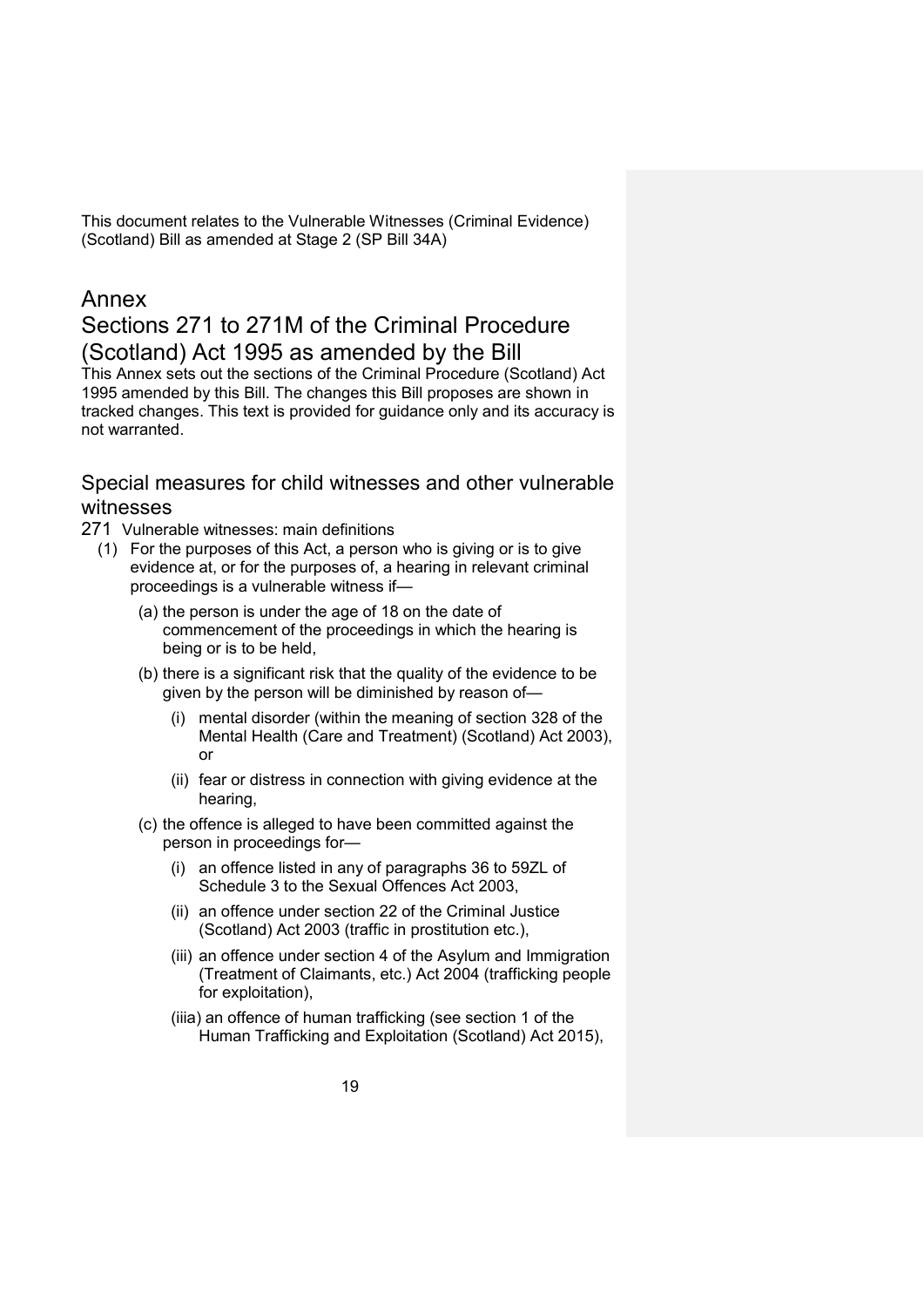- (iv) an offence the commission of which involves domestic abuse, or
- (v) an offence of stalking, or
- (d) there is considered to be a significant risk of harm to the person by reason only of the fact that the person is giving or is to give evidence in the proceedings.
- (1AA)The Scottish Ministers may by order subject to the affirmative procedure modify subsection (1)(c).
- (2) In determining whether a person is a vulnerable witness by virtue of subsection (1)(b) or (d) above, the court shall take into account—
	- (a) the nature and circumstances of the alleged offence to which the proceedings relate,
	- (b) the nature of the evidence which the person is likely to give,
	- (c) the relationship (if any) between the person and the accused,
	- (d) the person's age and maturity,
	- (e) any behaviour towards the person on the part of—
		- (i) the accused,
		- (ii) members of the family or associates of the accused,
		- (iii) any other person who is likely to be an accused or a witness in the proceedings, and
	- (f) such other matters, including—
		- (i) the social and cultural background and ethnic origins of the person,
		- (ii) the person's sexual orientation,
		- (iii) the domestic and employment circumstances of the person,
		- (iv) any religious beliefs or political opinions of the person, and
		- (v) any physical disability or other physical impairment which the person has,
		- as appear to the court to be relevant.
- sections 271BZA to 271BZC above and section 271B(1)(b) below, proceedings shall be taken to have commenced— (3) For the purposes of subsection (1)(a), section 271B(1)(b) and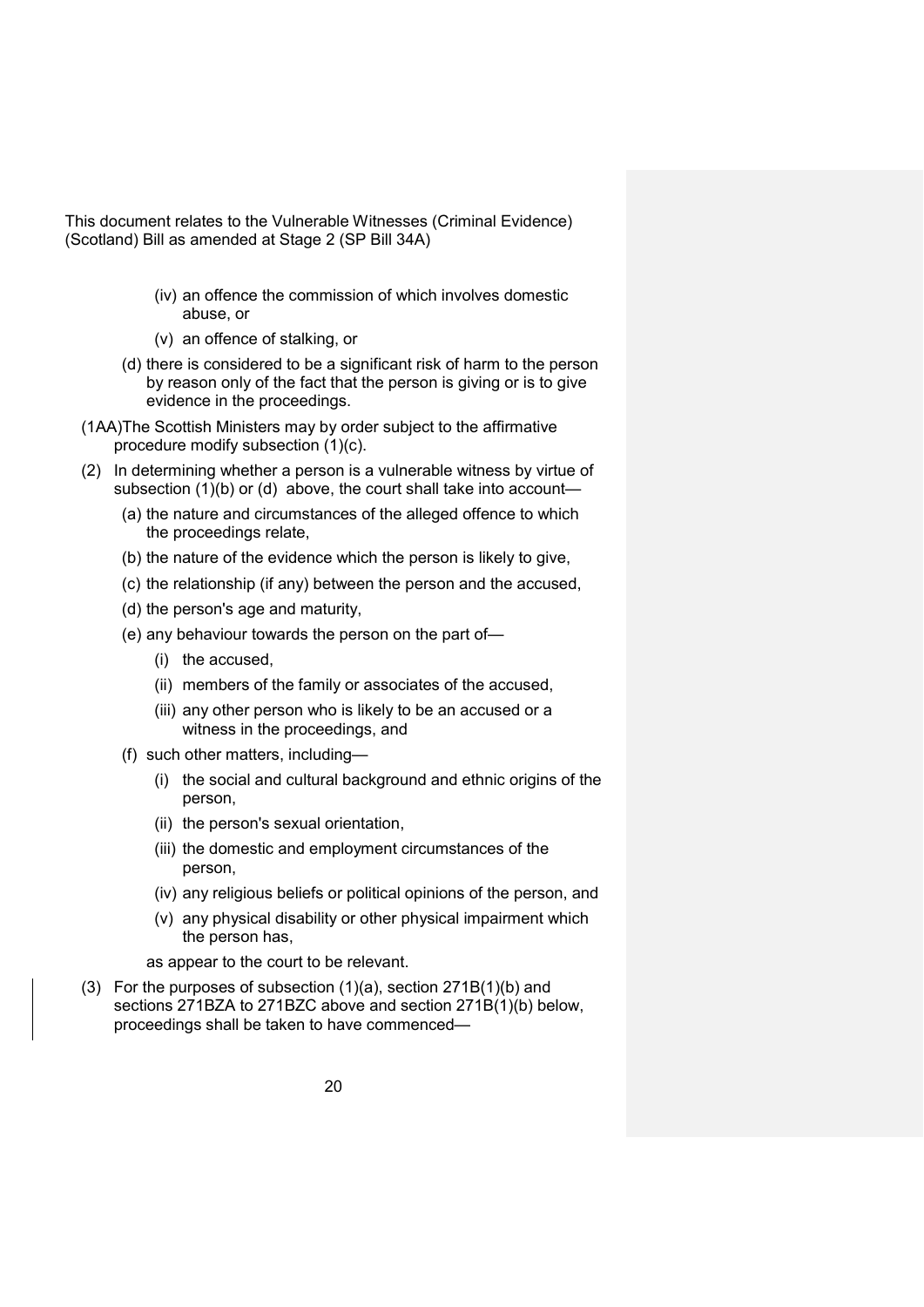- (a) where it is relevant to a court's consideration of whether to **Formatted:** BillSectionPara, Indent: Left: 1.75 cm, Hanging: authorise the use of the special measure of taking evidence by  $\frac{0.75 \text{ cm}}{2.5 \text{ cm}}$ , Tab stops: 2.5 cm, Left + Not at 1.5 cm commissioner (on its own or in combination with any other special measure) and the accused has appeared on petition, on the date when the accused appeared on petition, or
- (b) in any other case, on the date commenced when the indictment or, as the case may be, complaint is served on the accused.
- (4) In subsection (1)(b) above, the reference to the quality of evidence is to its quality in terms of completeness, coherence and accuracy.
- (4A) In determining whether a person is a vulnerable witness under subsection (1)(b) or (d), the court must—
	- (a) have regard to the best interests of the witness, and
	- (b) take account of any views expressed by the witness.
- (5) In this section and sections 271A to 271M of this Act—

 "child witness" means a vulnerable witness referred to in subsection (1)(a),

"court" means the High Court or the sheriff court,

 "deemed vulnerable witness" means a vulnerable witness referred to in subsection (1)(c),

 "hearing in relevant criminal proceedings" means any hearing in the course of any criminal proceedings in the High Court or the sheriff court.

 (6) In sections 271A to 271M of this Act, "special measure" means any of the special measures set out in, or prescribed under, section 271H below.

## **Version of section 271A as amended by the Bill (in cases to which section 271BZA does not apply)**

271A Child and deemed vulnerable witnesses

- (1) Where a child witness or a deemed vulnerable witness is to give evidence at or for the purposes of a hearing in relevant criminal proceedings, the witness is entitled, subject to—
	- (a) subsections (2) to (13) below, and
	- (b) section 271D of this Act,

**Formatted:** BillSectionPara,<br>0.75 cm, Tab stops: 2.5 cm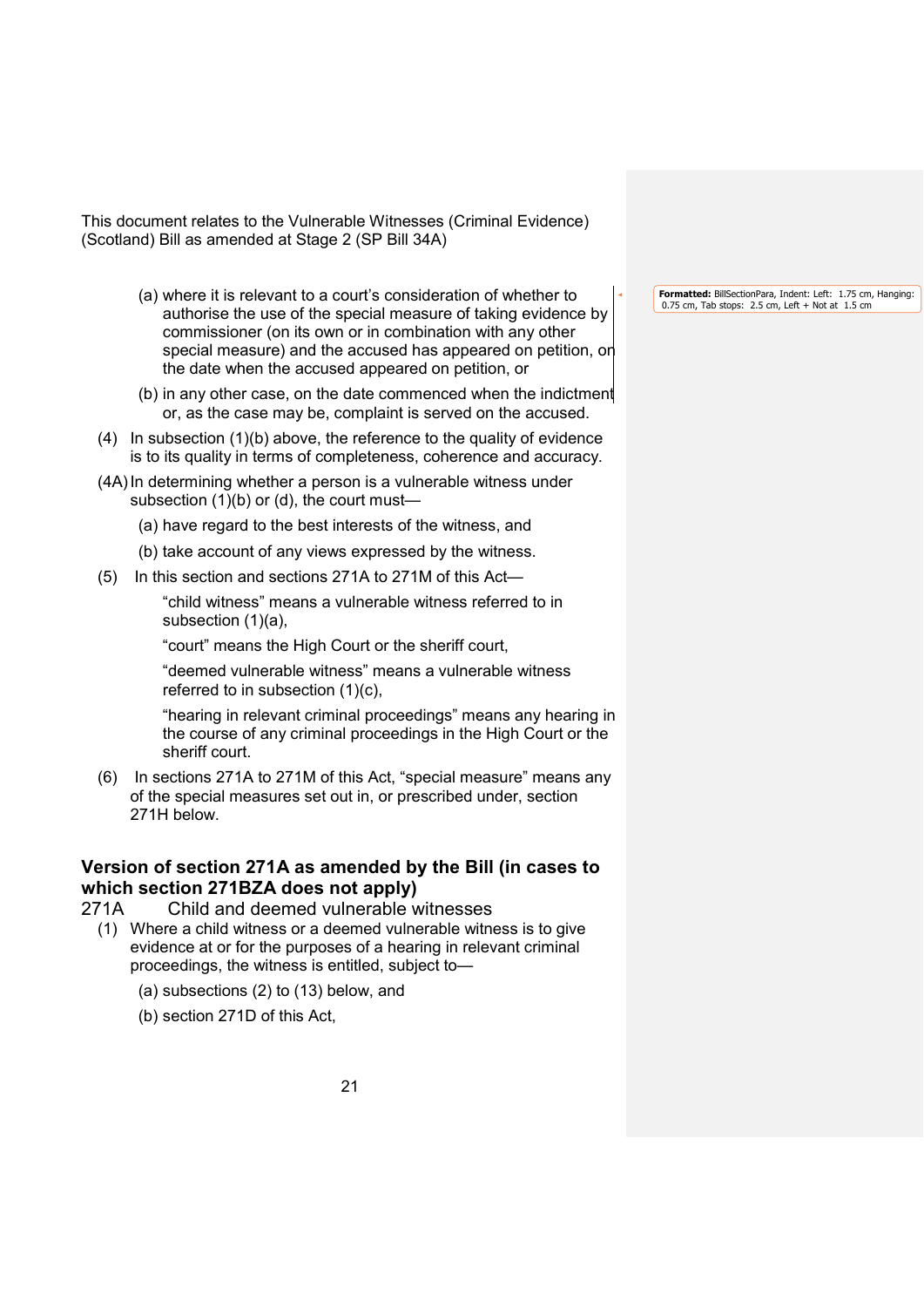to the benefit of one or more of the special measures for the purpose of giving evidence.

- (2) A partySubject to section 271AA, a party citing or intending to cite a child witness or a deemed vulnerable witness shall, by the required time, lodge with the court a notice (referred to in this Act as a "vulnerable witness notice")—
	- (a) specifying the special measure or measures which the party considers to be the most appropriate for the purpose of taking the witness's evidence, or
	- (b) if the party considers that the witness should give evidence without the benefit of any special measure, stating that fact.
- (3) A vulnerable witness notice shall contain or be accompanied by—
	- (a) a summary of any views expressed for the purposes of section 271E(2)(b) of this Act, and
	- (b) such other information as may be prescribed by Act of Adjournal.
- (3A) In the case where a vulnerable witness notice under subsection (2)(a) specifies only a standard special measure—
	- (a) subsection (3)(a) does not apply, and
	- (b) subsection (5) has effect as if the words "not earlier than 7 days and" were omitted.measure, subsection (3)(a) does not apply.
- (4) The court may, on cause shown, allow a **v**ulnerable witness notice to be lodged after the required time.
- (4A) Any party to the proceedings may, not later than 7 days after a vulnerable witness notice has been lodged, lodge with the court a notice (referred to in this section as an "objection notice") stating—
	- (a) an objection to any special measure (other than a standard special measure) specified in the vulnerable witness notice that the party considers to be inappropriate, and
	- (b) the reasons for that objection.
- (4B)The court may, on cause shown, allow an objection notice to be lodged after the period referred to in subsection (4A).
- (4C)If an objection notice is lodged in accordance with subsection (4A) or (4B)—

**Formatted:** BillSectionPara, Indent: Left: 1.75 cm, Hanging: 0.75 cm, Tab stops: 2.5 cm, Left + Not at 1.5 cm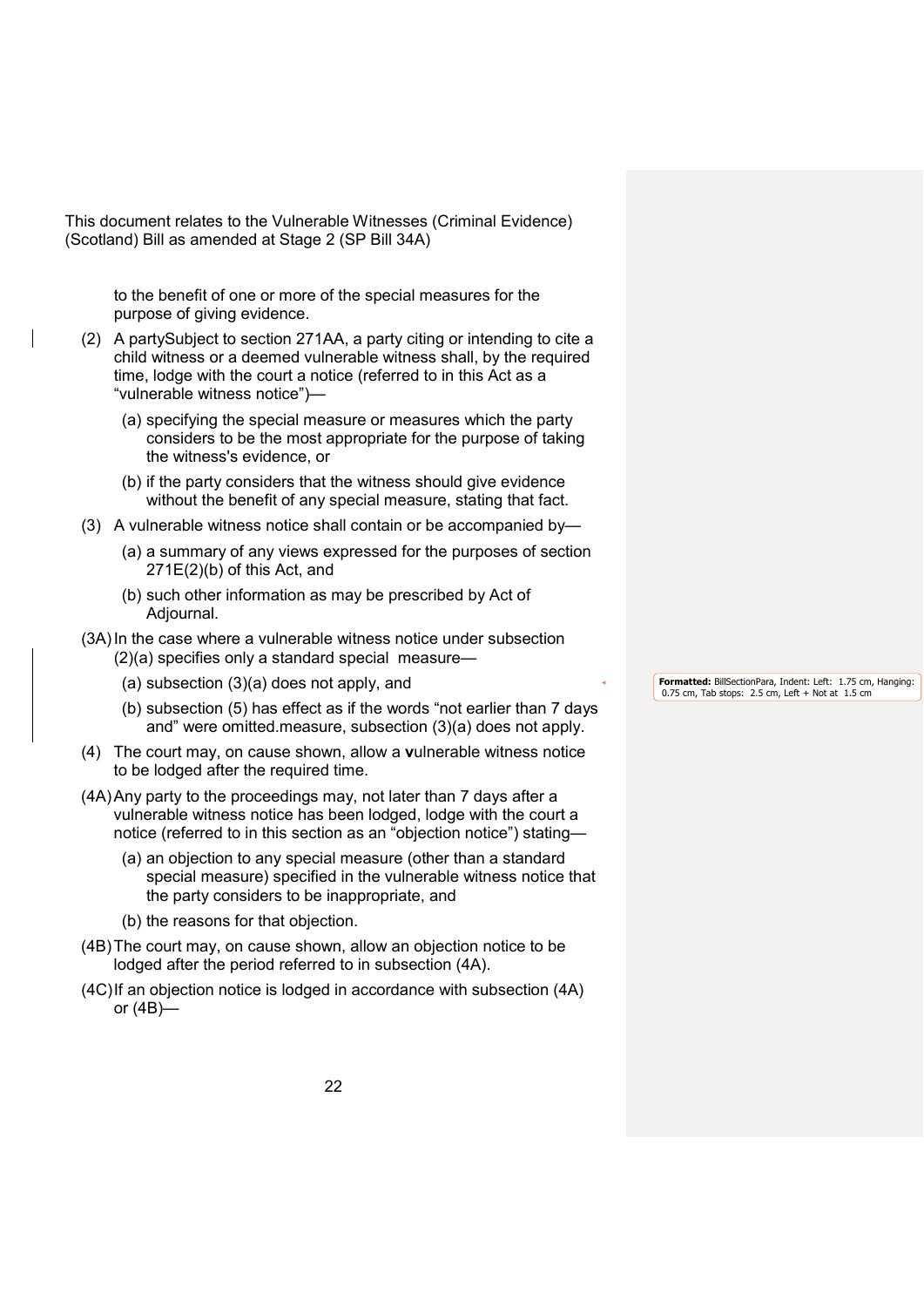- (a) subsection (5)(a)(ii) does not apply to the vulnerable witness notice, and
- (b) the court must make an order under subsection (5A).
- (5) The court shall, not earlier than 7 days and not later than 14 days after a vulnerable witness notice has been lodged, consider the notice in the absence of the parties and, subject to section 271Bsections 271B to 271BZB of this Act—
	- (a) in the case of a notice under subsection (2)(a) above—
		- (i) if a standard special measure is specified in the notice, make an order authorising the use of that measure for the purpose of taking the witness's evidence, and
		- (ii) if any other special measure is specified in the notice and the court is satisfied on the basis of the notice that it is appropriate to do so, make an order authorising the use of the special measure (in addition to any authorised by virtue of an order under sub-paragraph (i) above) for the purpose of taking the witness's evidence,
	- (b) in the case of a notice under subsection (2)(b) above, if—
		- (i) the summary of views accompanying the notice under subsection (3)(a) above indicates that the witness has expressed a wish to give evidence without the benefit of any special measure, and
		- (ii) the court is satisfied on the basis of the notice that it is appropriate to do so,

 make an order authorising the giving of evidence by the witness without the benefit of any special measure, or

- (c) if—
	- (i) paragraph (a)(ii) or (b) above would apply but for the fact that the court is not satisfied as mentioned in that paragraph, or
	- (ii) in the case of a notice under subsection (2)(b), the summary of views accompanying the notice under subsection (3)(a) above indicates that the witness has not expressed a wish to give evidence without the benefit of any special measure,

make an order under subsection (5A) below.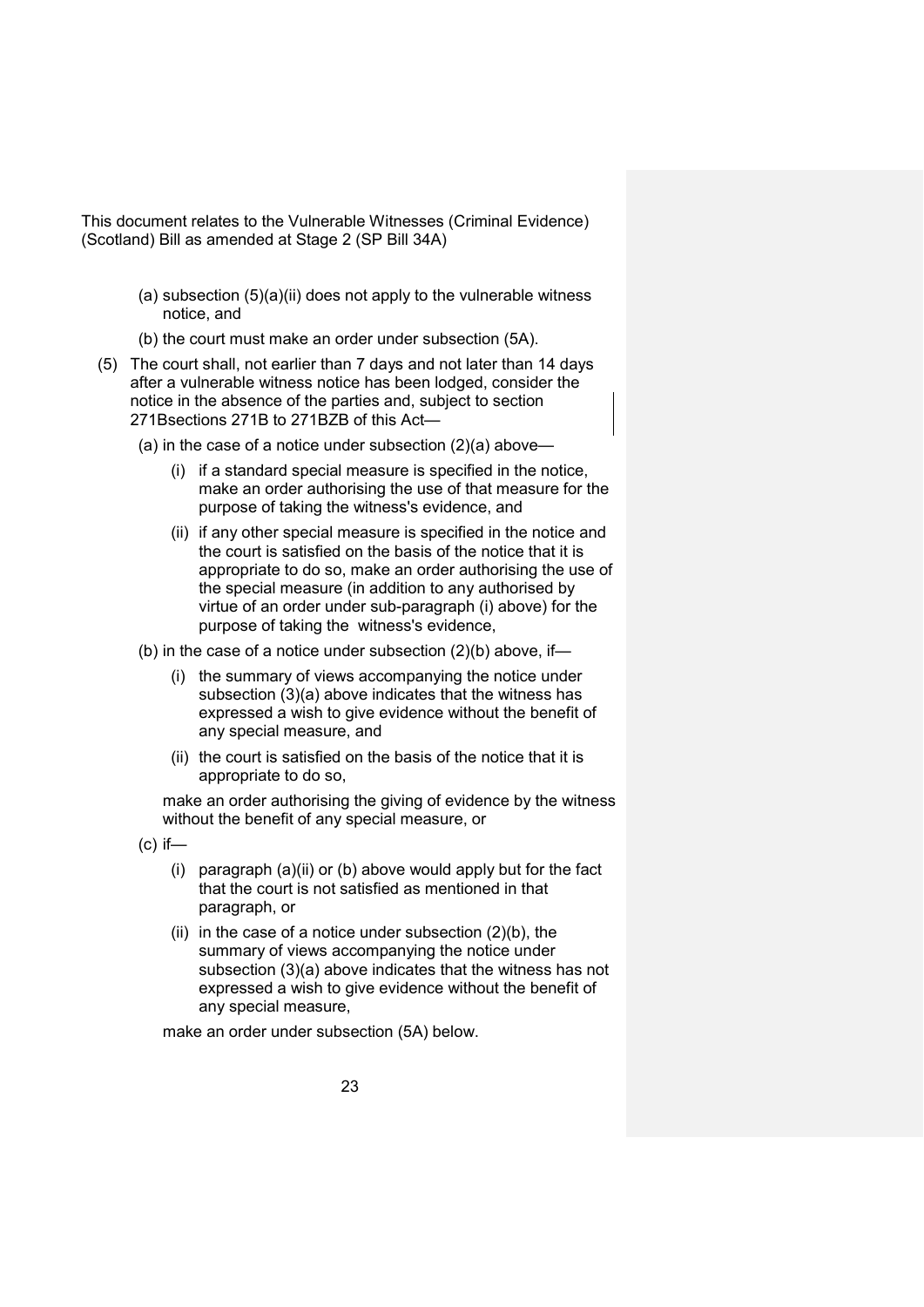(5A) That order is an order—

- (a) in the case of proceedings in the High Court where the preliminary hearing is yet to be held, appointing the vulnerable witness notice to be disposed of at that hearing;
- (b) in the case of proceedings on indictment in the sheriff court where the first diet is yet to be held, appointing the vulnerable witness notice to be disposed of at that diet; or
- (c) in any other case, appointing a diet to be held before the hearing at which the evidence is to be given and requiring the parties to attend the diet.
- (6) Subsection (7) below applies where—
	- (a) it appears to the court that a party intends to call a child witness or a deemed vulnerable witness to give evidence at or for the purposes of a hearing in relevant criminal proceedings,
	- (b) the party has not lodged a vulnerable witness notice in respect of the witness by the time specified in subsection (2) above or lodged a notice with the clerk of court in accordance with section 271AA by the time specified in that section, and
	- (c) the court has not allowed a vulnerable witness notice in respect of the witness to be lodged after that time under subsection (4) above or under section 271AA(5).
- (7) Where this subsection applies, the court shall—
	- (a) order the party to lodge a vulnerable witness notice in respect of the witness by such time as the court may specify, or
	- (b) where the court does not so order—
		- (i) in the case of proceedings on indictment where this subsection applies at or before the preliminary hearing or, as the case may be, the first diet, at that hearing or diet make an order under subsection (9) below; or
		- (ii) in any other case, make an order appointing a diet to be held before the hearing at which the evidence is to be given and requiring the parties to attend the diet.
- $(8)$  On making an order under subsection  $(5A)(c)$  or  $(7)(b)(ii)$  above, the court may postpone the hearing at which the evidence is to be given.
- (8A) Subsection (9) below applies to—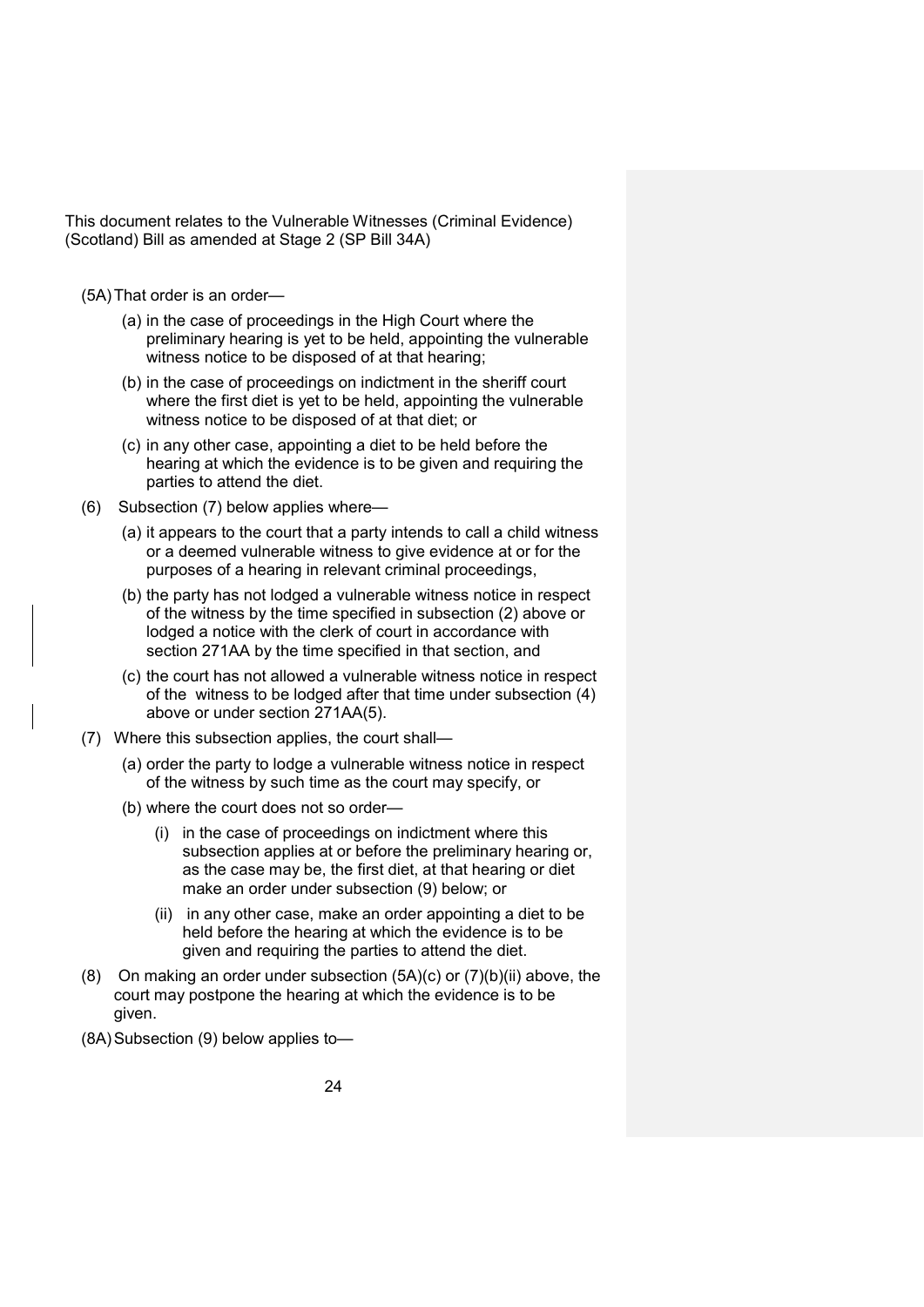- (a) a preliminary hearing or first diet, so far as the court is—
	- (i) by virtue of an order under subsection (5A)(a) or (b) above, disposing of a vulnerable witness notice at the hearing or diet; or
	- (ii) by virtue of subsection (7)(b)(i) above, to make an order under subsection (9) at the hearing or diet; and
- (b) a diet appointed under subsection (5A)(c) or (7)(b)(ii) above.
- (9) At Subject to section 271B, at a hearing or diet to which this subsection applies, the court, after giving the parties an opportunity to be heard—
	- (a) in a case where any of the standard special measures has been authorised by an order under subsection (5)(a)(i) above, may make an order authorising the use of such further special measure or measures as it considers appropriate for the purpose of taking the witness's evidence, and
	- (b) in any other case, shall make an order—
		- (i) authorising the use of such special measure or measures as the court considers to be the most appropriate for the purpose of taking the witness's evidence, or
		- (ii) that the witness is to give evidence without the benefit of any special measure.
- (10) The courtSubject to section 271B, the court may make an order under subsection (9)(b)(ii) above only if satisfied—
	- (a) where the witness has expressed a wish to give evidence without the benefit of any special measure, that it is appropriate for the witness so to give evidence, or
	- (b) in any other case, that—
		- (i) the use of any special measure for the purpose of taking the evidence of the witness would give rise to a significant risk of prejudice to the fairness of the hearing at which the evidence is to be given or otherwise to the interests of justice, and
		- (ii) that risk significantly outweighs any risk of prejudice to the interests of the witness if the order is made.
- (11) A hearing or diet to which subsection (9) above applies may—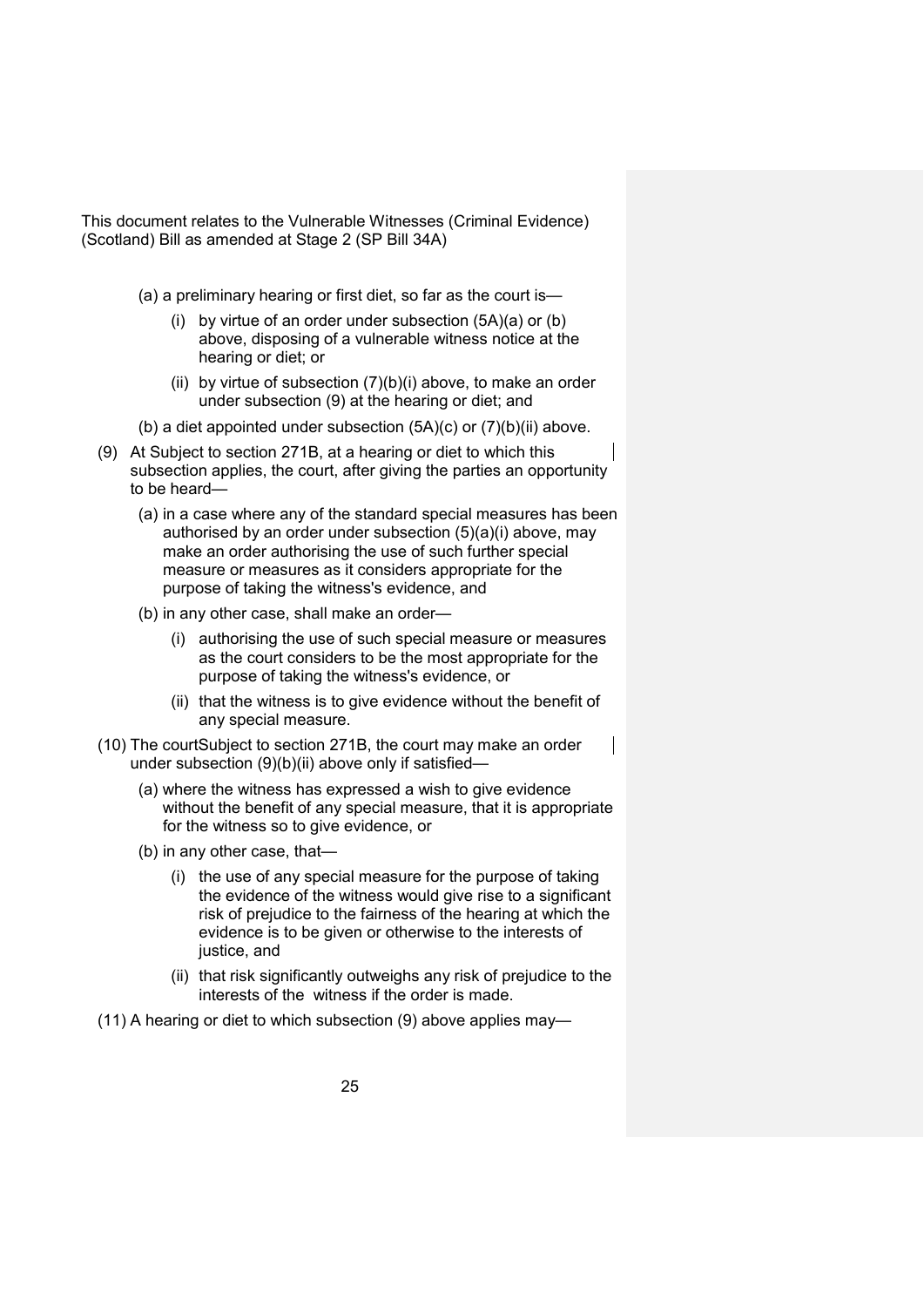- (a) on the application of the party citing or intending to cite the witness in respect of whom the diet is to be held, or
- (b) of the court's own motion,

be held in chambers.

- (12) A diet appointed under subsection (5A)(c) or (7)(b)(ii) above in any case may be conjoined with any other diet to be held before the hearing at which the evidence is to be given.
- (13) A party lodging a vulnerable witness notice or an objection notice shall, at the same time, intimate the notice to the other parties to the proceedings.
- (13A) In subsections (2) and (4) above, "the required time" means—
	- (a) any time before a date has been fixed for one of the following—
		- (i) a preliminary hearing in the High Court,
		- (ii) a first diet in the sheriff court, or
		- (iii) a hearing at which the evidence is to be given, or
	- (b) if a date has been fixed—
		- (i) for a preliminary hearing in the High Court, no later than 14 $\cdot$ clear days before the preliminary hearing,
		- (ii) for a first diet in the sheriff court in the case of proceedings on indictment, no later than 7 clear days before the first diet, or
		- (iii) in a case in which the proceedings are not to take place in the High Court or on indictment in the sheriff court, for a hearing at which the evidence is to be given, no later than 14 clear days before that hearing.

 a) in the case of proceedings in the High Court, no later than 14 clear days before the preliminary hearing;

 (b) in the case of proceedings on indictment in the sheriff court, no later than 7 clear days before the first diet;

 (c) in any other case, no later than 14 clear days before **[** the hearing at which the evidence is to be given.

 (14) In this section and section 271AA, references to a standard special measure are to any of the following special measures **Formatted:** BillSectionPara, Indent: Left: 1.75 cm, Hanging: 0.75 cm, Tab stops: 2.5 cm, Left **Formatted:** BillSectionSubPara, Indent: Left: 2.75 cm, Tab stops: 3.61 cm, Left

 **Formatted:** BillSectionPara, Indent: Left: 1.75 cm, Hanging: 0.75 cm, Tab stops: 2.5 cm, Left **Formatted:** BillSectionSubPara, Indent: Left: 2.75 cm, Tab stops: 3.61 cm, Left

 **Formatted:** BillSectionSubPara, Indent: Left: 2.75 cm, Hanging: 0.86 cm, Tab stops: 3.61 cm, Left + Not at 1.5

**Formatted:** Indent: Left: 1.75 cm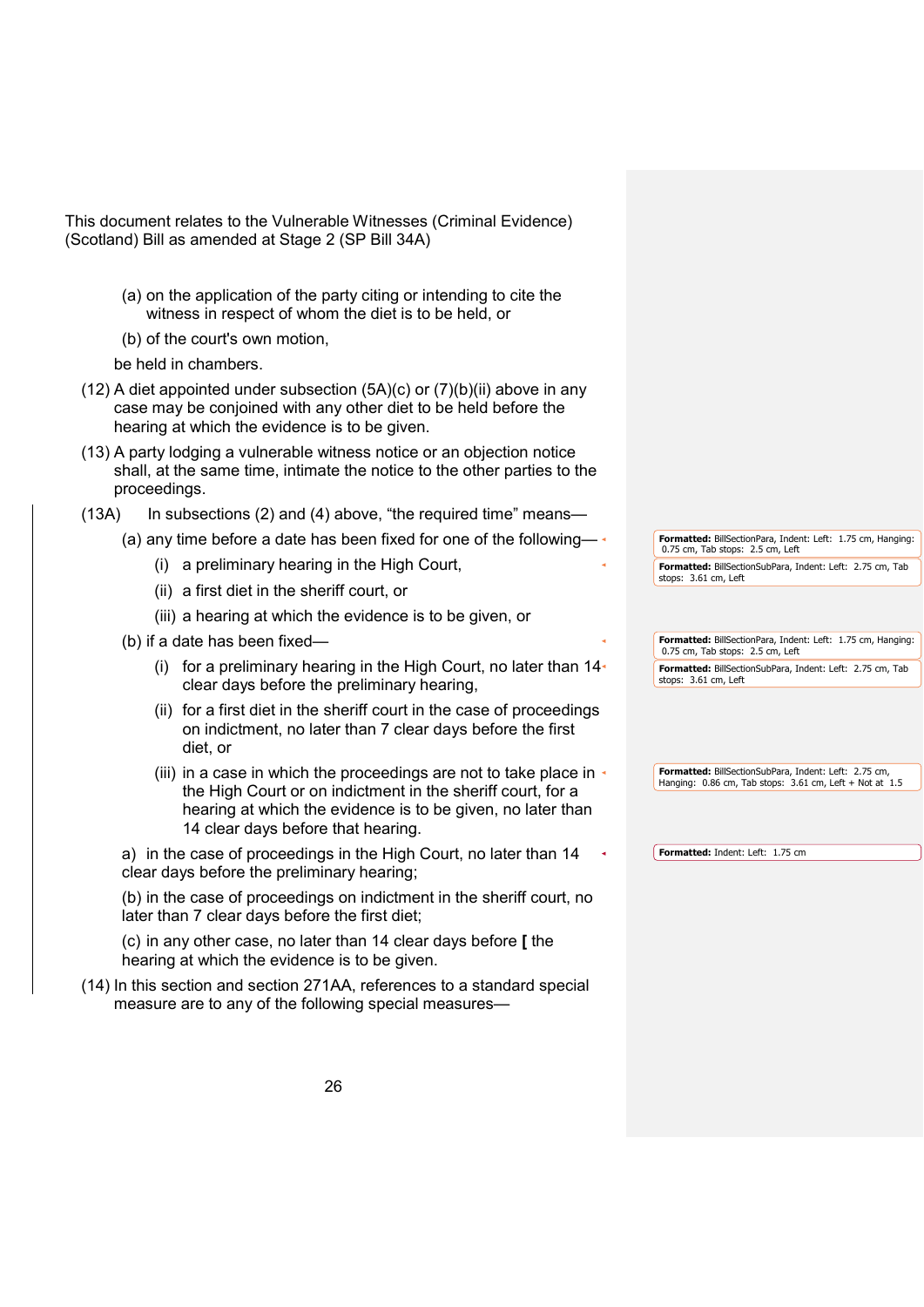- (a) the use of a live television link in accordance with section 271J of this Act,
- (b) the use of a screen in accordance with section 271K of this Act, and
- (c) the use of a supporter in accordance with section 271L of this Act.
- (15) The Scottish Ministers may, by order subject to the affirmative procedure—
	- (a) modify subsection (14),
	- (b) in consequence of any modification made under paragraph (a)—
		- (i) prescribe the procedure to be followed when standard special measures are used, and
		- (ii) so far as is necessary, modify sections 271A to 271M of this Act.

 Version of section 271A as amended by the Bill and with the modifications made by sections 271BZB (in cases to which section 271BZA applies)

271A Child and deemed vulnerable witnesses

- (1) Where a child witness or a deemed vulnerable witness is to give evidence at or for the purposes of a hearing in relevant criminal proceedings, the witness is entitled, subject to—
	- (a) subsections (2) to (13) below, and
	- (b) section 271D of this Act,

 to the benefit of one or more of the special measures for the purpose of giving evidence.

- (2) A party citing or intending to cite a child witness or a deemed vulnerable witness shall, by the required time, lodge with the court a notice (referred to in this Act as a " vulnerable witness notice")—
	- (a) specifying the special measure or measures which the party considers to be the most appropriate for the purpose of taking the witness's evidence, or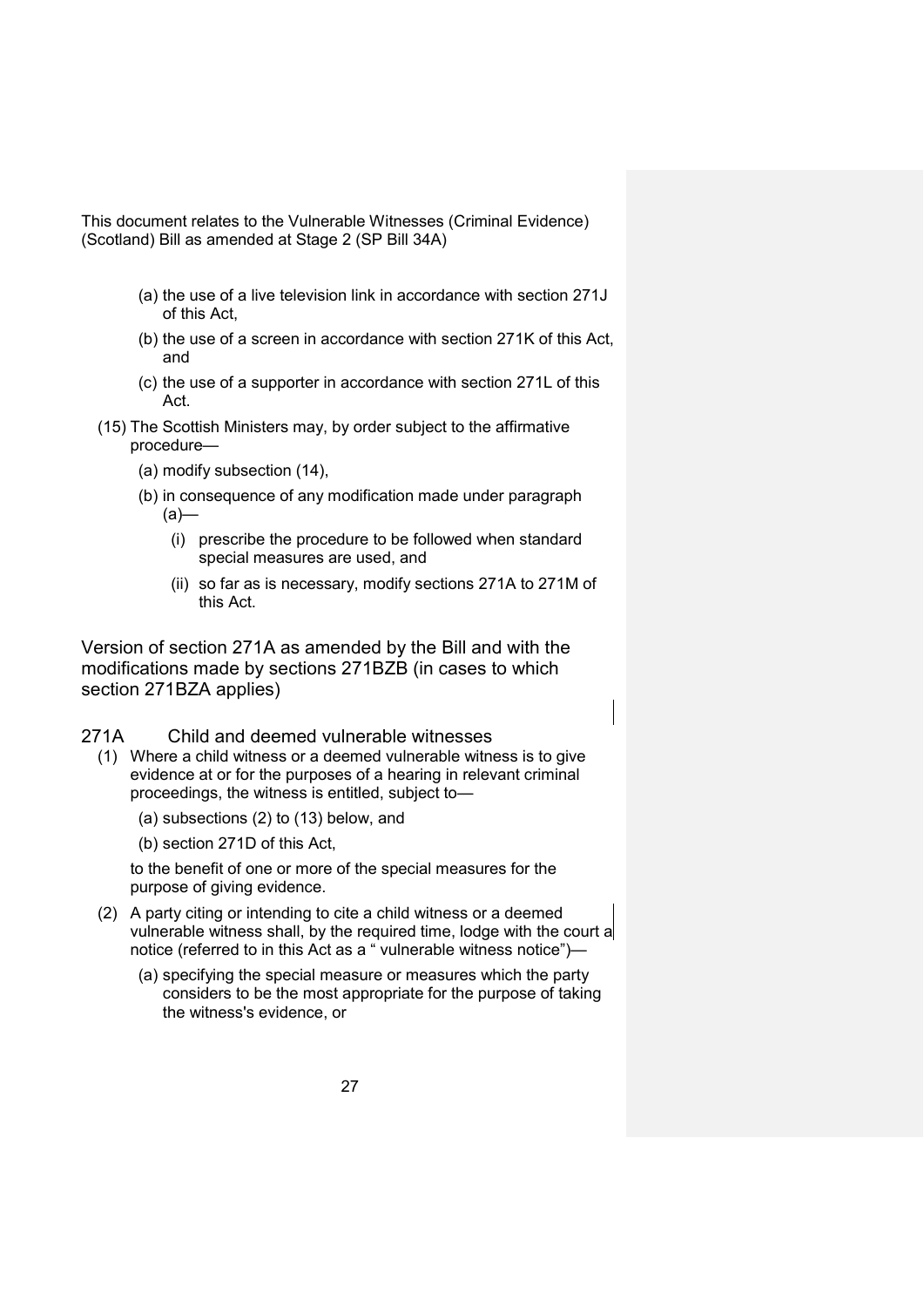> (b) if the party considers that the witness should give evidence without the benefit of any special measure, stating that fact.

(2A) A vulnerable witness notice must—

- (a) state that section 271BZA applies, and
- (b) explain why the party considers that an exception is justified under section 271BZA(7) or (8) if the notice—
	- (i) does not specify one or both of the special measures listed in section 271BZA(5) for the purpose of taking all of the child witness's evidence,
	- (ii) specifies an incompatible special measure (as defined in section 271BZA(6)) for the purpose of taking any of the child witness's evidence, or
	- (iii) states that the party considers that the child witness should give any of the child witness's evidence without the benefit of any special measure.
- (3) A vulnerable witness notice shall contain or be accompanied by—
	- (a) a summary of any views expressed for the purposes of section 271E(2)(b) of this Act, and
	- (b) such other information as may be prescribed by Act of Adjournal.
- (3A) In the case where a vulnerable witness notice under subsection (2)(a) specifies only a standard special measure—
	- (a) subsection (3)(a) does not apply, and
	- (b) subsection (5) has effect as if the words "not earlier than 7 days and" were omitted.measure, subsection (3)(a) does not apply.
- (4) The court may, on cause shown, allow a **v**ulnerable witness notice to be lodged after the required time.
- (4A) Any party to the proceedings may, not later than 7 days after a vulnerable witness notice has been lodged, lodge with the court a notice (referred to in this section as an "objection notice") stating—
	- (a) an objection to any special measure (other than a standard special measure) specified in the vulnerable witness notice that the party considers to be inappropriate, and
	- (b) the reasons for that objection.

**Formatted:** Indent: Left: 0.5 cm, Hanging: 1 cm, Tab stops: 1.5 cm, Left

 **Formatted:** BillSectionPara, Indent: Left: 1.75 cm, Hanging: 0.75 cm, Tab stops: 2.5 cm, Left + Not at 1.5 cm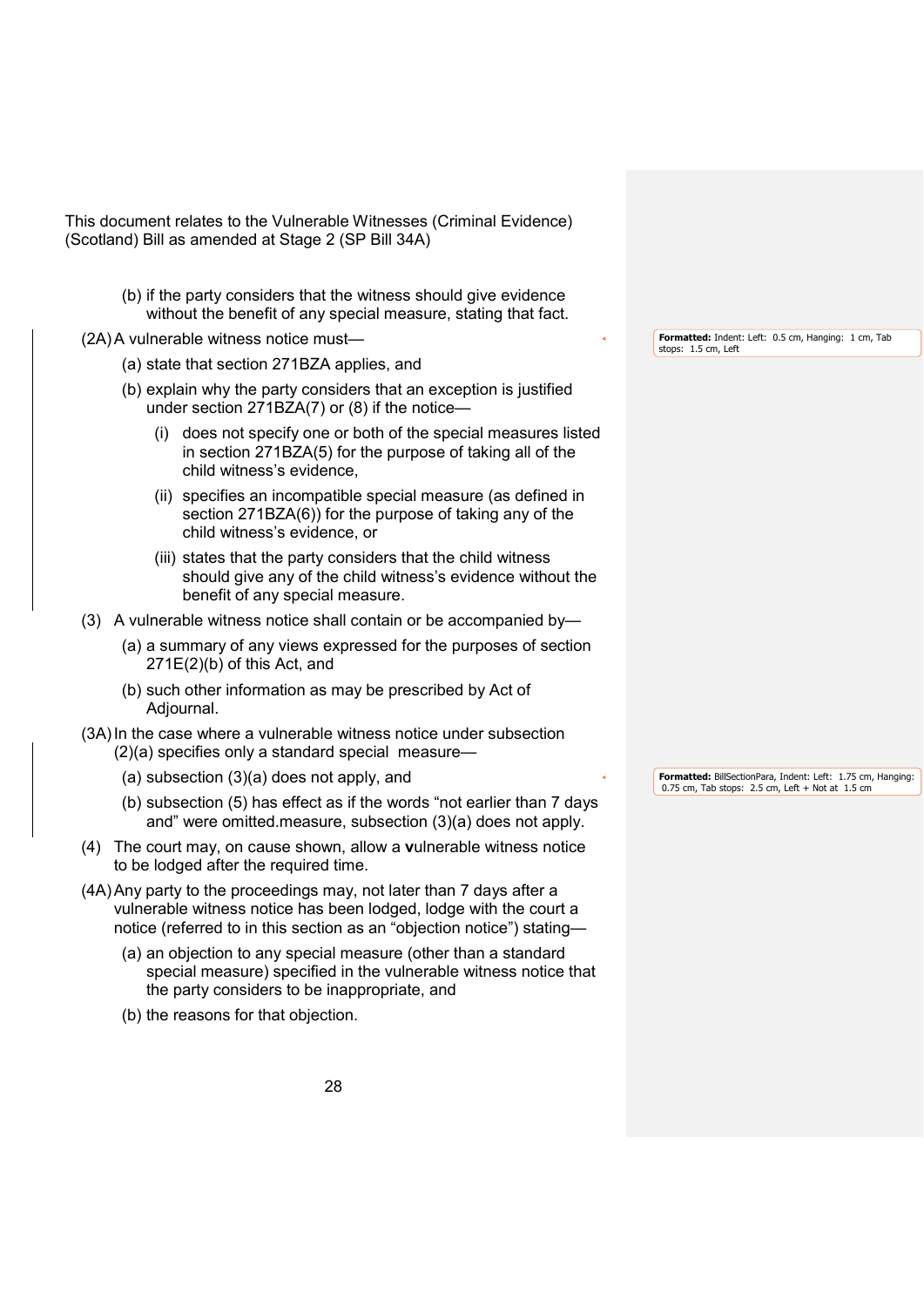- (4B) The court may, on cause shown, allow an objection notice to be lodged after the period referred to in subsection (4A).
- (4C)If an objection notice is lodged in accordance with subsection (4A) or (4B)—
	- (a) subsection (5)(a)(ii) does not apply to the vulnerable witness notice, and
	- (b) the court must make an order under subsection (5A).
- (5) The court shall, not earlier than 7 days and not later than 14 days after a vulnerable witness notice has been lodged, consider the notice in the absence of the parties and, subject to section 271Bsections 271B to 271BZB of this Act—
	- (a) in the case of a notice under subsection (2)(a) above—
		- (i) if a standard special measure is specified in the notice, make an order authorising the use of that measure for the purpose of taking the witness's evidence, and
		- (ii) if any other special measure is specified in the notice and the court is satisfied on the basis of the notice that it is appropriate to do so, make an order authorising the use of the special measure (in addition to any authorised by virtue of an order under sub-paragraph (i) above) for the purpose of taking the witness's evidence,
	- (b) in the case of a notice under subsection (2)(b) above, if—
		- (i) the summary of views accompanying the notice under subsection (3)(a) above indicates that the witness has expressed a wish to give evidence without the benefit of any special measure, and
		- (ii) the court is satisfied on the basis of the notice that it is appropriate to do so,

 make an order authorising the giving of evidence by the witness without the benefit of any special measure, or

- (c) if—
	- (i) paragraph (a)(ii) or (b) above would apply but for the fact that the court is not satisfied as mentioned in that paragraph, or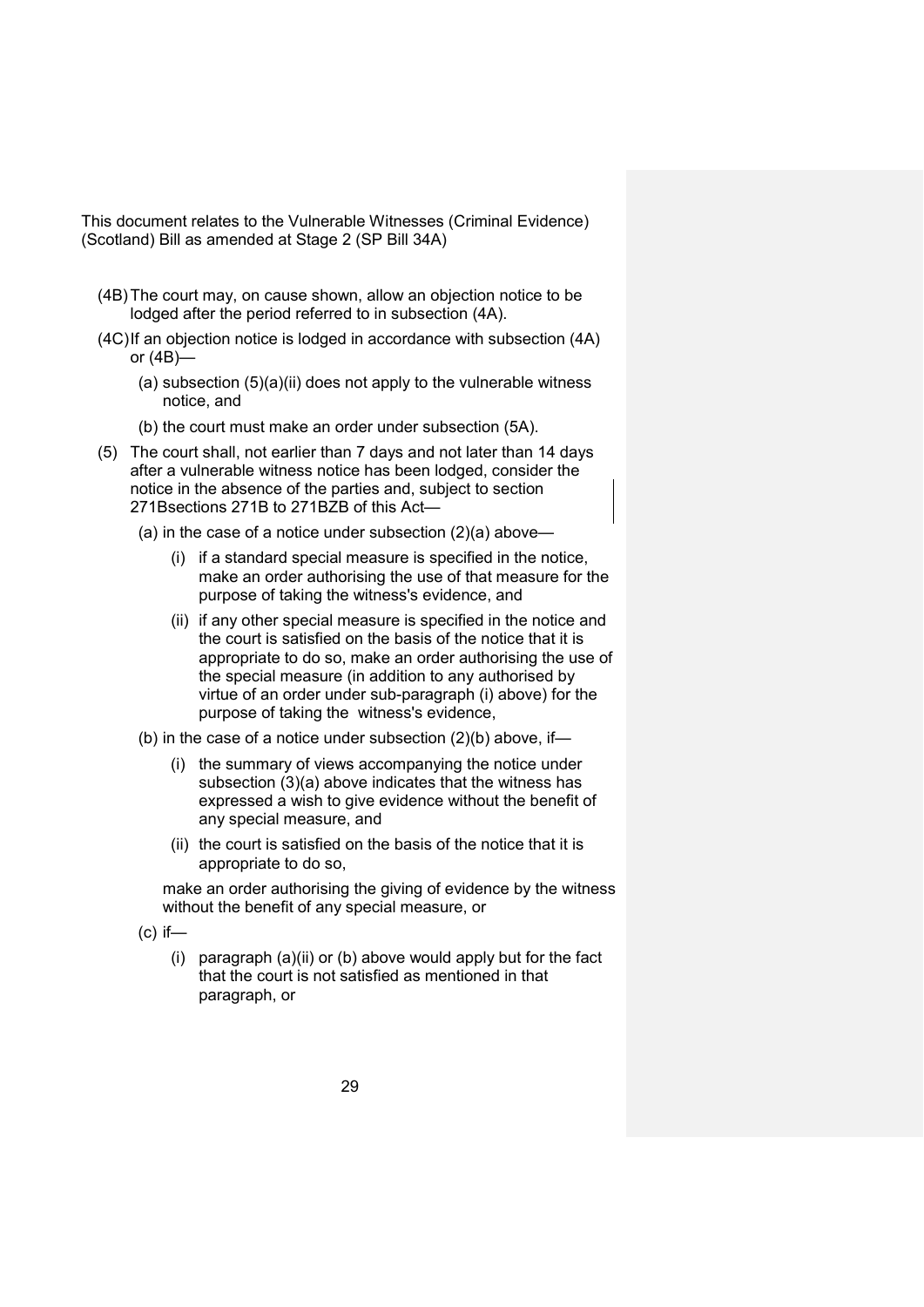> (ii) in the case of a notice under subsection (2)(b), the summary of views accompanying the notice under subsection (3)(a) above indicates that the witness has not expressed a wish to give evidence without the benefit of any special measure,

make an order under subsection (5A) below.

- (5A) That order is an order—
	- (a) in the case of proceedings in the High Court where the preliminary hearing is yet to be held, appointing the vulnerable witness notice to be disposed of at that hearing;
	- (b) in the case of proceedings on indictment in the sheriff court where the first diet is yet to be held, appointing the vulnerable witness notice to be disposed of at that diet; or
	- (c) in any other case, appointing a diet to be held before the hearing at which the evidence is to be given and requiring the parties to attend the diet.
- (6) Subsection (7) below applies where—
	- (a) it appears to the court that a party intends to call a child witness or a deemed vulnerable witness to give evidence at or for the purposes of a hearing in relevant criminal proceedings,
	- (b) the party has not lodged a vulnerable witness notice in respect of the witness by the time specified in subsection (2) above or lodged a notice with the clerk of court in accordance with section 271AA by the time specified in that section, and
	- (c) the court has not allowed a vulnerable witness notice in respect of the witness to be lodged after that time under subsection (4) above or under section 271AA(5).
- (7) Where this subsection applies, the court shall—
	- (a) order the party to lodge a vulnerable witness notice in respect of the witness by such time as the court may specify, or
	- (b) where the court does not so order—
		- (i) in the case of proceedings on indictment where this subsection applies at or before the preliminary hearing or, as the case may be, the first diet, at that hearing or diet make an order under subsection (9) below; or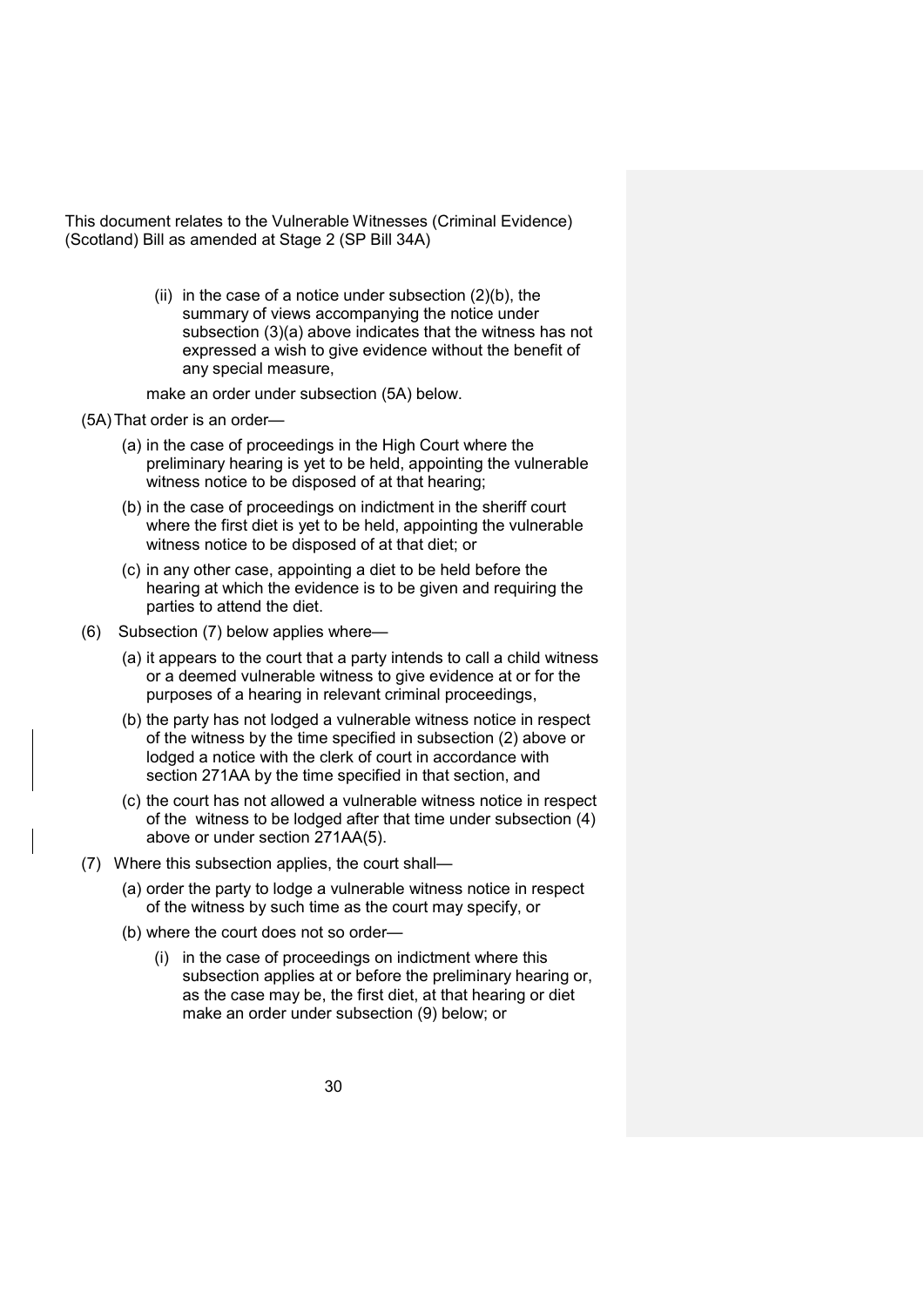- (ii) in any other case, make an order appointing a diet to be held before the hearing at which the evidence is to be given and requiring the parties to attend the diet.
- (8) On making an order under subsection (5A)(c) or (7)(b)(ii) above, the court may postpone the hearing at which the evidence is to be given.
- (8A) Subsection (9) below applies to—
	- (a) a preliminary hearing or first diet, so far as the court is—
		- (i) by virtue of an order under subsection (5A)(a) or (b) above, disposing of a vulnerable witness notice at the hearing or diet; or
		- (ii) by virtue of subsection (7)(b)(i) above, to make an order under subsection (9) at the hearing or diet; and
	- (b) a diet appointed under subsection (5A)(c) or (7)(b)(ii) above.
- (9) At Subject to section 271B, at a hearing or diet to which this subsection applies, the court, after giving the parties an opportunity to be heard—
	- (a) in a case where any of the standard special measures has been authorised by an order under subsection (5)(a)(i) above, may make an order authorising the use of such further special measure or measures as it considers appropriate for the purpose of taking the witness's evidence, and
	- (b) in any other case, shall make an order—
		- (i) authorising the use of such special measure or measures as the court considers to be the most appropriate for the purpose of taking the witness's evidence, or
		- (ii) that the witness is to give evidence without the benefit of any special measure.
- (10) The courtSubject to section 271B, the court may make an order under subsection (9)(b)(ii) above only if satisfied—
	- (a) where the witness has expressed a wish to give evidence without the benefit of any special measure, that it is appropriate for the witness so to give evidence, or
	- (b) in any other case, that—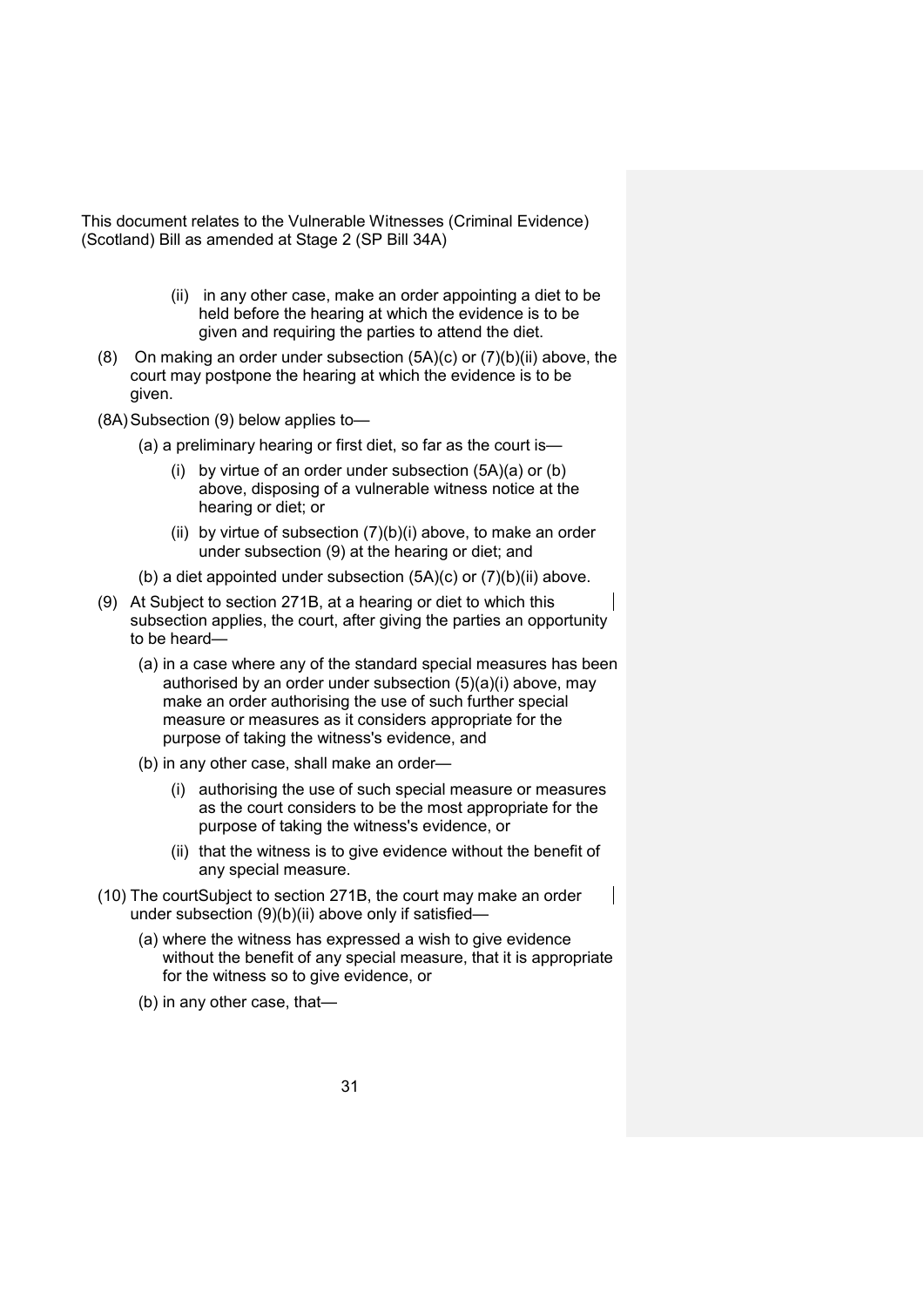- (i) the use of any special measure for the purpose of taking the evidence of the witness would give rise to a significant risk of prejudice to the fairness of the hearing at which the evidence is to be given or otherwise to the interests of justice, and
- (ii) that risk significantly outweighs any risk of prejudice to the interests of the witness if the order is made.
- (10A) Subsections (5), (9) and (10) are subject to subsections (10B) to (10F).
- (10B) Where the court is considering a notice in accordance with subsection (5) and the notice does not specify one or both of the special measures mentioned in section 271BZA(5) for the purpose of taking all of the child witness's evidence, the court may nonetheless make an order which has the effect of authorising the use of one or both of those special measures for that purpose.
- (10C) Unless the court is satisfied that an exception is justified under section 271BZA(7) or (8), an order made by the court under this section—
	- (a) must authorise the use of one or more of the special measures mentioned in section 271BZA(5) for the purpose of taking all of the child witness's evidence,
	- (b) must not authorise the use of an incompatible special measure (as defined in section 271BZA(6)) for the purpose of taking any of the child witness's evidence, and
	- (c) must not authorise the giving of any of the child witness's evidence without the benefit of any special measure.
- (10D) Even if the court is satisfied that an exception is justified under section 271BZA(7) or (8), an order made by the court under this section must not have the effect of requiring the child witness to be present in the courtroom to give evidence unless the court is satisfied that subsection (10E) or (10F) applies.

(10E) This subsection applies if—

 (a) the giving of evidence by the child witness in some way other than by being present in the courtroom for that purpose would give rise to a significant risk of prejudice to the fairness of the hearing or otherwise to the interests of justice, and

**Formatted:** BillSectionSubPara, Indent: Left: 2.75 cm, Hanging: 0.86 cm, Tab stops: 3.61 cm, Left

 **Formatted:** BillSubSection, Indent: Left: 0.5 cm, Hanging: 1 cm, Tab stops: 1.5 cm, Left

 **Formatted:** BillSubSection, Indent: Left: 0.5 cm, Hanging: 1 cm, Tab stops: 1.5 cm, Left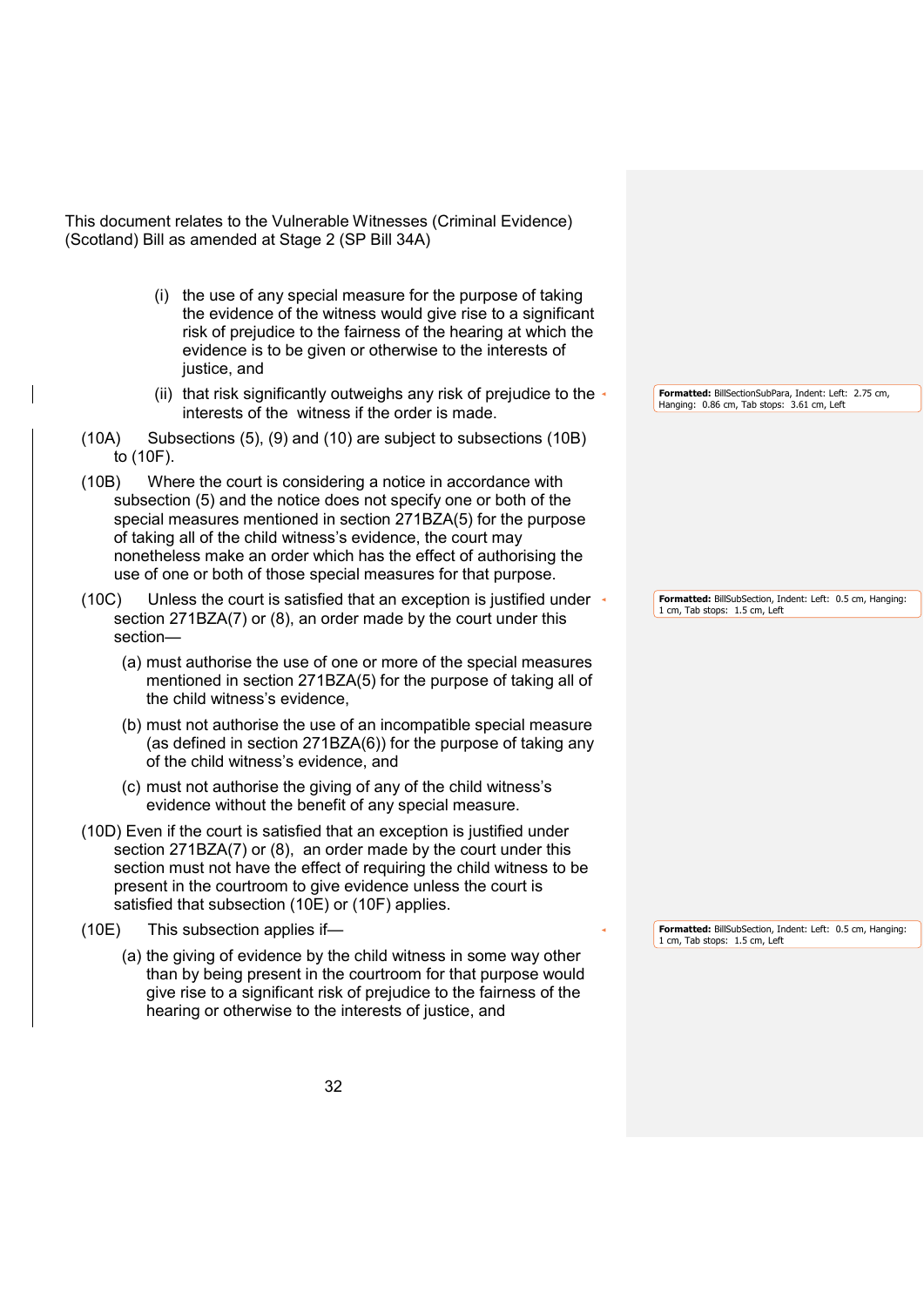> (b) that risk significantly outweighs any risk of prejudice to the interests of the child witness if the child witness were to be present in the courtroom to give evidence.

(10F) This subsection applies if—

- (a) the child witness is aged 12 or over on the date of commencement of the proceedings in which the hearing is being held or is to be held,
- (b) the child witness expresses a wish to be present in the courtroom to give evidence, and
- (c) it would be in the child witness's best interests to be present in  $\overline{\phantom{a}}_{0.75 \text{ cm, Tab stops: 2.5 cm, Left + Not at 3.61 cm}^{3.61 cm}}$ the courtroom to give evidence.
- (11) A hearing or diet to which subsection (9) above applies may—
	- (a) on the application of the party citing or intending to cite the witness in respect of whom the diet is to be held, or
	- (b) of the court's own motion,

be held in chambers.

- (12) A diet appointed under subsection (5A)(c) or (7)(b)(ii) above in any case may be conjoined with any other diet to be held before the hearing at which the evidence is to be given.
- (13) A party lodging a vulnerable witness notice or an objection notice shall, at the same time, intimate the notice to the other parties to the proceedings.
- (13A) In subsections (2) and (4) above, "the required time" means—
	- (a) any time before a date has been fixed for one of the following—|
		- (i) a preliminary hearing in the High Court,
		- (ii) a first diet in the sheriff court, or
		- (iii) a hearing at which the evidence is to be given, or
	- (b) if a date has been fixed—
		- (i) for a preliminary hearing in the High Court, no later than 14 clear days before the preliminary hearing,
		- (ii) for a first diet in the sheriff court in the case of proceedings on indictment, no later than 7 clear days before the first diet, or

 **Formatted:** BillSectionPara, Indent: Left: 1.75 cm, Hanging:  $0.75$  cm, Tab stops: 2.5 cm, Left + Not at 3.61 cm

 **Formatted:** BillSectionPara, Indent: Left: 1.75 cm, Hanging: 0.75 cm, Tab stops: 2.5 cm, Left **Formatted:** BillSectionSubPara, Indent: Left: 2.75 cm, Tab stops: 3.61 cm, Left

 **Formatted:** BillSectionPara, Indent: Left: 1.75 cm, Hanging: 0.75 cm, Tab stops: 2.5 cm, Left **Formatted:** BillSectionSubPara, Indent: Left: 2.75 cm, Tab stops: 3.61 cm, Left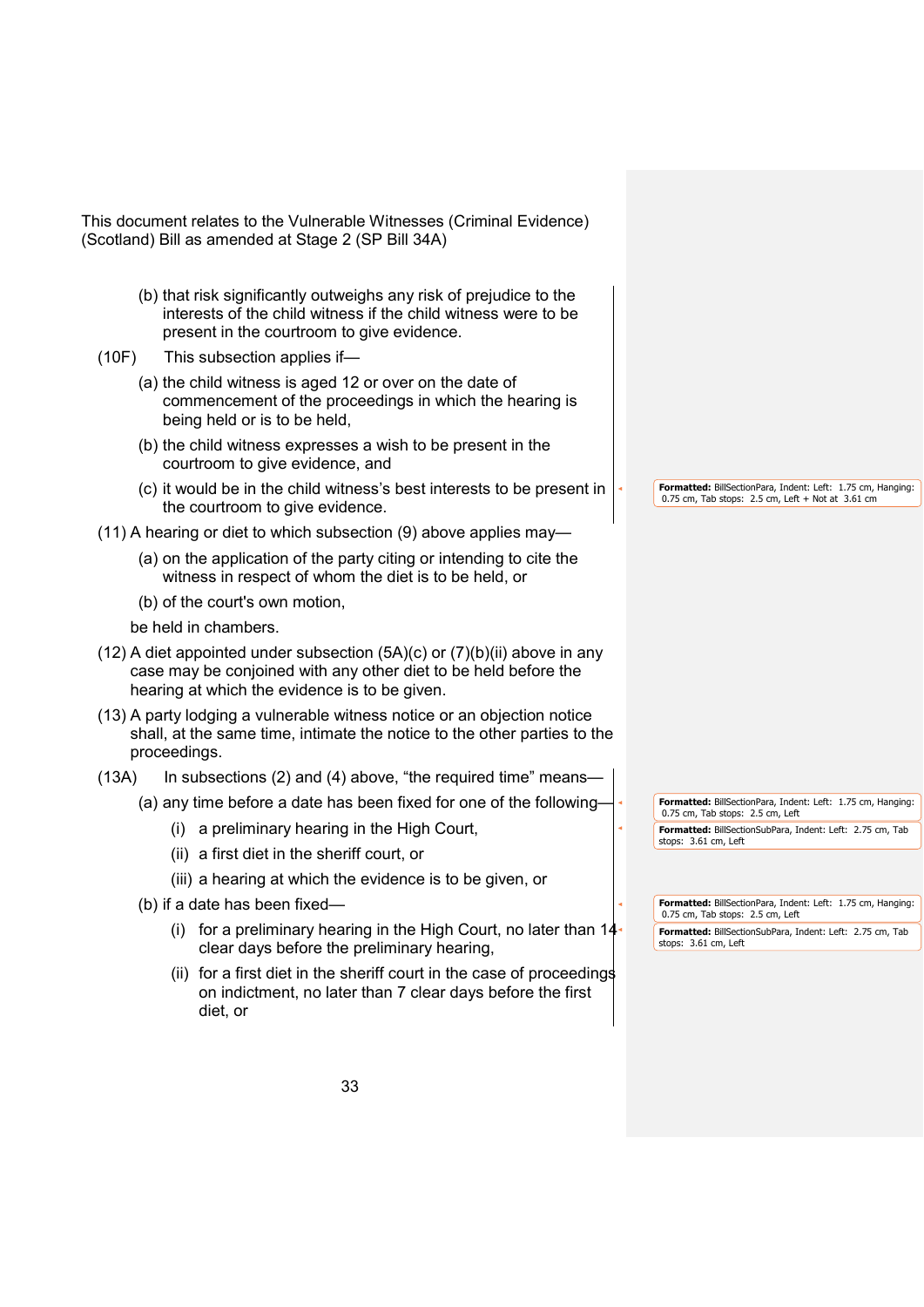- (iii) in a case in which the proceedings are not to take place in the High Court or on indictment in the sheriff court, for a hearing at which the evidence is to be given, no later than 14 clear days before that hearing.
- a) in the case of proceedings in the High Court, no later than 14 clear days before the preliminary hearing;
- (b) in the case of proceedings on indictment in the sheriff court, no later than 7 clear days before the first diet;
- (c) in any other case, no later than 14 clear days before **[** the hearing at which the evidence is to be given.
- (14) In this section and section 271AA, references to a standard special measure are to any of the following special measures—
	- (a) taking of evidence by a commissioner in accordance with section 271I,
	- (b) use of a supporter in accordance with section 271L,
	- (c) giving evidence in chief in the form of a prior statement in accordance with section 271M.
	- (a)the use of a live television link in accordance with section 271J of this Act,
	- (b) the use of a screen in accordance with section 271K of this Act, and
	- (c) the use of a supporter in accordance with section 271L of this Act.
- (15) The Scottish Ministers may, by order subject to the affirmative procedure—
	- (a) modify subsection (14),
	- (b) in consequence of any modification made under paragraph  $(a)$ —
		- (i) prescribe the procedure to be followed when standard special measures are used, and
		- (ii) so far as is necessary, modify sections 271A to 271M of this Act.
- 271AA Using only standard special measures
	- (1) This section applies where—

**Formatted:** BillSectionSubPara, Indent: Left: 2.75 cm, Hanging: 0.86 cm, Tab stops: 3.61 cm, Left + Not at 1.5

**Formatted:** BillSectionPara, Tab stops: Not at 1.5 cm

**Formatted:** BillSubSection, Indent: Left: 0.5 cm, Hanging: 1 cm, Tab stops: 1.5 cm, Left + Not at 3.61 cm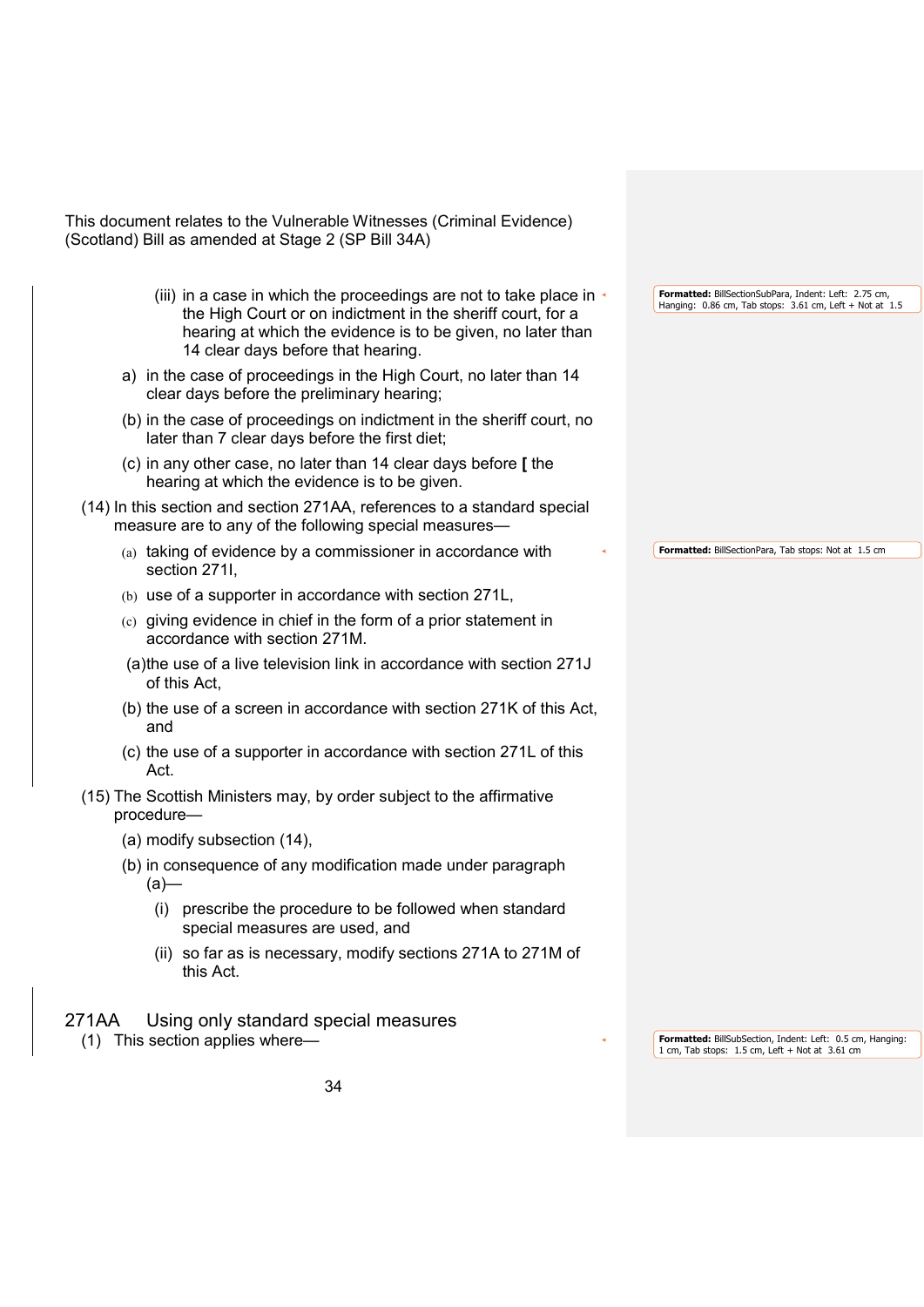- (a) a child witness or a deemed vulnerable witness is to give evidence at, or for the purposes of, a hearing in relevant criminal proceedings, and
- (b) the party citing or intending to cite the witness considers that it is most appropriate for the witness to give evidence with the benefit of—
	- (i) one or more standard special measures, and
	- (ii) no other special measure.
- (2) The party must, by the required time, lodge with the clerk of court a notice specifying—
	- (a) the standard special measure or measures that the party considers to be the most appropriate for the purpose of taking the witness's evidence,
	- (b) whether the witness is a child witness or a deemed vulnerable witness,
	- (c) if the witness is a child witness, the witness's age, and
	- (d) such other information as may be prescribed by Act of Adjournal.
- (3) The party lodging a notice with the clerk of court under subsection (2) must, at the same time, intimate the notice to the other parties to the proceedings.
- (4) If the party lodges a notice with the clerk of court by the required time, the witness is entitled to the benefit of the standard special measure or measures specified in the notice as if the use of that measure or measures were authorised by an order made by the court under section 271A(5)(a).
- (5) If the party does not lodge a notice with the clerk of court by the required time, the court may, on cause shown, allow the party to lodge a vulnerable witness notice in accordance with section 271A (despite its being lodged later than the deadline for lodging a vulnerable witness notice).
- (6) In this section, the "required time" means—
	- (a) any time before a date has been fixed for one of the following— $\mid$ 
		- (i) a preliminary hearing in the High Court,
			- (ii) a first diet in the sheriff court, or



**Formatted:** BillSectionPara, Indent: Left: 1.75 cm, Hanging:

**Formatted:** BillSectionSubPara, Indent: Left: 2.75 cm, Tab

0.75 cm, Tab stops: 2.5 cm, Left

stops: 3.61 cm, Left

1.5 cm, Left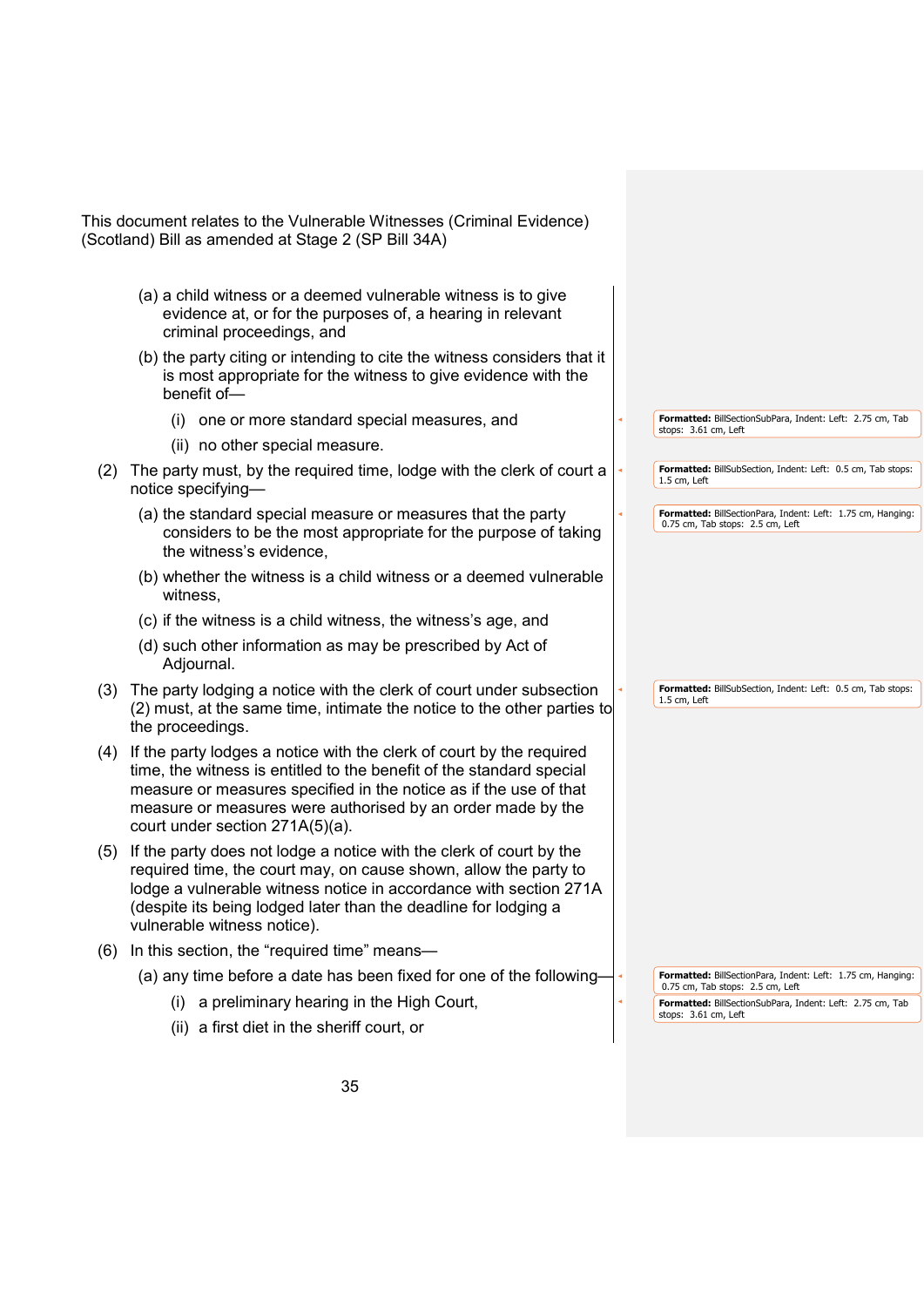- (iii) a hearing at which the evidence is to be given, or
- (b) if a date has been fixed—
	- (i) for a preliminary hearing in the High Court, no later than 14 $\cdot$ clear days before the preliminary hearing,
	- (ii) for a first diet in the sheriff court in the case of proceedings on indictment, no later than 7 clear days before the first diet, or
	- (iii) in a case in which the proceedings are not to take place in the High Court or on indictment in the sheriff court, for a hearing at which the evidence is to be given, no later than 14 clear days before that hearing.
- (7) This section does not apply in a case to which section 271B or 271BZA applies.

271B Further special provision for child witnesses under the age of 12

- (1) This section applies where a child witness—
	- (a) is to give evidence at, or for the purposes of, a hearing in relevant criminal proceedings in respect of any offence specified in subsection (2) below, and
	- (b) is under the age of 12 on the date of commencement of the proceedings in which the hearing is being or to be held.
- (2) The offences referred to in subsection (1)(a) above are—
	- (a) murder,
	- (b) culpable homicide,
	- (c) any offence to which section 288C of this Act applies,
	- (d) any offence which involves an assault on, or injury or a threat of injury to, any person (including any offence involving neglect or ill-treatment of, or other cruelty to, a child),
	- (e) abduction, and
	- (f) plagium.
- (3) Subsection (4) applies if the child witness expresses a wish to be present in the court-room for the purpose of giving evidence.

 **Formatted:** BillSectionPara, Indent: Left: 1.75 cm, Hanging: 0.75 cm, Tab stops: 2.5 cm, Left **Formatted:** BillSectionSubPara, Indent: Left: 2.75 cm, Tab

stops: 3.61 cm, Left

 **Formatted:** BillSubSection, Indent: Left: 0.5 cm, Hanging: 1 cm, Tab stops: 1.5 cm, Left + Not at 3.61 cm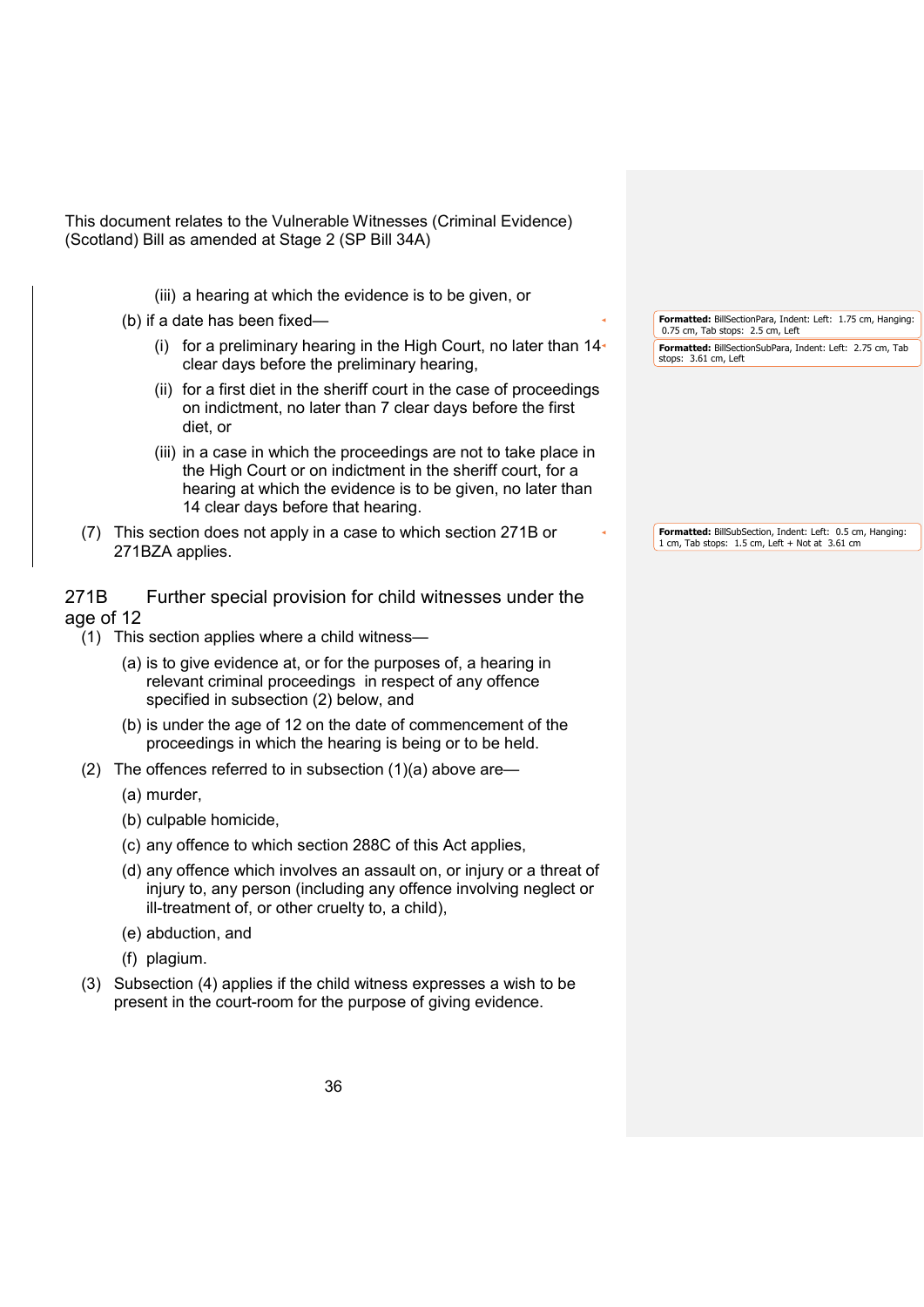- (4) The court must make an order under section 271A or, as the case may be, 271D which has the effect of requiring the child witness to be present in the courtroom for the purpose of giving evidence unless the court considers that it would not be appropriate for the child witness to be present there for that purpose.
- (4A) Where the court is required to make an order having the effect mentioned in subsection (4), an order made by the court under section 271A(5)(a) may authorise the use of a special measure or measures other than those specified in the vulnerable witness notic $\phi$  if that would result in the order having the effect mentioned in subsection (4).
- (5) Subsection (6) applies if the child witness—
	- (a) does not express a wish to be present in the court-room for the purpose of giving evidence, or
	- (b) expresses a wish to give evidence in some other way.
- (6) The court may not make an order under section 271A or 271D having the effect mentioned in subsection (4) unless the court considers that—
	- (a) the giving of evidence by the child witness in some way other than by being present in the court-room for that purpose would give rise to a significant risk of prejudice to the fairness of the trial or otherwise to the interests of justice, and
	- (b) that risk significantly outweighs any risk of prejudice to the interests of the child witness if the order were to be made.

#### **(7) This section does not apply in a case to which section 271BZA applies.**

#### (1)

 271BZA Child witnesses in certain solemn cases: special measures

- (1) This section applies where a child witness, other than the accused, is to give evidence at, or for the purposes of, a hearing in relevant criminal proceedings which are—
	- (a) solemn proceedings, and
	- (b) in respect of an offence listed in subsection (2).
- (2) The offences are—

 **Formatted:** BillSubSection, Outline numbered + Level: 2 + Numbering Style: 1, 2, 3, … + Start at: 1 + Alignment: Left + Aligned at: 0.5 cm + Tab after: 1.5 cm + Indent at: 1.5 cm

**Formatted:** BillSectionPara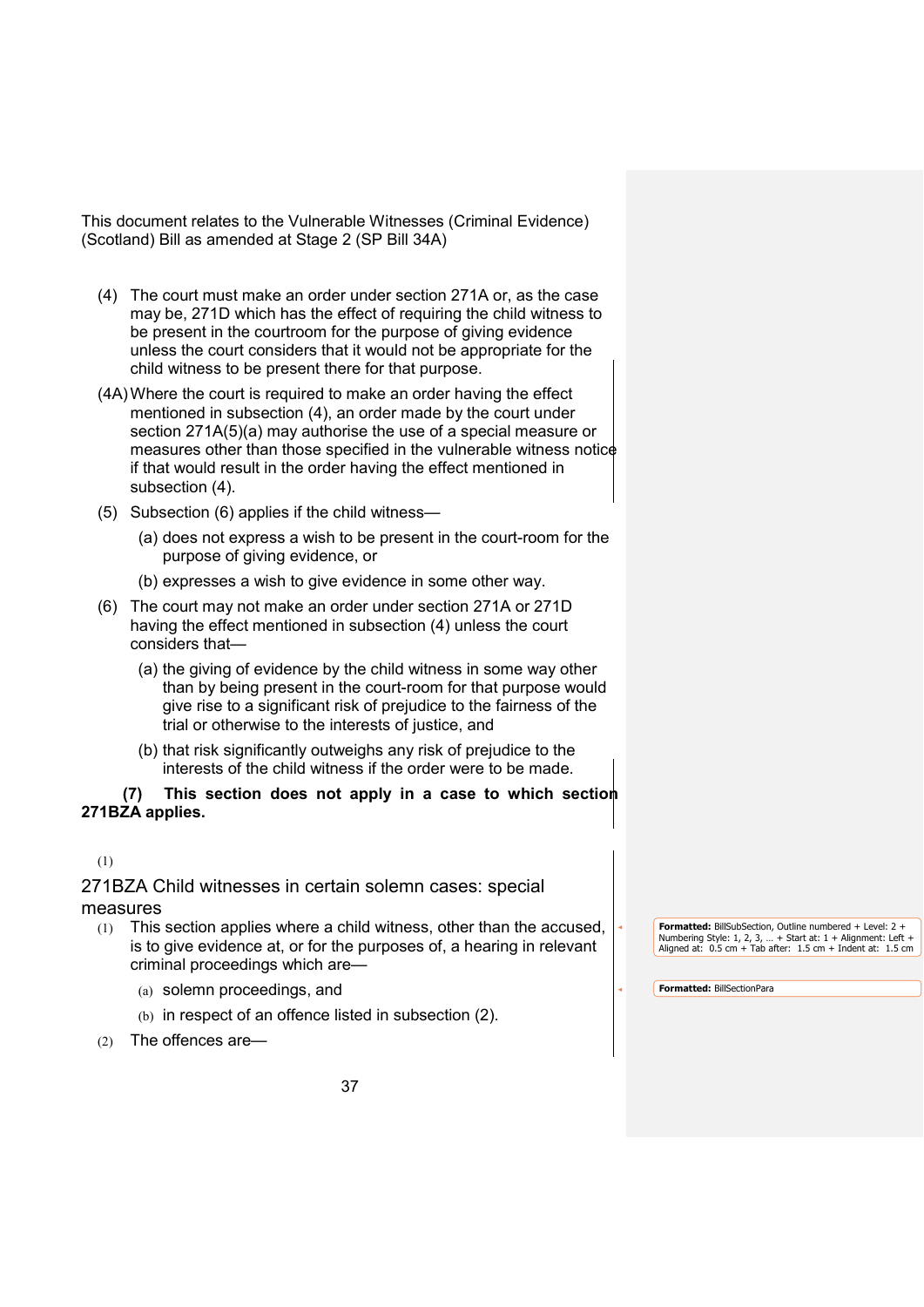- (a) murder,
- (b) culpable homicide,
- (c) assault to the danger of life,
- (d) abduction,
- (e) plagium,
- $(a)(f)$  a sexual offence to which section 288C applies,

 (fa)an offence under section 1(1) of the Domestic Abuse (Scotland) Act 2018,

 (fb)an offence that is aggravated as described in section 1(1)(a) of the Abusive Behaviour and Sexual Harm (Scotland) Act 2016,

 (fc) an offence that would have fallen within paragraph (fb) if section 1 of the Abusive Behaviour and Sexual Harm (Scotland) Act 2016 had been in force when the offence was allegedly committed,

- $\left( \mathrm{g}\right)$  an offence of human trafficking (see section 1 of the Human  $\,$ Trafficking and Exploitation (Scotland) Act 2015),
- (h) an offence under section 4 of the Human Trafficking and Exploitation (Scotland) Act 2015 (slavery, servitude and forced or compulsory labour),
- (i) an offence under section 1 of the Prohibition of Female Genital Mutilation (Scotland) Act 2005 (offence of female genital mutilation),
- (j) an offence under section 3 of the Prohibition of Female Genital Mutilation (Scotland) Act 2005 (aiding and abetting female genital mutilation),
- (k) an attempt to commit an offence mentioned in any of paragraphs (a) to (j).
- (3) The court must enable all of the child witness's evidence to be given in advance of the hearing unless the court is satisfied that an exception is justified under subsection (7) or (8).
- (4) For the purposes of this section, the court enables all of the child witness's evidence to be given in advance of the hearing if—
	- (a) the court makes an order under section 271A which satisfies the following requirements—

**Formatted:** BillSectionPara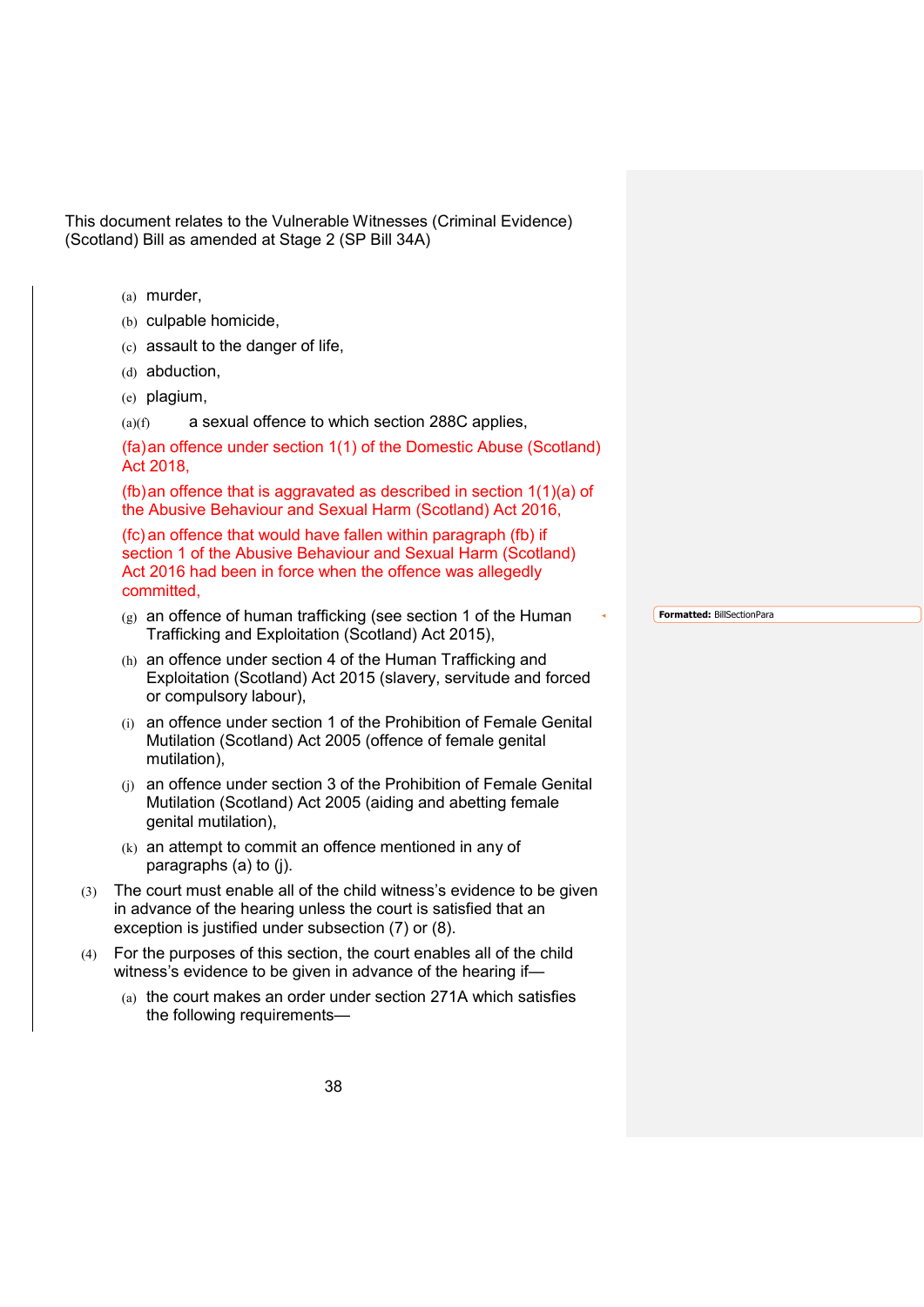- $(i)$  it authorises the use of one or both of the special measures listed in subsection (5) for the purpose of taking all of the child witness's evidence,
- (ii) it does not authorise the use of an incompatible special measure for the purpose of taking any of the child witness's evidence, and
- $\left(\begin{smallmatrix} \textrm{iii} \textrm{)} \end{smallmatrix}\right]$  it does not authorise the giving of any of the child witness' $\ddot{\textrm{s}}$ evidence without the benefit of any special measure, and
- (b) the court, if it commences a review under section 271D before the hearing has commenced, does not make an order under that section which—
	- (i) revokes the order made under section 271A, or
	- (ii) varies it in such a way that it no longer satisfies the requirements set out in paragraph (a)(i), (ii) and (iii).
- $(5)$  The special measures mentioned in subsection  $(4)(a)(i)$  are—
	- (a) taking of evidence by a commissioner in accordance with section 271I,
	- (b) giving evidence in chief in the form of a prior statement in accordance with section 271M.
- (6) In this section, "incompatible special measure" means a special measure which is capable of being used only if the child witness gives evidence at the hearing (whether or not its use would require the child witness to be present in the courtroom).
- $(7)$  An exception is justified if—
	- $\left( \text{a} \right)$  the giving of all of the child witness's evidence in advance of th $\phi$  hearing would give rise to a significant risk of prejudice to the fairness of the hearing or otherwise to the interests of justice, and
	- (b) that risk significantly outweighs any risk of prejudice to the interests of the child witness if the child witness were to give evidence at the hearing.
- $(8)$  An exception is justified if—
	- (a) the child witness is aged 12 or over on the date of commencement of the proceedings in which the hearing is being or is to be held,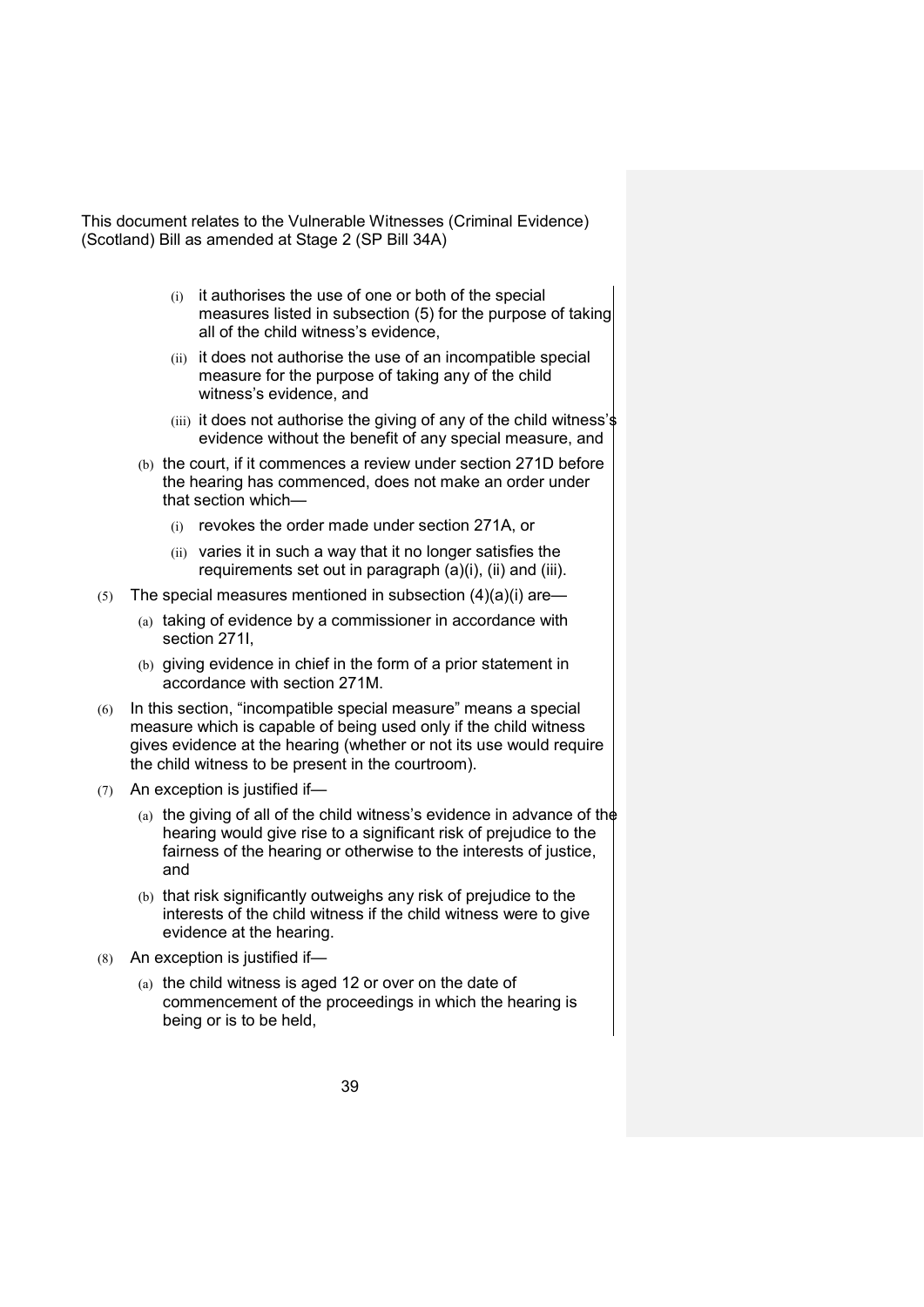- (b) the child witness expresses a wish to give evidence at the hearing, and
- (c) it would be in the child witness's best interests to give evidence at the hearing.
- (9) The Scottish Ministers may by regulations—
	- (a) modify subsection (2),
	- (b) remove the condition set out in subsection (1)(b) and the list of offences in subsection (2).
- (10) Regulations under subsection (9) are subject to the affirmative procedure.

## 271BZB Child witnesses in certain solemn cases: modifications of section 271A

- $(1)$  In a case to which section 271BZA applies, section 271A applies with the following modifications.
- (2) References to a standard special measure are to be read as references to any of the following special measures (and subsection (14) is to be read accordingly)—
	- (a) taking of evidence by a commissioner in accordance with section 271I,
	- (b) use of a supporter in accordance with section 271L,
	- (c) giving evidence in chief in the form of a prior statement in accordance with section 271M.
- $(3)$  Subsection  $(2)$  has effect as if-
	- (a) the words "Subject to section 271AA," were omitted,
	- (b) the words "or a deemed vulnerable witness" were omitted.
- (4) The section has effect as if the following subsection were inserted after subsection (2)—
	- "(2A) A vulnerable witness notice must—
		- (a) state that section 271BZA applies, and

```
 
exception is justified under section 271BZA(7) or 

(8) if the notice— 
(b) explain why the party considers that an
```
 **Formatted:** BillSubSection, Outline numbered + Level: 2 + Numbering Style: 1, 2, 3, … + Start at: 1 + Alignment: Left + Aligned at: 0.5 cm + Tab after: 1.5 cm + Indent at: 1.5 cm

**Formatted:** BillSubSection

|  | Formatted: BillInsertedText, Indent: Left: 1.5 cm, Hanging:<br>$1.5 \text{ cm}$ |  |
|--|---------------------------------------------------------------------------------|--|
|  | Formatted: BillInsertedText, Indent: Left: 3.25 cm,<br>Hanging: 0.75 cm         |  |
|  | Formatted: BillInsertedText, Indent: Left: 3.25 cm,<br>Hanging: 1.86 cm         |  |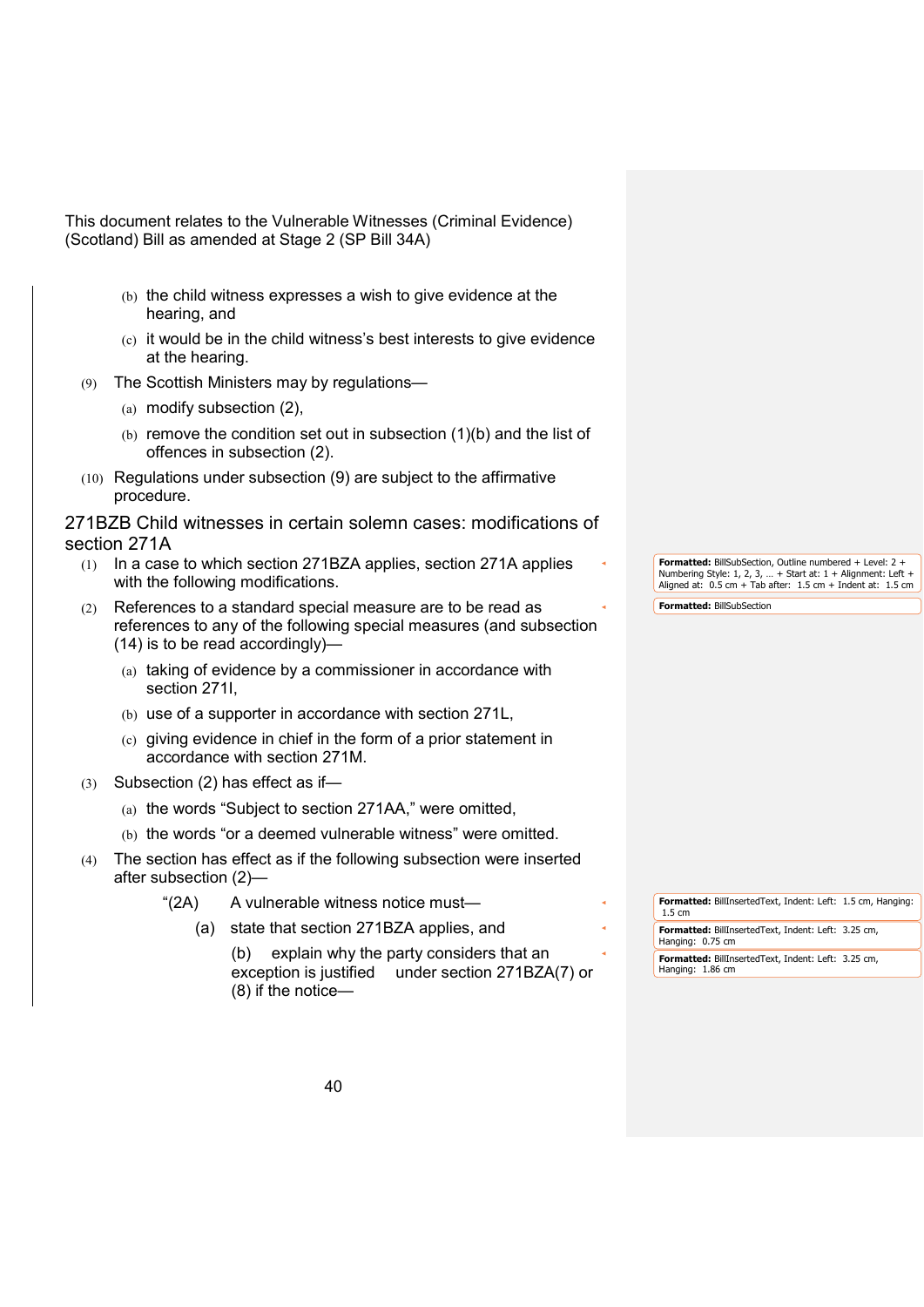|     | does not specify one or both of the special<br>(i)<br>measures listed<br>in section 271BZA(5) for the<br>purpose of taking all of the child witness's evidence,                                                                                                                                                                                                                                                                | Formatted: BillInsertedText, Indent: Left: 4.14 cm,<br>Hanging: 0.86 cm             |
|-----|--------------------------------------------------------------------------------------------------------------------------------------------------------------------------------------------------------------------------------------------------------------------------------------------------------------------------------------------------------------------------------------------------------------------------------|-------------------------------------------------------------------------------------|
|     | (ii)specifies an incompatible special measure (as<br>defined in<br>section 271BZA(6)) for the purpose<br>of taking any of the<br>child witness's evidence, or                                                                                                                                                                                                                                                                  | Formatted: BillSectionSubSubPara, Indent: Left: 4.5 cm                              |
|     | (iii) states that the party considers that the child witness<br>should give any of the child witness's evidence without<br>the benefit of any special measure.".                                                                                                                                                                                                                                                               |                                                                                     |
| (5) | The section has effect as if the following subsections were inserted<br>after subsection (10)-                                                                                                                                                                                                                                                                                                                                 | <b>Formatted: BillSubSection</b>                                                    |
|     | "(10A) Subsections (5), (9) and (10) are subject to subsections (10B)<br>to (10F).                                                                                                                                                                                                                                                                                                                                             | <b>Formatted:</b> BillSubSection, Indent: Left: 1.5 cm, Tab stops:<br>2.35 cm, Left |
|     | (10B)<br>Where the court is considering a notice in accordance<br>with subsection (5)<br>and the notice does not specify one or both of<br>the special measures mentioned in section 271BZA(5) for the<br>purpose of taking all of the child<br>witness's evidence, the court<br>may nonetheless make an order which has<br>the effect of<br>authorising the use of one or both of those special measures<br>for that purpose. | Formatted: BillSubSection, Indent: Left: 1.5 cm                                     |
|     | Unless the court is satisfied that an exception is justified<br>(10C)<br>under section<br>271BZA(7) or (8), an order made by the court<br>under this section-                                                                                                                                                                                                                                                                  |                                                                                     |
|     | must authorise the use of one or more of the special<br>(a)<br>measures mentioned in section 271BZA(5) for the purpose<br>of taking all of<br>the child witness's evidence,                                                                                                                                                                                                                                                    | Formatted: BillSectionSubPara, Indent: Left: 3.61 cm                                |
|     | (b)<br>must not authorise the use of an incompatible<br>special measure (as<br>defined in section<br>271BZA(6)) for the purpose of taking any of<br>the<br>child witness's evidence, and                                                                                                                                                                                                                                       |                                                                                     |
|     | must not authorise the giving of any of the child<br>(c)<br>witness's evidence without the benefit of any special<br>measure.                                                                                                                                                                                                                                                                                                  |                                                                                     |
|     |                                                                                                                                                                                                                                                                                                                                                                                                                                |                                                                                     |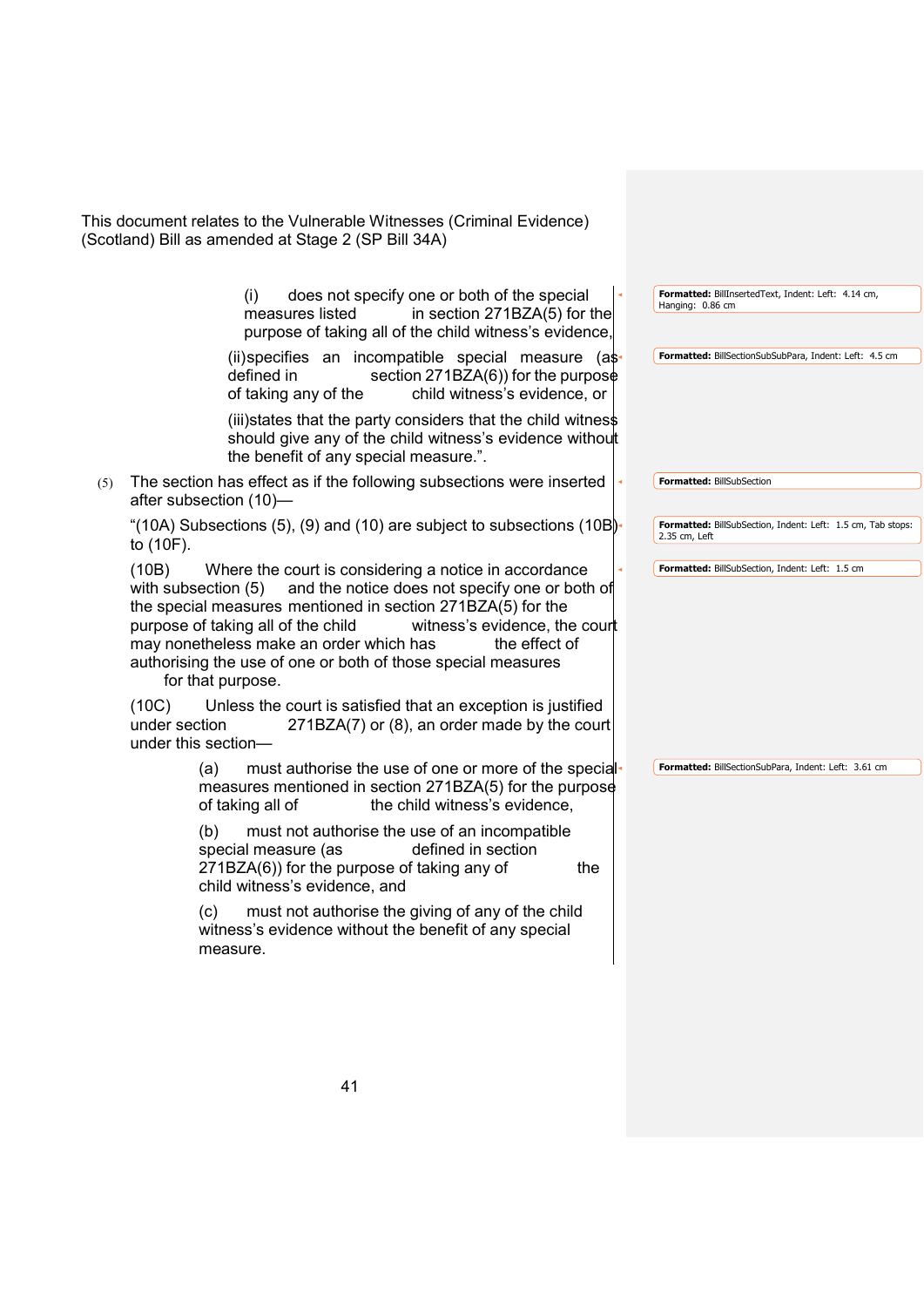This document relates to the Vulnerable Witnesses (Criminal Evidence) (Scotland) Bill as amended at Stage 2 (SP Bill 34A) (10D) Even if the court is satisfied that an exception is justified under section 271BZA(7) or (8), an order made by the court under this section must not have the effect of requiring the child witness to be present in the courtroom to give evidence unless the court is satisfied that subsection (10E) or (10F) applies. (10E) This subsection applies if— way other than by being present in the courtroom for that purpose would give rise to a significant risk of prejudice to the fairness of the hearing or otherwise to the interests of justice, and prejudice to the interests of the child witness if the child witness were to be present in the courtroom to give evidence. give evidence.<br>(10F) This subsection applies if— commencement of the proceedings in which the hearing the courtroom to give evidence, and (c) it would be in the child witness's best interests to be present in the courtroom to give evidence.". (1) In a case to which section 271BZA applies, section 271D applies with the following modifications.  $(2)$  The section has effect as if- subsections (3A) to (3C) were omitted, and (aa) subsection (4A) were omitted, and  $_{\rm (b)}$  the following subsections were inserted after subsection (4A)— **Formatted:** BillSubSection, Indent: Left: 1.5 cm **Formatted:** BillInsertedText, Indent: Left: 3.25 cm, Hanging: 0.75 cm **Formatted:** BillInsertedText, Indent: Left: 3.25 cm, Hanging: 1.83 cm **Formatted:** BillSubSection, Indent: Left: 1.5 cm **Formatted:** BillInsertedText, Indent: Left: 3.25 cm, Hanging: 0.75 cm **Formatted:** BillSubSection, Outline numbered + Level: 2 + Numbering Style: 1, 2, 3, .. Numbering Style: 1, 2, 3, … + Start at: 1 + Alignment: Left + Aligned at: 0.5 cm + Tab after: 1.5 cm + Indent at: 1.5 cm **Formatted:** BillSectionPara, Indent: Left: 1.8 cm **Formatted:** BillInsertedText, Indent: Left: 3.08 cm, Hanging: 0.77 cm, Tab stops: 3.63 cm, Left (a) the giving of evidence by the child witness in some (b) that risk significantly outweighs any risk of (a) the child witness is aged 12 or over on the date of is being held or is to be held, (b) the child witness expresses a wish to be present in 271BZC Child witnesses in certain solemn cases: modifications of section 271D (a) "(4B) Subsections (2) to (4) are subject to subsections (4C) to (4F). **Formatted:** BillSubSection **Formatted:** BillSectionPara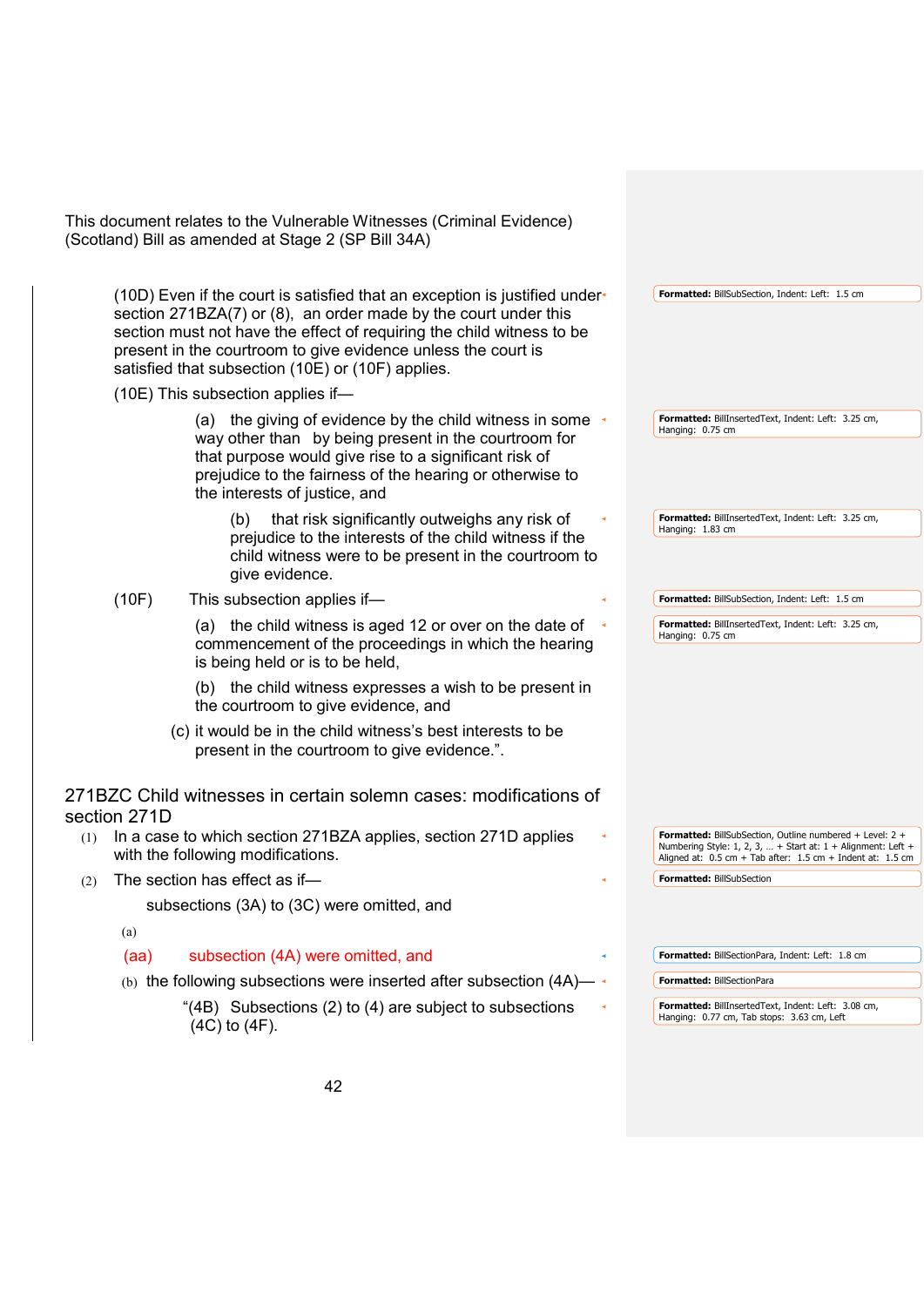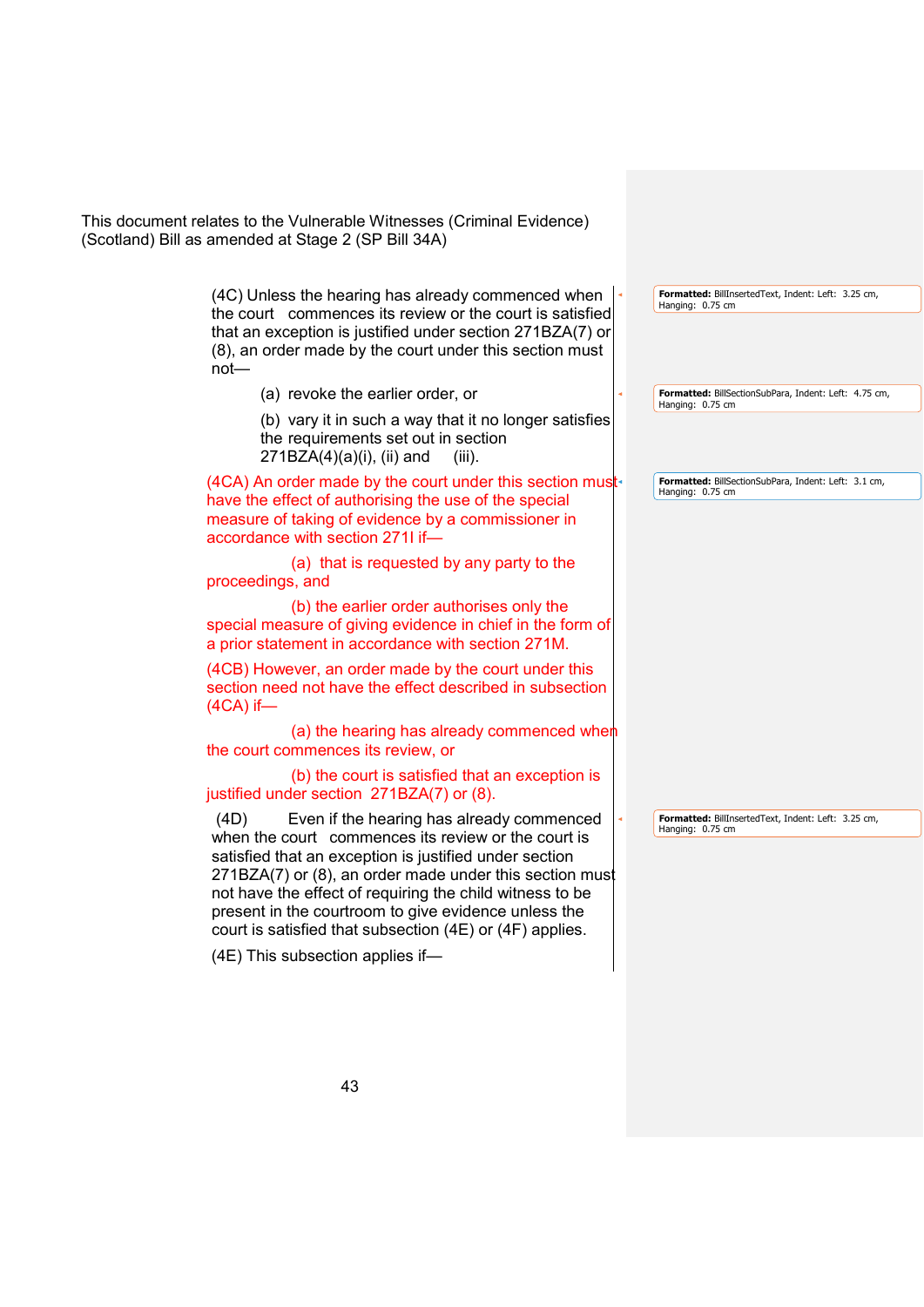> some way other than by being present in the courtroom for that purpose would give rise to a significant risk of prejudice to the fairness of the hearing or otherwise to the interests of justice, and (a) the giving of evidence by the child witness in

 prejudice to the interests of the child witness if the child witness were to be present in the courtroom to give evidence. (b) that risk significantly outweighs any risk of

 $(4F)$  This subsection applies if—

 date of commencement of the proceedings in which the hearing is being held or is to be held, (a) the child witness is aged 12 or over on the

 present in the courtroom to give evidence, and (b) the child witness expresses a wish to be

 the courtroom to give evidence.". (c) it would be in the child witness's best interests to be present in

 271BZD Power to apply section 271BZA to deemed vulnerable witnesses

- section 271BZA so that it also applies where a deemed vulnerable witness who is not a child witness is to give evidence at, or for the purposes of, a hearing in relevant criminal proceedings which are (1) The Scottish Ministers may by regulations extend the application of solemn proceedings.
- (2) Regulations under subsection (1) may, in particular—

L

 application of section 271BZA only in cases involving specified descriptions of deemed vulnerable witness, (a) make different provision for different descriptions of deemed vulnerable witness, including, in particular, provision to extend the

 application of section 271BZA, including, in particular, provision to apply section 271BZA subject to specified modifications, (b) make such provision as the Scottish Ministers consider necessary or expedient in connection with the extension of the

(c) make different provision for different courts or descriptions of court,

**Formatted:** BillInsertedText, Indent: Left: 4.14 cm, Hanging: 0.86 cm

 **Formatted:** BillInsertedText, Indent: Left: 3.25 cm, Hanging: 0.75 cm **Formatted:** BillInsertedText, Indent: Left: 4.14 cm,

Hanging: 0.86 cm

**Formatted:** BillInsertedText, Indent: Left: 4.14 cm, Hanging: 0.86 cm, Tab stops: Not at 2.5 cm

**Formatted:** Heading 4, Indent: Left: 0 cm, First line: 0 cm

 **Formatted:** BillSection, Indent: Left: 0.52 cm, Hanging: 0.98 cm, Tab stops: 1.5 cm, Left

 **Formatted:** Font: (Default) Arial, 14 pt, Not Bold **Formatted:** Font: (Default) Arial, 14 pt, Not Bold **Formatted:** Font: (Default) Arial, 14 pt, Not Bold **Formatted:** BillSection, Indent: Left: 0 cm, Hanging: 1.5 cm, Tab stops: 1.5 cm, Left

 **Formatted:** Font: (Default) Arial, 14 pt, Not Bold **Formatted:** Font: (Default) Arial, 14 pt, Not Bold **Formatted:** Font: (Default) Arial, 14 pt, Not Bold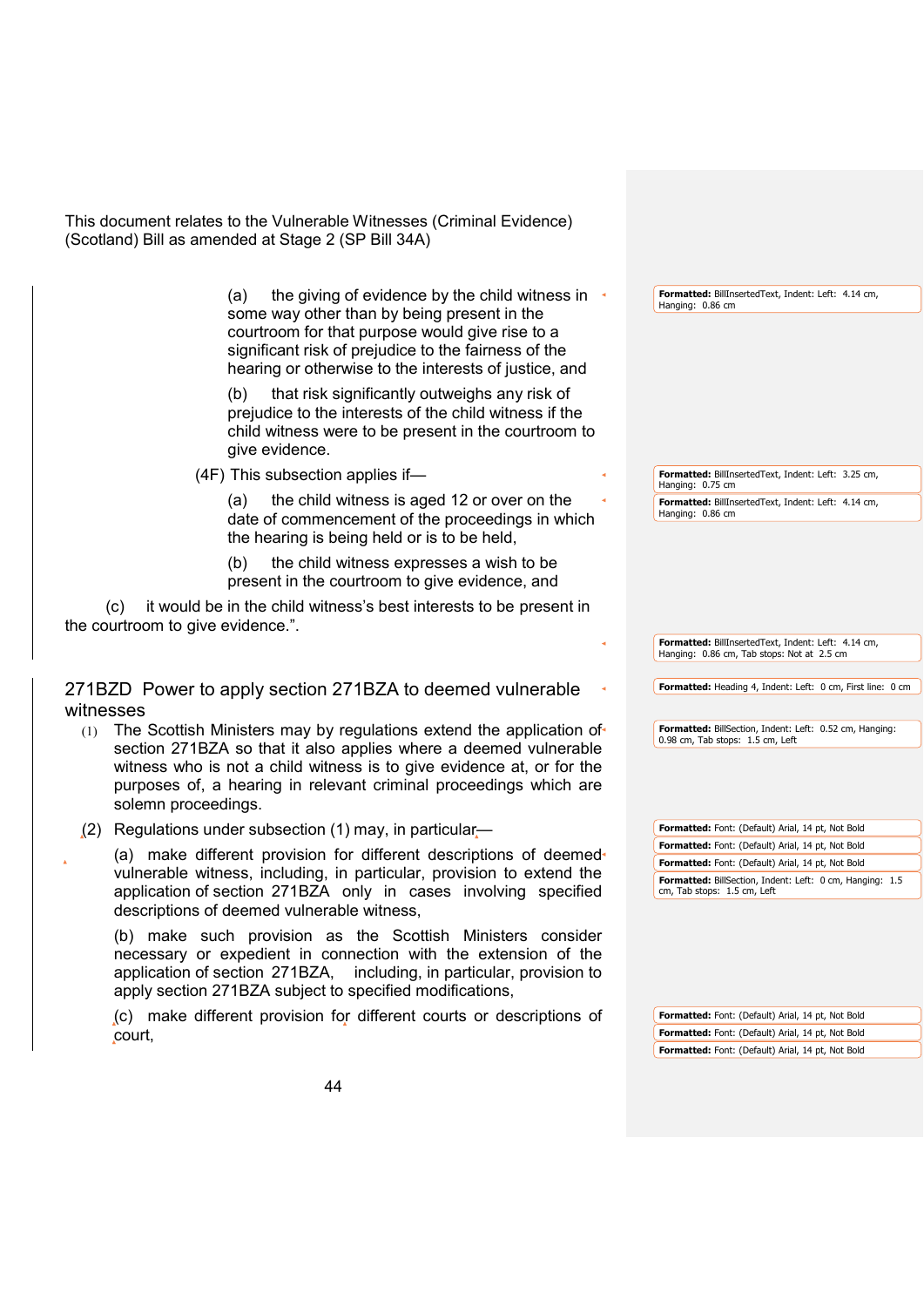|       | make different provision for other different purposes,<br>(d)                                                                                                                                            | Formatted: Font: (Default) Arial, 14 pt, Not Bold                                                    |
|-------|----------------------------------------------------------------------------------------------------------------------------------------------------------------------------------------------------------|------------------------------------------------------------------------------------------------------|
|       | such incidental,<br>supplementary,<br><u>(e)</u><br>make<br>consequential.                                                                                                                               | Formatted: Font: (Default) Arial, 14 pt, Not Bold                                                    |
|       | transitional, transitory or<br>saving provision as the Scottish Ministers<br>consider necessary or expedient,                                                                                            |                                                                                                      |
|       | modify any enactment (including this Act).<br>(f)                                                                                                                                                        | Formatted: Font: (Default) Arial, 14 pt, Not Bold                                                    |
| (3)   | In this section—                                                                                                                                                                                         |                                                                                                      |
|       | "specified" means specified in the regulations,                                                                                                                                                          | Formatted: Font: (Default) Arial, 14 pt, Not Bold                                                    |
|       | "descriptions of deemed vulnerable witness" may include, in                                                                                                                                              | Formatted: Indent: Left: 0 cm, Hanging: 1.5 cm, Don't<br>keep with next                              |
|       | particular, descriptions relating to the specific offences or types<br>alleged to have been committed against<br>of offences that are                                                                    | Formatted: Indent: Left: 0.99 cm, Hanging: 1.5 cm, Don't<br>keep with next, Tab stops: 2.72 cm, Left |
|       | the deemed vulnerable witness.                                                                                                                                                                           | Formatted: Font: (Default) Arial, 14 pt, Not Bold                                                    |
|       |                                                                                                                                                                                                          | Formatted: Font: (Default) Arial, 14 pt, Not Bold                                                    |
| (4)   | Regulations under subsection (1) are subject to the affirmative<br>procedure.                                                                                                                            | Formatted: Indent: Left: 0.52 cm, Hanging: 0.98 cm, Don't<br>keep with next                          |
|       |                                                                                                                                                                                                          |                                                                                                      |
| 271BA | Assessment of witnesses                                                                                                                                                                                  |                                                                                                      |
| (1)   | This section applies where a party intends to cite a witness other<br>than a child witness or a deemed vulnerable witness to give<br>evidence at, or for the purposes of, a hearing in relevant criminal |                                                                                                      |

- (2) The party intending to cite the witness must take reasonable steps to carry out an assessment under subsection (3).
- (3) An assessment must determine whether the person—
	- (a) is likely to be a vulnerable witness, and

proceedings.

- (b) if so, what special measure or combination of special measures ought to be used for the purpose of taking the person's evidence.
- (4) In determining under subsection (3)(a) whether a person is likely to be a vulnerable witness the party must—
	- (a) take into account the matters mentioned in section 271(2),
	- (b) have regard to the best interests of the person, and
	- (c) take account of any views expressed by the person.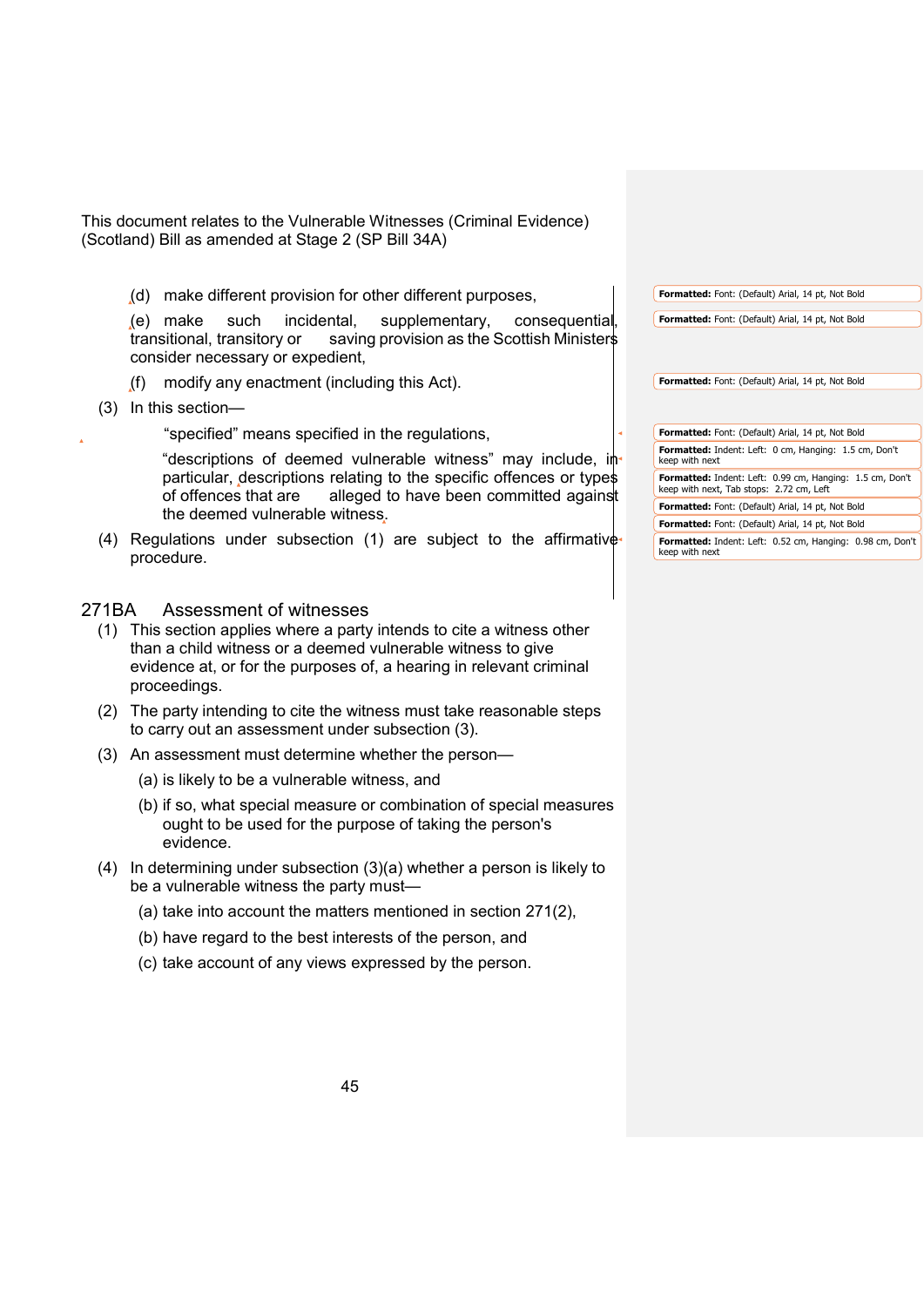### 271C Vulnerable witness application

- (1) This section applies where a party citing or intending to cite a person (other than a child witness or a deemed vulnerable witness) to give evidence at, or for the purposes of, a hearing in relevant criminal proceedings (such a person being referred to in this section as "the witness") and, having carried out an assessment under section 271BA, considers—
	- (a) that the witness is likely to be a vulnerable witness, and
	- (b) that a special measure or combination of special measures ought to be used for the purpose of taking the witness's evidence.
- (2) Where this section applies, the party citing or intending to cite the witness shall, by the required time, make an application (referred to as a "vulnerable witness application") to the court for an order authorising the use of one or more of the special measures for the purpose of taking the witness's evidence.
- (3) A vulnerable witness application shall—
	- (a) specify the special measure or measures which the party making the application considers to be the most appropriate for the purpose of taking the evidence of the witness to whom the application relates, and
	- (b) contain or be accompanied by—
		- (i) a summary of any views expressed for the purposes of section 271E(2)(b) of this Act, and
		- (ii) such other information as may be prescribed by Act of Adjournal.
- (4) The court may, on cause shown, allow a vulnerable witness application to be made after the required time.
- (4A) Any party to the proceedings may, not later than 7 days after a vulnerable witness application has been lodged, lodge with the court a notice (referred to in this section as "an objection notice") stating—
	- (a) an objection to any special measure specified in the vulnerable witness application that the party considers to be inappropriate, and
	- (b) the reasons for that objection.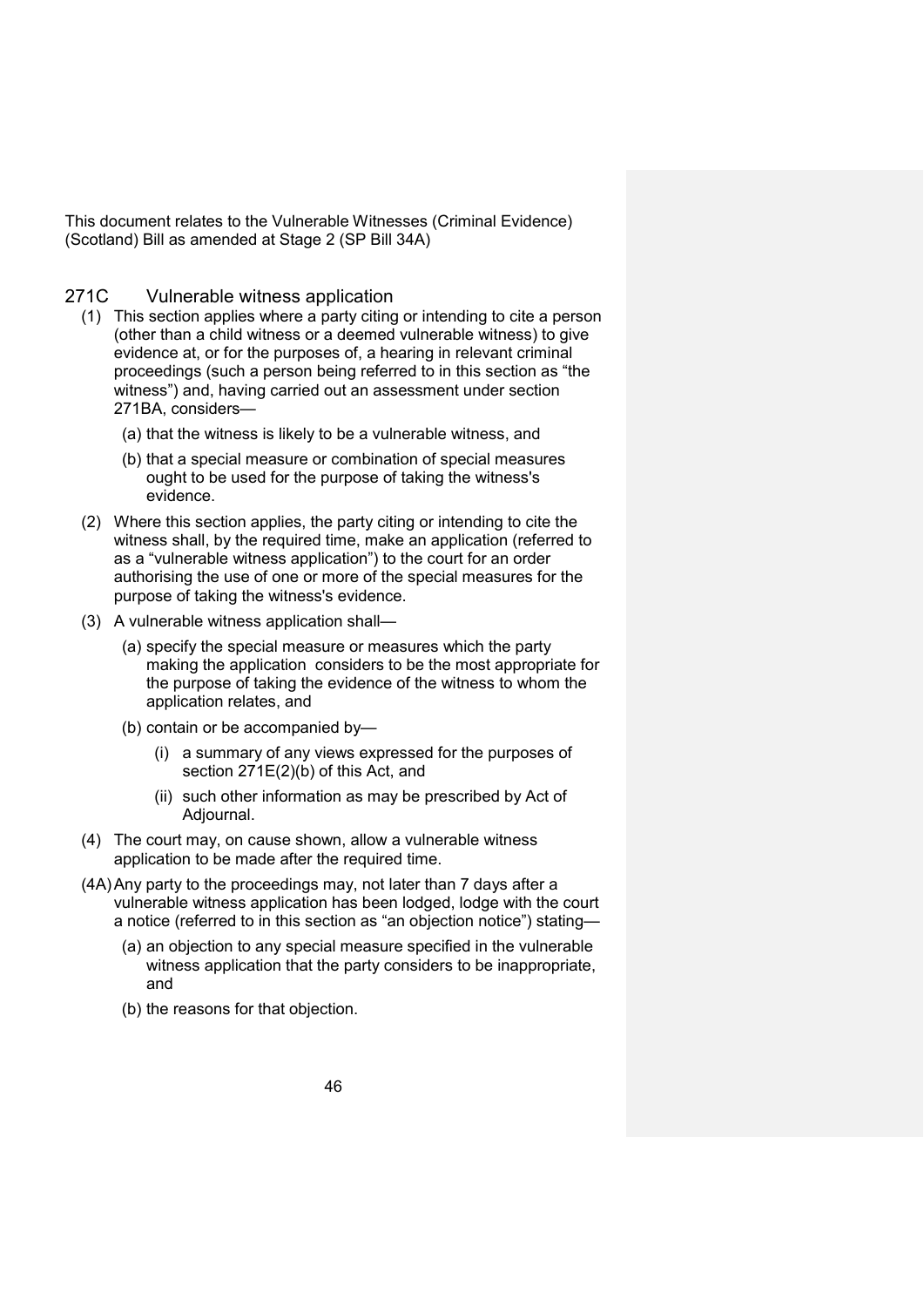- (4B) The court may, on cause shown, allow an objection notice to be lodged after the period referred to in subsection (4A).
- (4C)If an objection notice is lodged in accordance with subsection (4A) or (4B)—
	- (a) subsection (5) does not apply to the vulnerable witness application, and
	- (b) the court must make an order under subsection (5A).
- (5) The court shall, not earlier than 7 days and not later than 14 days after a vulnerable witness application is made to it, consider the application in the absence of the parties and—
	- (a) make an order authorising the use of the special measure or measures specified in the application if satisfied on the basis of the application that—
		- (i) the witness in respect of whom the application is made is a vulnerable witness,
		- (ii) the special measures or measures specified in the application are the most appropriate for the purpose of taking the witness's evidence, and
		- (iii) it is appropriate to do so after having complied with the duty in subsection (8) below, or
	- (b) if not satisfied as mentioned in paragraph (a) above, make an order under subsection (5A) below.
- (5A) That order is an order—
	- (a) in the case of proceedings in the High Court where the preliminary hearing is yet to be held, appointing the vulnerable witness application to be disposed of at that hearing,
	- (b) in the case of proceedings on indictment in the sheriff court where the first diet is yet to be held, appointing the vulnerable witness application to be disposed of at that diet, or
	- (c) in any other case, appointing a diet to be held before the hearing at which the evidence is to be given and requiring the parties to attend the diet.
- (6) On making an order under subsection (5A)(c) above, the court may postpone the hearing at which the evidence is to be given.

(6A) Subsection (7) below applies to—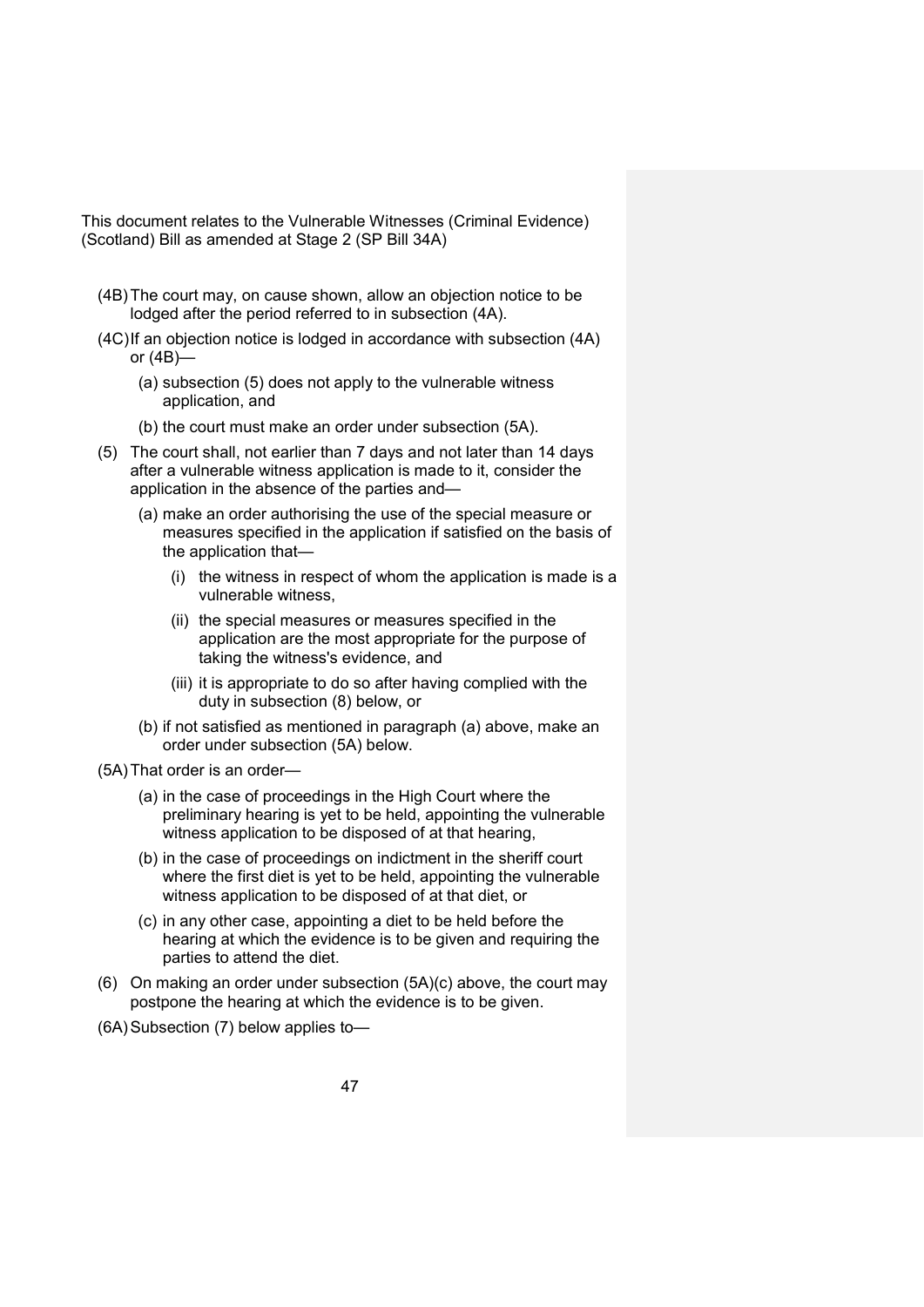- (a) a preliminary hearing or first diet so far as the court is, by virtue of an order under subsection (5A)(a) or (b) above disposing of a vulnerable witness application at the hearing or diet, and
- (b) a diet appointed under subsection (5A)(c) above.
- (7) At a hearing or diet to which this subsection applies, the court may—
	- (a) after giving the parties an opportunity to be heard, and
	- (b) if satisfied that the witness in respect of whom the application is made is a vulnerable witness,

 make an order authorising the use of such special measure or measures as the court considers to be the most appropriate for the purpose of taking the witness's evidence.

- (8) In deciding whether to make an order under subsection (5)(a) or (7) above, the court shall—
	- (a) have regard to—
		- (i) the possible effect on the witness if required to give evidence without the benefit of any special measure, and
		- (ii) whether it is likely that the witness would be better able to give evidence with the benefit of a special measure, and
	- (b) take into account the matters specified in subsection (2)(a) to (f) of section 271 of this Act.
- (9) A hearing or diet to which subsection (7) above applies may—
	- (a) on the application of the party citing or intending to cite the witness in respect of whom the diet is to be held, or
	- (b) of the court's own motion,

be held in chambers.

- (10) A diet appointed under subsection (5A)(c) above in any case may be conjoined with any other diet to be held before the hearing at which the evidence is to be given.
- (11) A party making a vulnerable witness application or an objection notice shall, at the same time, intimate the application or, as the case may be, the notice to the other parties to the proceedings.
- (12) In subsections (2) and (4) above, "the required time" means—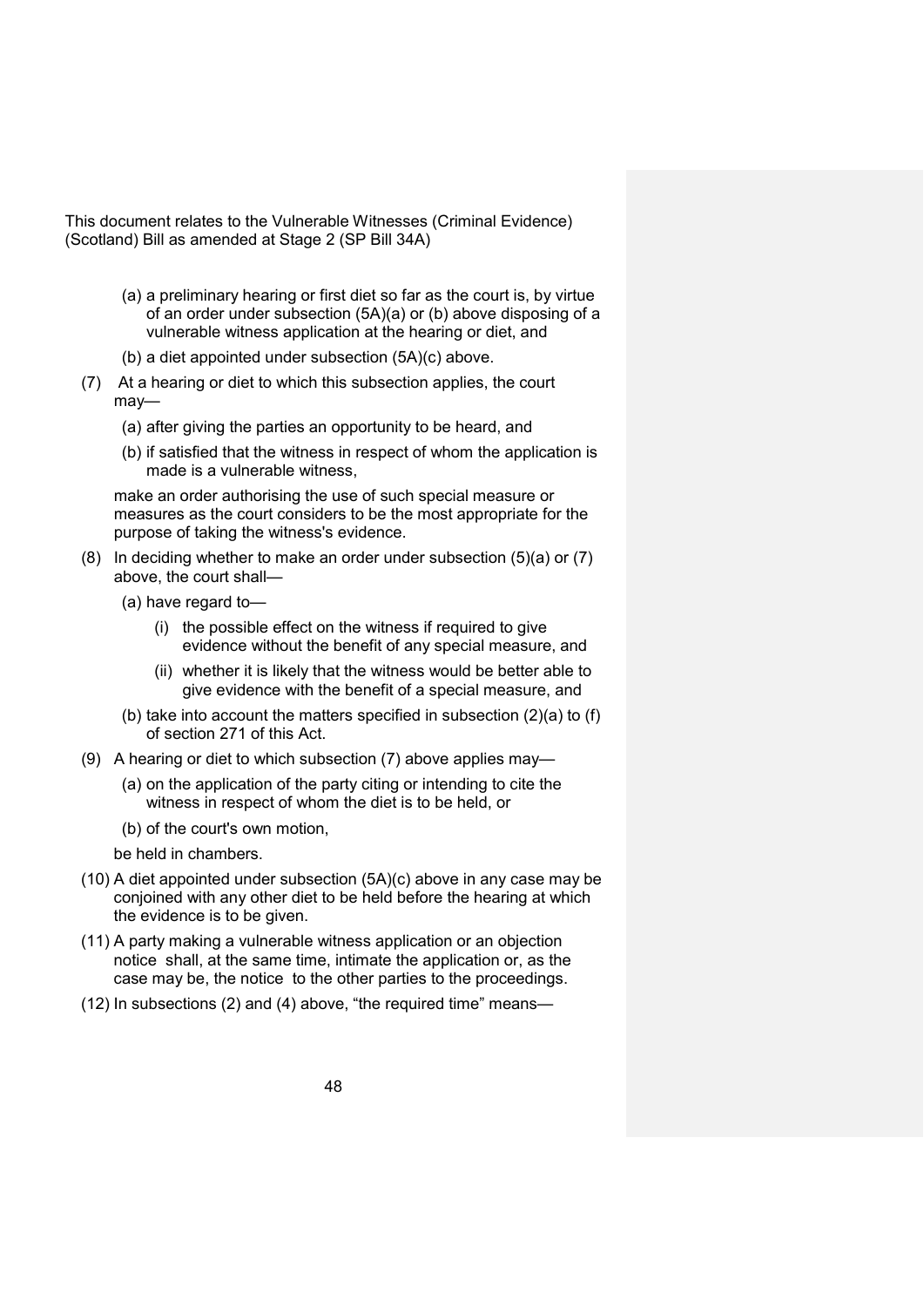- (a) in the case of proceedings in the High Court, no later than 14 clear days before the preliminary hearing,
- (b) in the case of proceedings on indictment in the sheriff court, no later than 7 clear days before the first diet,
- (c) in any other case, no later than 14 clear days before the hearing at which the evidence is to be given.

#### **Version of section 271D as amended by the Bill (in cases to which section 271BZA does not apply)**

271D Review of arrangements for vulnerable witnesses

- (1) In any case in which a person who is giving or is to give evidence at or for the purposes of a hearing in relevant criminal proceedings (referred to in this section as the "witness") is or appears to the court to be a vulnerable witness, the court may at any stage in the proceedings (whether before or after the commencement of the hearing or before or after the witness has begun to give evidence)—
	- (a) on the application of any party to the proceedings, or
	- (b) of its own motion,

 review the current arrangements for taking the witness's evidence and, after giving the parties an opportunity to be heard, make an order under subsection (2) below.

- (2) The order which may be made under this subsection is—
	- (a) where the current arrangements for taking the witness's evidence include the use of a special measure or combination of special measures authorised by an order under section 271A or 271C of this Act or under this subsection (referred to as the "earlier order"), an order varying or revoking the earlier order, or
	- (b) where the current arrangements for taking the witness's evidence do not include any special measure, an order authorising the use of such special measure or measures as the court considers most appropriate for the purpose of taking the witness's evidence.
- (3) An order under subsection (2)(a) above varying an earlier order may—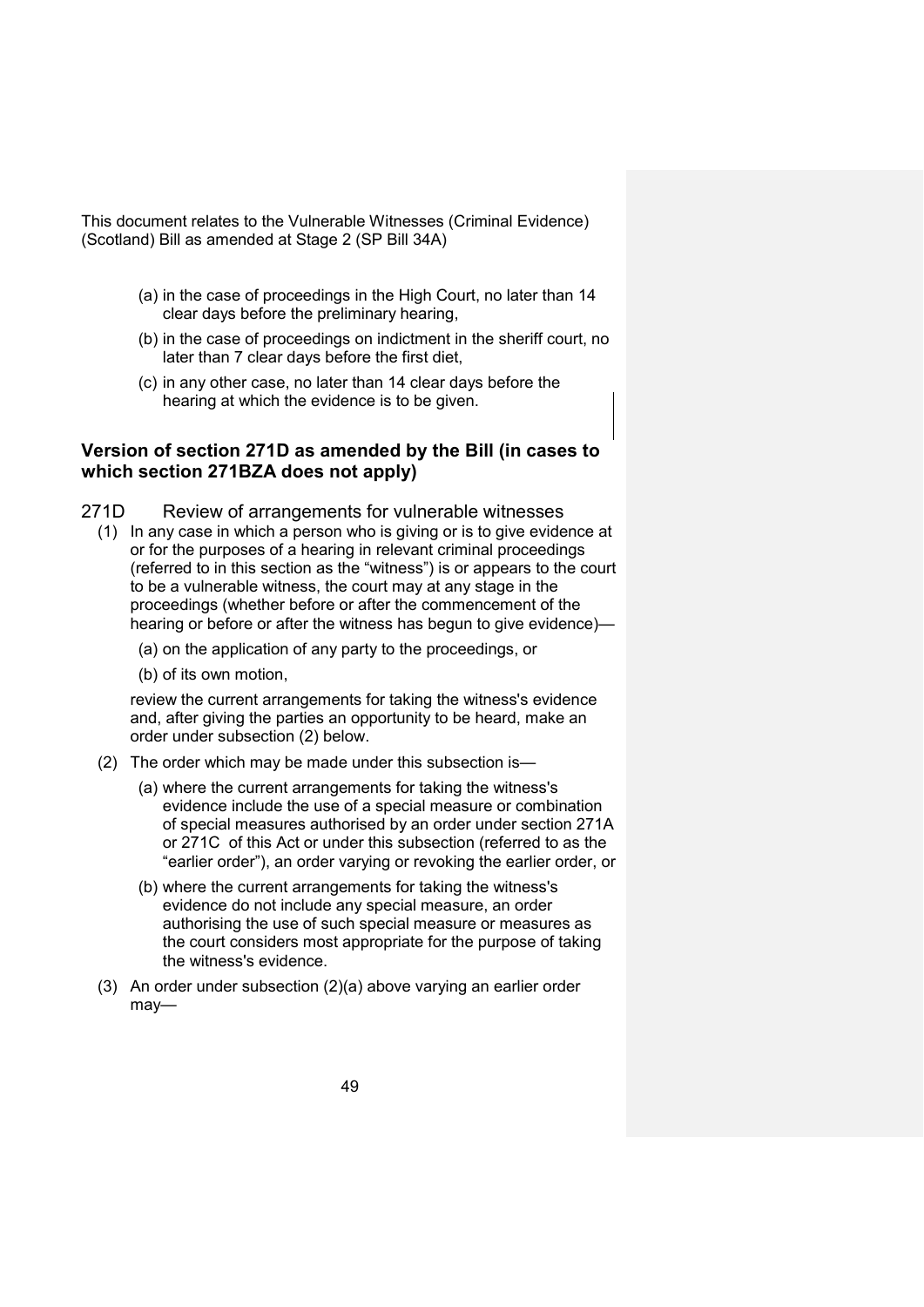earlier order such other special measure as the court considers most appropriate for the purpose of taking the witness's evidence, or (a)add to or substitute for any special measure authorised by the

 special measures for that purpose, delete any of the special measures so authorised. (b)where the earlier order authorises the use of a combination of

- measures so authorised.<br>(3A)If an earlier order has the effect of enabling all of the witness's) evidence to be given in advance of the hearing, the court may not make an order under subsection (2)(a) varying the earlier order in such a way that it no longer has that effect.
- (3B)However, the court may vary the earlier order in the way mentioned in subsection (3A) if the hearing has already commenced when the court commences its review or if the court is satisfied—
	- (a) where the witness has expressed a wish to give evidence at the hearing, that it is appropriate for the witness to do so, or
	- (b) in any other case, that—
		- $(i)$  if the court does not vary the earlier order in that way, there would be a significant risk of prejudice to the fairness of the hearing or otherwise to the interests of justice, and
		- (ii) that risk significantly outweighs any risk of prejudice to the interests of the witness if the court were not to vary the earlier order in that way.
- (3C)For the purposes of this section, an order has the effect of enabling all of the witness's evidence to be given in advance of the hearing if—
	- (a) it authorises the use of one or both of these special measures for the purpose of taking all of the witness's evidence—
		- (i) taking of evidence by a commissioner in accordance with section 271I,
		- (ii) giving evidence in chief in the form of a prior statement in accordance with section 271M,
	- (b) it does not authorise the use of a special measure which is capable of being used only if the witness gives evidence at the hearing (whether or not its use would require the witness to be present in the courtroom), and

 **Formatted:** BillSubSection, Indent: Left: 0.5 cm, Hanging: 1 cm, Tab stops: 1.5 cm, Left + Not at 2.5 cm

**Formatted:** Font color: Black

 **Formatted:** BillSubSection, Indent: Left: 0.5 cm, Tab stops: 1.5 cm, Left

**Formatted:** BillSectionSubPara

**Formatted:** BillSectionSubPara, Tab stops: Not at 2.5 cm

 **Formatted:** BillSubSection, Indent: Left: 0.5 cm, Hanging: 1 cm, Tab stops: 1.5 cm, Left + Not at 2.5 cm

 **Formatted:** BillSectionSubPara, Indent: Left: 2.75 cm, Tab stops: 3.61 cm, Left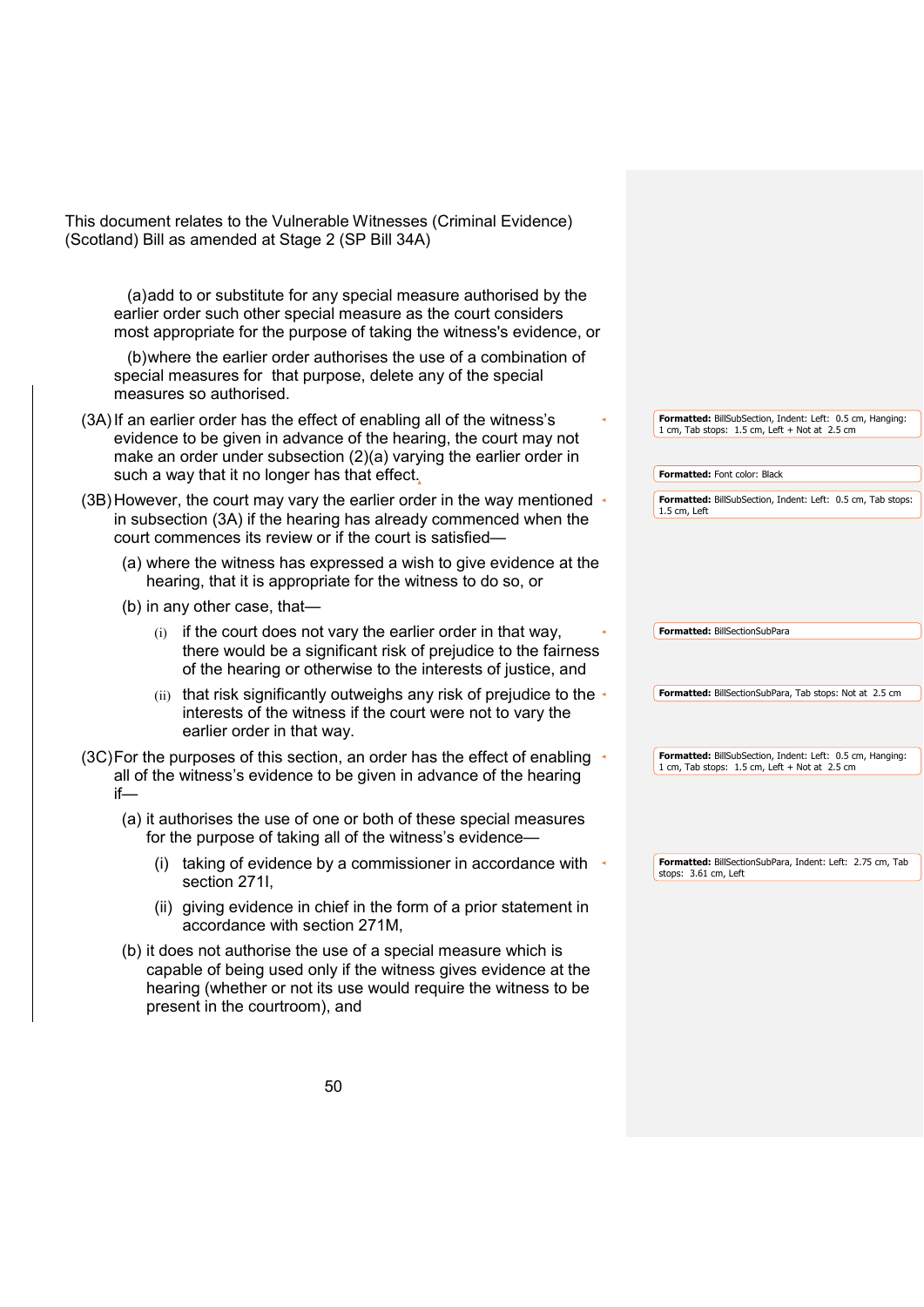- (c) it does not authorise the giving of any of the witness's evidence without the benefit of any special measure.
- (4) The court may make an order under subsection (2)(a) above revoking an earlier order only if satisfied—
	- (a) where the witness has expressed a wish to give or, as the case may be, continue to give evidence without the benefit of any special measure, that it is appropriate for the witness so to give evidence, or
	- (b) in any other case, that—
		- (i) the use, or continued use, of the special measure or measures authorised by the earlier order for the purpose of taking the witness's evidence would give rise to a significant risk of prejudice to the fairness of the hearing or otherwise to the interests of justice, and
		- (ii) that risk significantly outweighs any risk of prejudice to the interests of the witness if the order is made.
- (4A) In a case in which a notice has been provided to the clerk of court in accordance with section 271AA(2), this section is to have effect as if the special measure or measures specified in the notice were authorised by an order under section 271A.
- (5) Subsection (8) of section 271C of this Act applies to the making of an order under subsection (2)(b) of this section as it applies to the making of an order under subsection (5)(a) or (7) of that section but as if the references to the witness were to the witness within the meaning of this section.
- (6) In this section, "current arrangements" means the arrangements in place at the time the review under this section is begun.
- (6A) In this section, "court" includes a commissioner appointed under section 271I(1).
- (7) This section is subject to sections 271B to 271BZCsection 271B.

## **Version of section 271D as amended by the Bill and with the modifications made by sections 271BZC (in cases to which section 271BZA applies)**

 **Formatted:** BillSubSection, Indent: Left: 0.5 cm, Hanging: 1 cm, Adjust space between Latin and Asian text, Adjust space between Asian text and numbers, Tab stops: 1.5 cm, Left  $+$  Not at 3.61 cm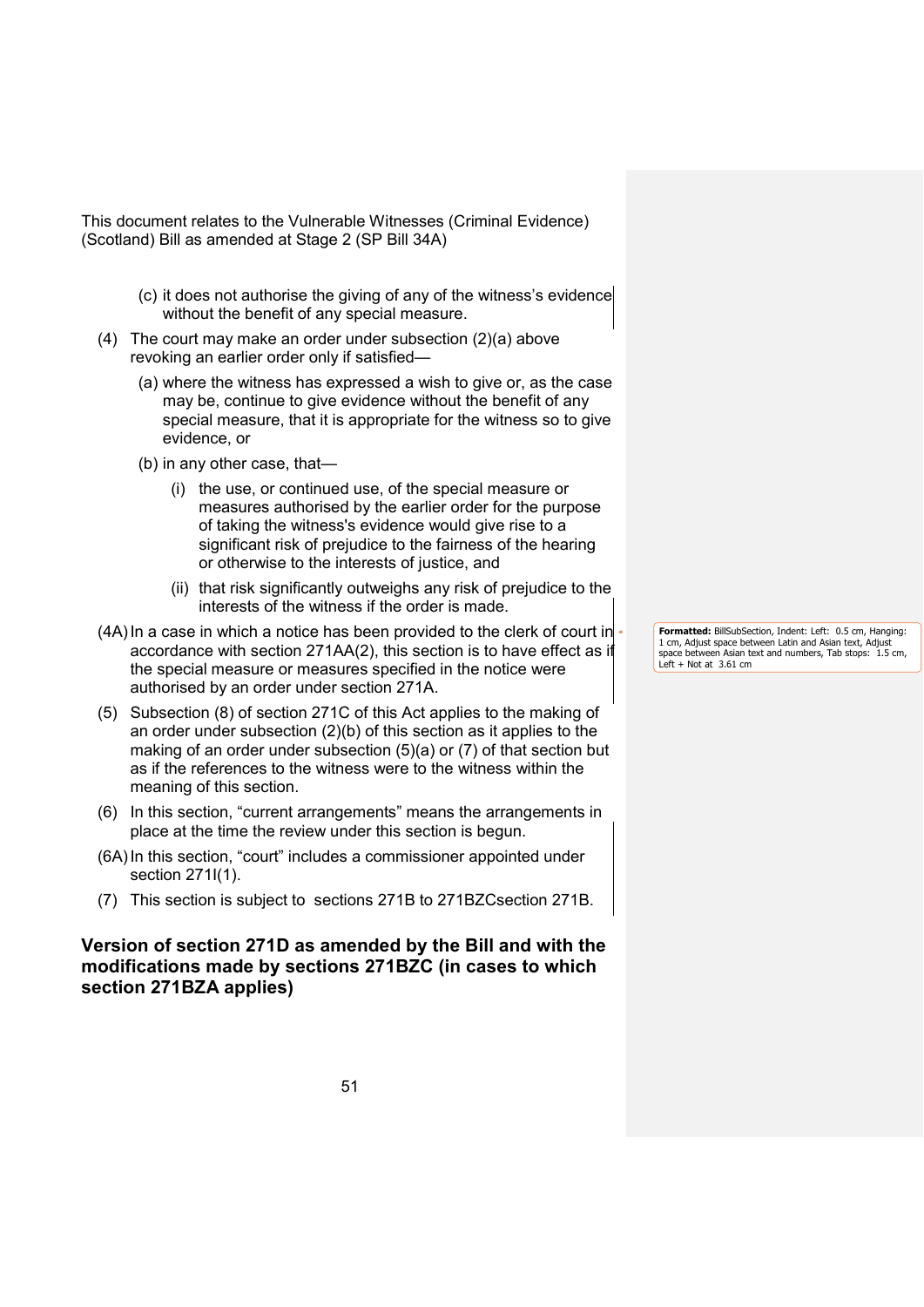271D Review of arrangements for vulnerable witnesses

- (1) In any case in which a person who is giving or is to give evidence at or for the purposes of a hearing in relevant criminal proceedings (referred to in this section as the "witness") is or appears to the court to be a vulnerable witness, the court may at any stage in the proceedings (whether before or after the commencement of the hearing or before or after the witness has begun to give evidence)—
	- (a) on the application of any party to the proceedings, or
	- (b) of its own motion,

 review the current arrangements for taking the witness's evidence and, after giving the parties an opportunity to be heard, make an order under subsection (2) below.

- (2) The order which may be made under this subsection is—
	- (a) where the current arrangements for taking the witness's evidence include the use of a special measure or combination of special measures authorised by an order under section 271A or 271C of this Act or under this subsection (referred to as the "earlier order"), an order varying or revoking the earlier order, or
	- (b) where the current arrangements for taking the witness's evidence do not include any special measure, an order authorising the use of such special measure or measures as the court considers most appropriate for the purpose of taking the witness's evidence.
- (3) An order under subsection (2)(a) above varying an earlier order may—

 (a) add to or substitute for any special measure authorised by the earlier order such most appropriate for the purpose of taking the witness's evidence, or other special measure as the court considers

 (b) where the earlier order authorises the use of a combination of special measures for that purpose, delete any of the special measures so authorised.

 measures so authorised. (3A) If an earlier order has the effect of enabling all of the witness's evidence to be given in advance of the hearing, the court may not make an order under subsection (2)(a) varying the earlier order in such a way that it no longer has that effect.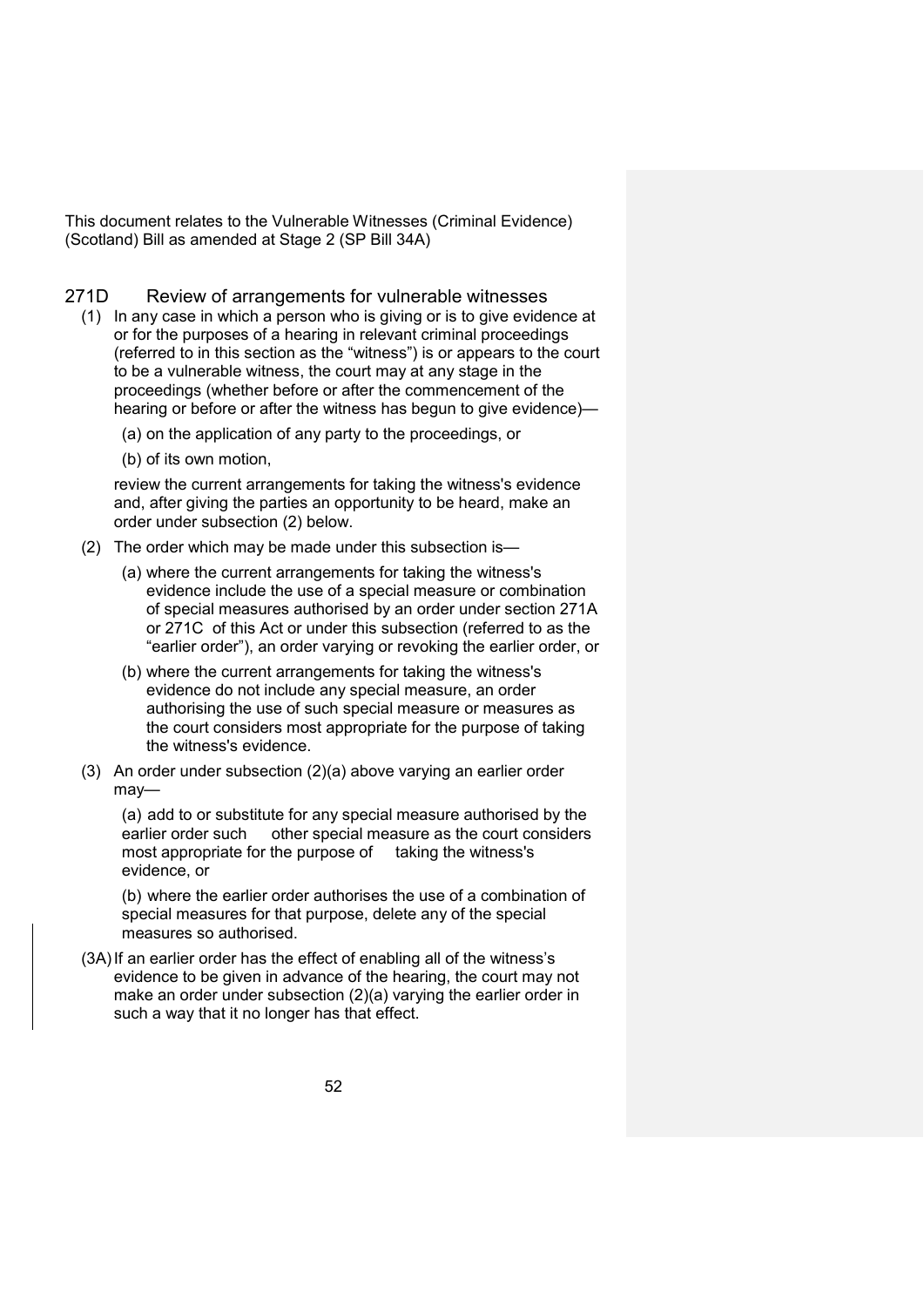- (3B) However, the court may vary the earlier order in the way mentioned in subsection (3A) if the hearing has already commenced when the court commences its review or if the court is satisfied—
- (a) where the witness has expressed a wish to give evidence at the hearing, that it is appropriate for the witness to do so, or
- (b) in any other case, that—
- $\left( \hspace{-0.5mm}a\right)$  if the court does not vary the earlier order in that way, there would be a significant risk of prejudice to the fairness of the hearing or otherwise to the interests of justice, and
- $\left( i\right)$  that risk significantly outweighs any risk of prejudice to the interests of the witness if the court were not to vary the earlier order in that way.
- (3C)For the purposes of this section, an order has the effect of enabling all of the witness's evidence to be given in advance of the hearing if—
- (a) it authorises the use of one or both of these special measures for  $\overline{1}$  formatted: BillSubSection, Indent: Left: 0.5 cm (a) it authorises the use of tolding all of the uniteded and integral measures for the purpose of taking all of the witness's evidence—
- (i) taking of evidence by a commissioner in accordance with section 271I,
- (ii) giving evidence in chief in the form of a prior statement in accordance with section 271M,
- (b) it does not authorise the use of a special measure which is capable of being used only if the witness gives evidence at the hearing (whether or not its use would require the witness to be present in the courtroom). and
- (c) it does not authorise the giving of any of the witness's evidence without the benefit of any special measure.
- (4) The court may make an order under subsection (2)(a) above revoking an earlier order only if satisfied—
	- (a) where the witness has expressed a wish to give or, as the case may be, continue to give evidence without the benefit of any special measure, that it is appropriate for the witness so to give evidence, or
	- (b) in any other case, that—

 **Formatted:** BillSubSection, Indent: Left: 0.5 cm, Hanging: 1 cm, Tab stops: 1.5 cm, Left + Not at 2.5 cm

 **Formatted:** BillSubSection, Indent: Left: 0.5 cm, Hanging: 1 cm, Tab stops: 1.5 cm, Left + Not at 2.5 cm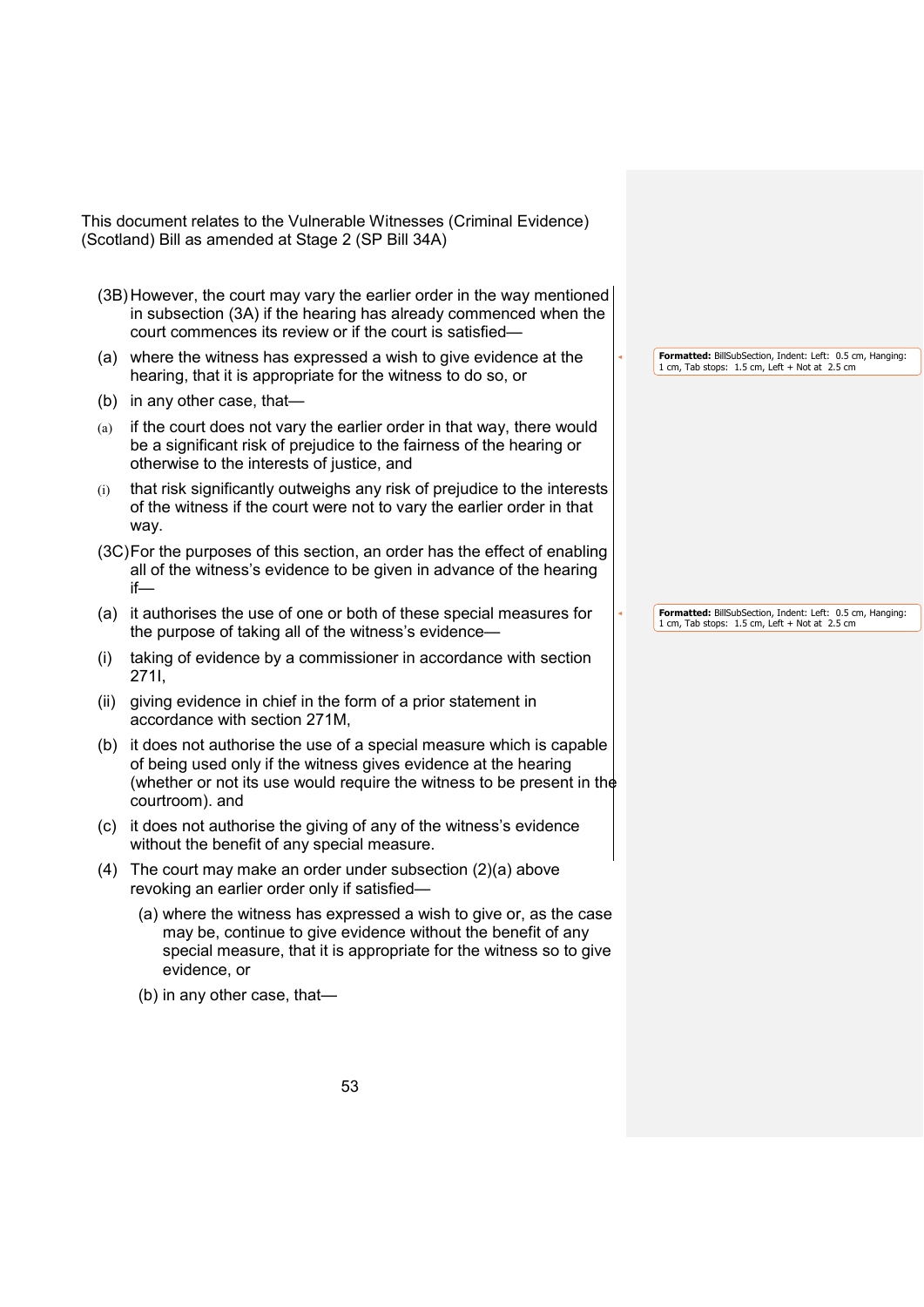- (i) the use, or continued use, of the special measure or measures authorised by the earlier order for the purpose of taking the witness's evidence would give rise to a significant risk of prejudice to the fairness of the hearing or otherwise to the interests of justice, and
- (ii) that risk significantly outweighs any risk of prejudice to the interests of the witness if the order is made.
- (4A) In a case in which a notice has been provided to the clerk of court in accordance with section 271AA(2), this section is to have effect as if the special measure or measures specified in the notice were authorised by an order under section 271A.
- (4B) Subsections (2) to (4) are subject to subsections (4C) to (4F).
- (4C)Unless the hearing has already commenced when the court commences its review or the court is satisfied that an exception is justified under section 271BZA(7) or (8), an order made by the court under this section must not—
	- (a) revoke the earlier order, or
	- (b) vary it in such a way that it no longer satisfies the requirements set out in section  $271BZA(4)(a)(i)$ , (ii) and (iii).
- (4D)Even if the hearing has already commenced when the court commences its review or the court is satisfied that an exception is justified under section 271BZA(7) or (8), an order made under this section must not have the effect of requiring the child witness to be present in the courtroom to give evidence unless the court is satisfied that subsection (4E) or (4F) applies.
- (4E) This subsection applies if—
	- (a) the giving of evidence by the child witness in some way other than by being present in the courtroom for that purpose would give rise to a significant risk of prejudice to the fairness of the hearing or otherwise to the interests of justice, and
	- (b) that risk significantly outweighs any risk of prejudice to the interests of the child witness if the child witness is present in the courtroom to give evidence.
- (4F) This subsection applies if—
	- (a) the child witness is aged 12 or over on the date of commencement of the proceedings in which the hearing is being held or is to be held,

 **Formatted:** BillSubSection, Indent: Left: 0.5 cm, Hanging: 1 cm, Adjust space between Latin and Asian text, Adjust space between Asian text and numbers, Tab stops: 1.5 cm, Left  $+$  Not at 3.61 cm

 **Formatted:** BillSectionPara, Indent: Left: 1.75 cm, Adjust space between Latin and Asian text, Adjust space between Asian text and numbers, Tab stops: Not at 3.61 cm

 **Formatted:** BillSectionPara, Outline numbered + Level: 3 + Numbering Style: a, b, c, … + Start at: 1 + Alignment: Left + Aligned at: 1.75 cm + Tab after: 2.5 cm + Indent at: 2.5 cm, Adjust space between Latin and Asian text, Adjust space between Asian text and numbers, Tab stops: Not at 3.61 cm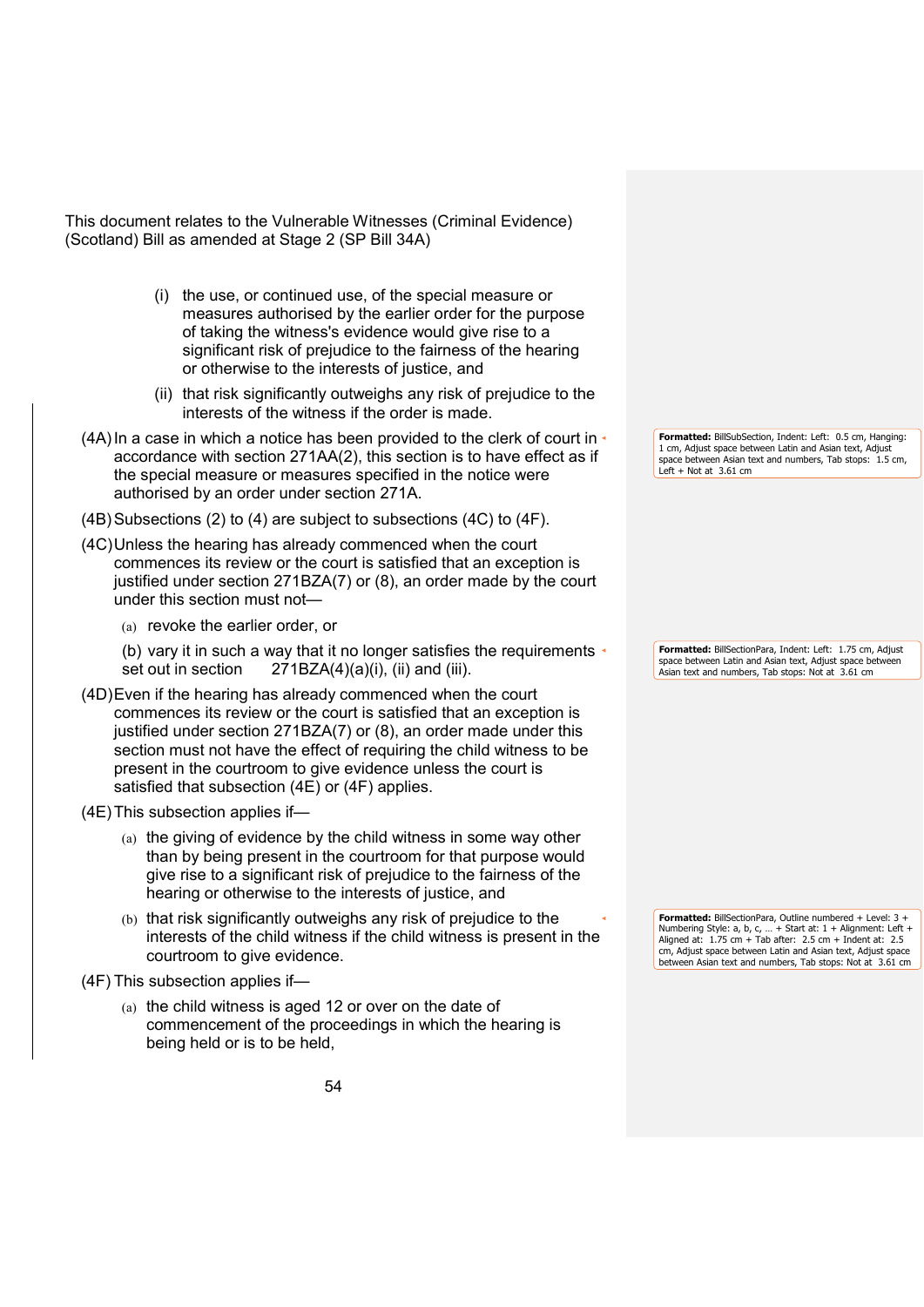- (b) the child witness expresses a wish to be present in the courtroom to give evidence, and
- (c) it would be in the child witness's best interests to be present in the courtroom to give evidence.
- (5) Subsection (8) of section 271C of this Act applies to the making of an order under subsection (2)(b) of this section as it applies to the making of an order under subsection (5)(a) or (7) of that section but as if the references to the witness were to the witness within the meaning of this section.
- (6) In this section, "current arrangements" means the arrangements in place at the time the review under this section is begun.
- (6A) In this section, "court" includes a commissioner appointed under section 271I(1).
- (7) This section is subject to sections 271B to 271BZCsection 271B.
- 271E Vulnerable witnesses: supplementary provision
	- (1) Subsection (2) below applies where—
		- (a) a party is considering for the purposes of a vulnerable witness notice, a notice that is to be lodged with the clerk of court under section 271AA or a vulnerable witness application which of the special measures is or are the most appropriate for the purpose of taking the evidence of the person to whom the notice or application relates, or
		- (b) the court is making an order under section 271A(5)(a)(ii) or (b) or (9), 271C or 271D of this Act.
	- (2) The party or, as the case may be, the court shall—
		- (a) have regard to the best interests of the witness, and
		- (b) take account of any views expressed by—
			- (i) the witness (having regard, where the witness is a child witness, to the witness's age and maturity), and
			- (ii) where the witness is a child witness, the witness's parent (except where the parent is the accused).
	- (3) For the purposes of subsection (2)(b) above, where the witness is a child witness—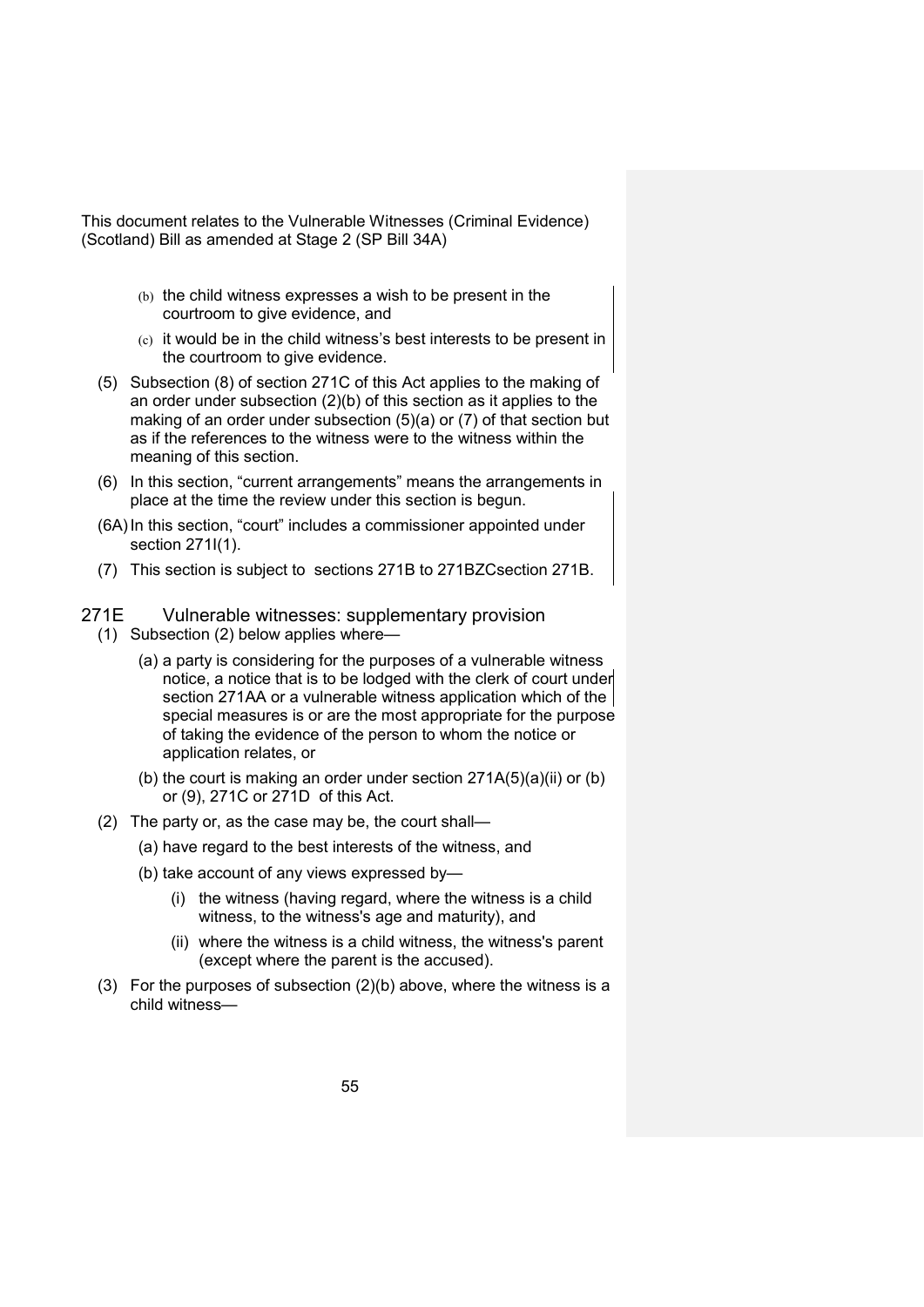- (a) the witness shall be presumed to be of sufficient age and maturity to form a view if aged 12 or older, and
- (b) in the event that any views expressed by the witness are inconsistent with any views expressed by the witness's parent, the views of the witness shall be given greater weight.
- (4) In this section—

 "parent", in relation to a child witness, means any person having parental responsibilities within the meaning of section 1(3) of the Children (Scotland) Act 1995 (c.36) in relation to the child witness,

"the witness" means—

- (a) in the case referred to in subsection (1)(a) above, the person to whom the notice or application relates,
- (b) in the case referred to in subsection (1)(b) above, the person to whom the order would relate.

### 271F The accused

- (1) For the purposes of the application of subsection (1) of section 271 of this Act to the accused (where the accused is giving or is to give evidence at or for the purposes of a hearing in relevant criminal proceedings), subsection (2) of that section shall have effect as if—
	- (a) for paragraph (c) there were substituted—
		- "(c) whether the accused is to be legally represented at the hearing and, if not, the accused's entitlement to be so legally represented," , and
	- (b) for paragraph (e) there were substituted—
		- "(e) any behaviour towards the accused on the part of–
			- (i) any co-accused or any person who is likely to be a co-accused in the proceedings,
			- (ii) any witness or any person who is likely to be a witness in the proceedings, or
			- (iii) members of the family or associates of any of the persons mentioned in sub-paragraphs (i) and (ii) above.".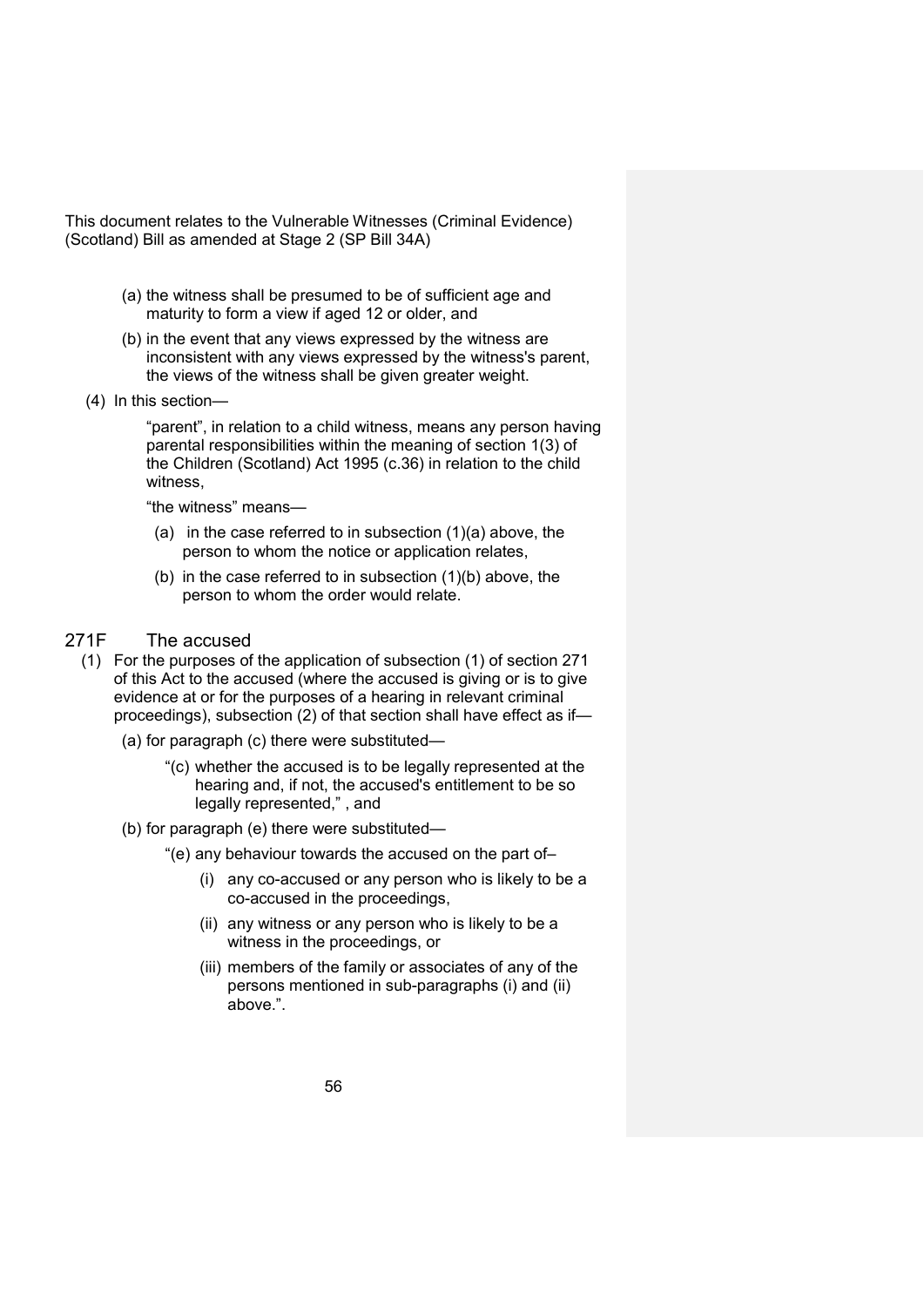- (2) Where, if the accused were to give evidence at or for the purposes of the hearing , he would be a child witness—
	- (a) section 271A of this Act shall apply in relation to the accused subject to the following modifications—
		- (i) references to a witness shall be read as if they were references to the accused,
		- (ii) references to the party citing or intending to cite a witness shall be read as if they were references to the accused, and
		- (iii) subsection (6) shall have effect as if for paragraph (a) there were substituted—
			- "(a)it appears to the court that the accused, if he were to give evidence at or for the purposes of a hearing in relevant criminal proceedings, would be a child witness," , and

 (aa)section 271AA applies in relation to the accused with the following modifications—

 deemed vulnerable witness is to be read as if it were a reference to the accused, (i) in subsection  $(1)(a)$ , the reference to a child witness or a

 intending to cite the witness are to be read as if they were references to the accused, (ii) in subsections (1) to (5), references to the party citing or

 witness are to be read as if they were references to the (iii) in subsections  $(1)(b)$ ,  $(2)(a)$  and  $(4)$ , references to the accused,

 there were substituted— (iv) subsection (2) has effect as if for paragraphs (b) and (c)

 accused is a child witness, "(b) that the notice is lodged by the accused and that the

(c) the accused's age, and", and

 (b) section 271B of this Act shall apply in relation to the accused as if—

(i) for subsection (1) there were substituted—

"(1) This section applies where the accused—

**Formatted:** Indent: Left: 1.8 cm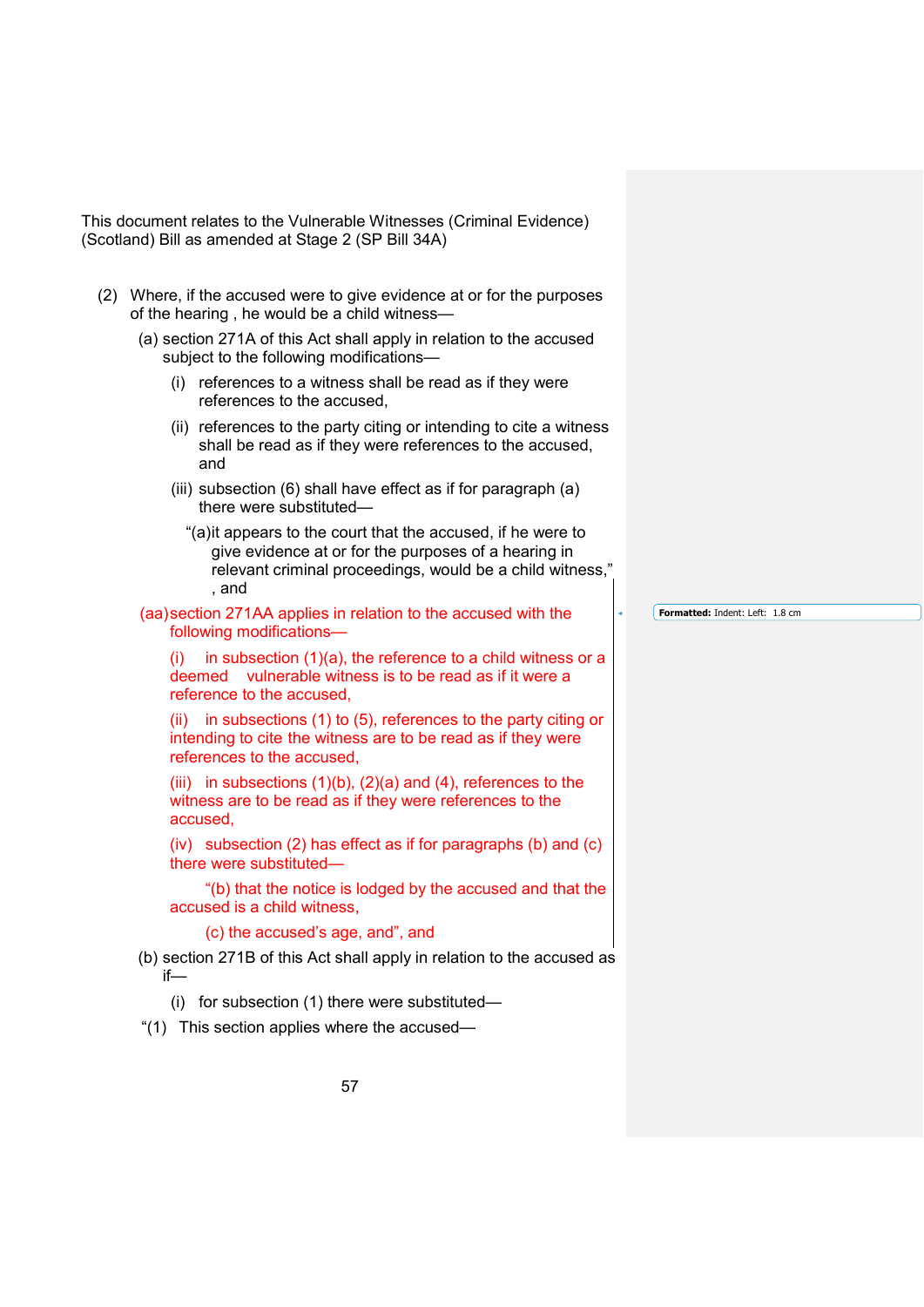- (a) if he were to give evidence at or for the purposes of a hearing in relevant criminal proceedings would be a child witness, and
- (b) is under the age of 12 on the date of commencement of the proceedings.", and
- (ii) in subsection (3), references to the child witness were references to the accused.
- (3) Subsection (4) below applies where the accused—
	- (a) considers that, if he were to give evidence at or for the purposes of a hearing in relevant criminal proceedings, he would be a vulnerable witness other than a child witness, and
	- (b) has not decided to give evidence without the benefit of any special measures.
- (4) Where this subsection applies, subsections (2) to (11) of section 271C of this Act shall apply in relation to the accused subject to the following modifications—
	- (a) references to the witness shall be read as if they were references to the accused,
	- (b) references to the party citing or intending the cite the witness shall be read as if they were references to the accused, and
	- (c) in subsection (8)(b), the reference to subsection (2)(a) to (f) of section 271 of this Act shall be read as if it were a reference to that subsection as modified by subsection (1) above.
- (5) Section 271D of this Act shall apply in any case where it appears to the court that the accused, if he were to give evidence at or for the purposes of the hearing, would be a vulnerable witness as it applies in the case referred to in subsection (1) of that section but subject to the following modifications—
	- (a) references to the witness shall be read as if they were references to the accused,
	- (b) references to the party citing or intending to cite the witness shall be read as if they were references to the accused.
- (6) Where the witness within the meaning of section 271E of this Act is the accused, that section shall have effect in relation to the witness as if—
	- (a) in subsection (1), paragraph (a) were omitted, and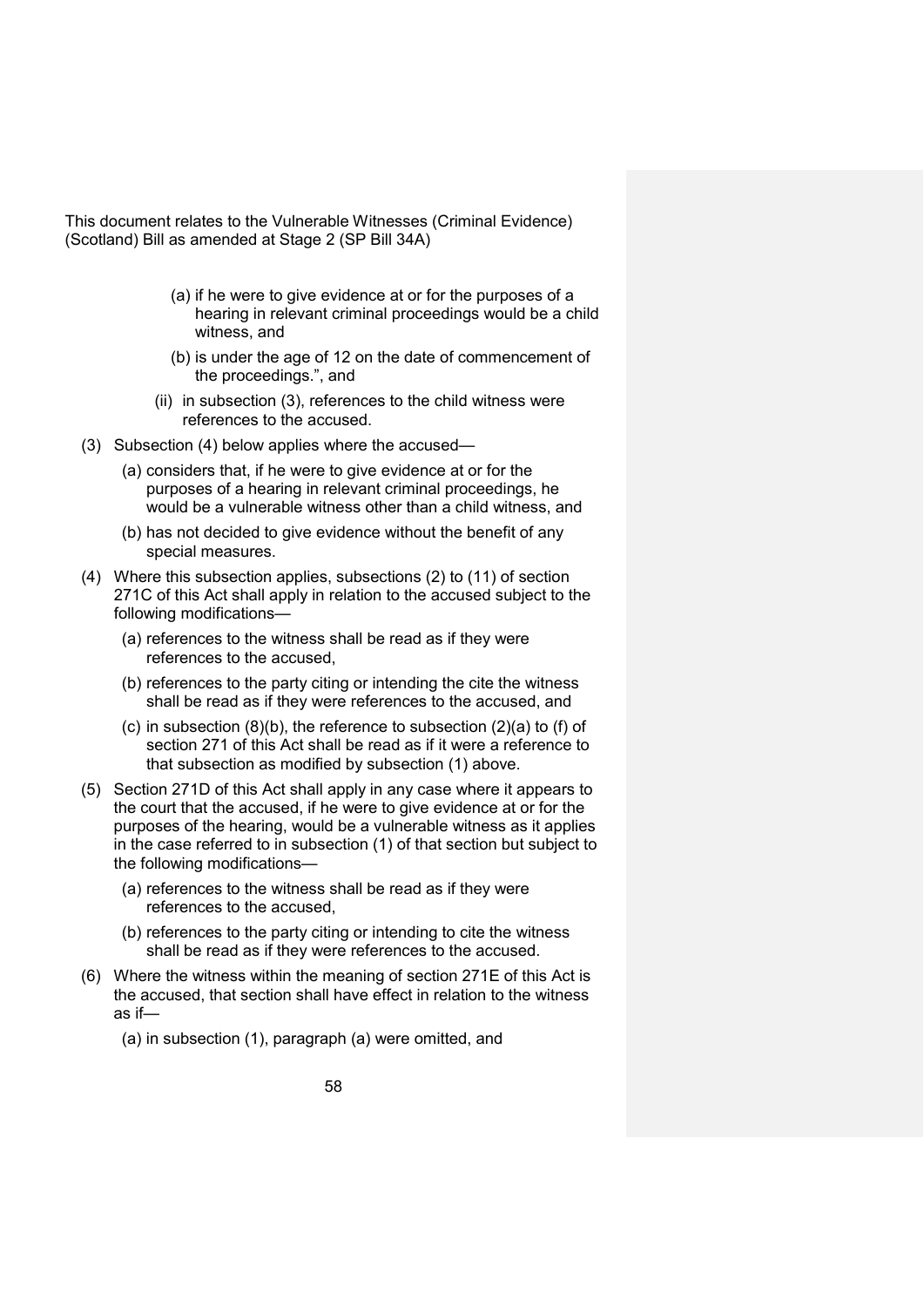- (b) in subsection (2), the words "The party or, as the case may be," were omitted.
- (7) Section 271M of this Act shall have effect, where the vulnerable witness is the accused, as if the reference in subsection (2) to the party citing the vulnerable witness were a reference to the accused.
- (8) The following provisions of this Act shall not apply in relation to a vulnerable witness who is the accused—
	- (a) section 271H(1)(c) and (ea),
	- (b) section 271I(3).
- 271G Saving provision

 Nothing in sections 271A to 271F of this Act affects any power or duty which a court has otherwise than by virtue of those sections to make or authorise any special arrangements for taking the evidence of any person.

271H The special measures

- (1) The special measures which may be authorised to be used under section 271A, 271C or 271D of this Act for the purpose of taking the evidence of a vulnerable witness are—
	- (a) taking of evidence by a commissioner in accordance with section 271I of this Act,
	- (b) use of a live television link in accordance with section 271J of this Act,
	- (c) use of a screen in accordance with section 271K of this Act,
	- (d) use of a supporter in accordance with section 271L of this Act,
	- (e) giving evidence in chief in the form of a prior statement in accordance with section 271M of this Act, and
	- (ea) excluding the public during the taking of the evidence in accordance with section 271HB of this Act.
- (1A) The Scottish Ministers may, by order subject to the affirmative procedure—
	- (a) modify subsection (1),
	- (b) in consequence of any modification made under paragraph  $(a)$ —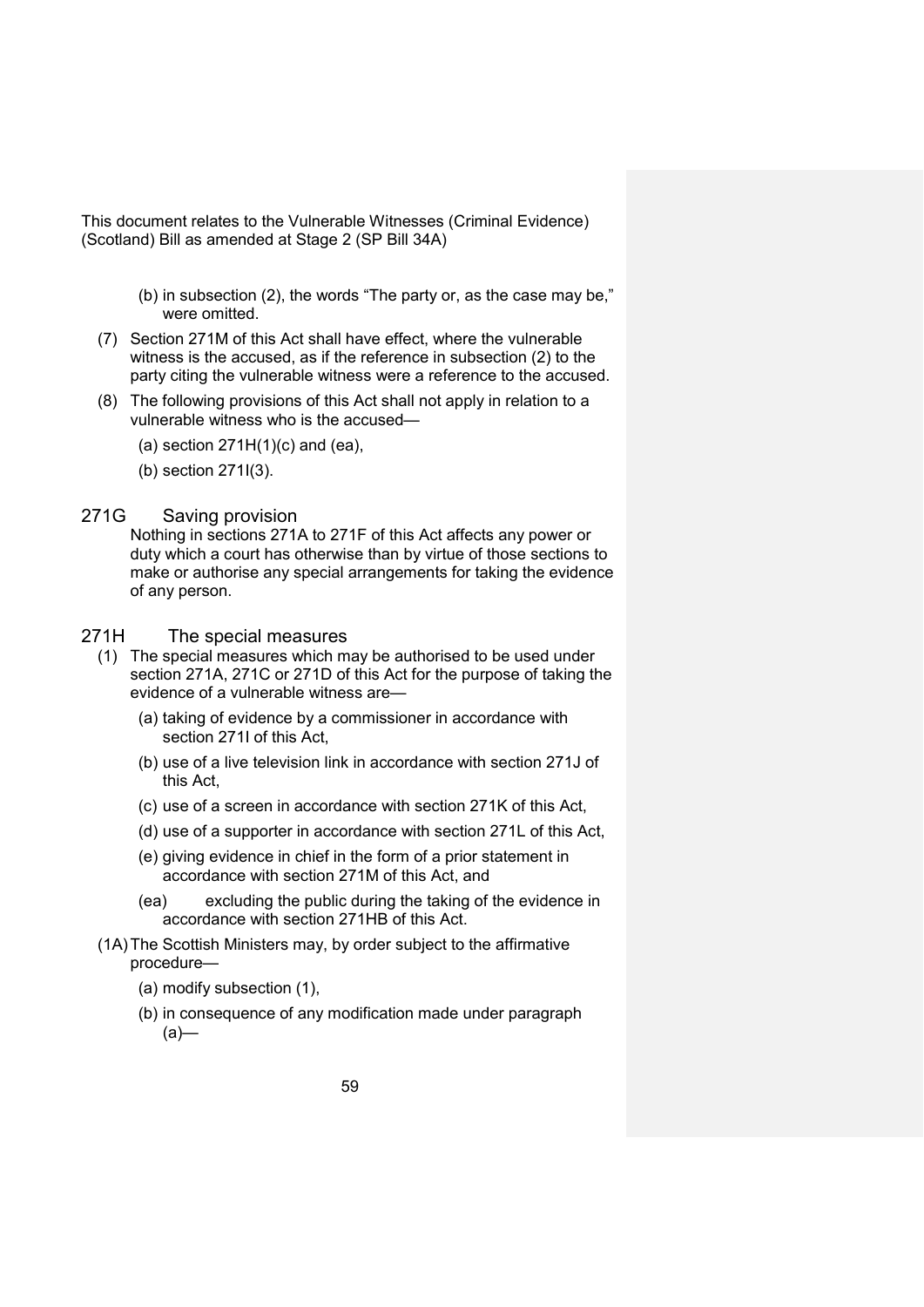- (i) prescribe the procedure to be followed when special measures are used, and
- (ii) so far as is necessary, modify sections 271A to 271M of this Act.
- (3) Provision may be made by Act of Adjournal regulating, so far as not regulated by sections 271I to 271M of this Act, the use in any proceedings of any special measure authorised to be used by virtue of section 271A, 271C or 271D of this Act.

271HA Temporary additional special measures

- (1) The Scottish Ministers may, by order subject to the affirmative procedure, specify additional measures which for the time being are to be treated as special measures listed in section 271H(1).
- (2) An order under subsection (1) may make different provision for different courts or descriptions of court or different proceedings or types of proceedings.
- (3) An order under subsection (1) must specify—
	- (a) the area in which the additional measures may be used,
	- (b) the period during which the additional measures may be used, and
	- (c) the procedure to be followed when the additional measures are used.
- 271HB Excluding the public while taking evidence
	- (1) This section applies where the special measure to be used in respect of a vulnerable witness is excluding the public during the taking of the evidence of the vulnerable witness.
	- (2) The court may direct that all or any persons other than those mentioned in subsection (3) are excluded from the court during the taking of the evidence.
	- (3) The persons are—
		- (a) members or officers of the court,
		- (b) parties to the case before the court, their counsel or solicitors or persons otherwise directly concerned in the case,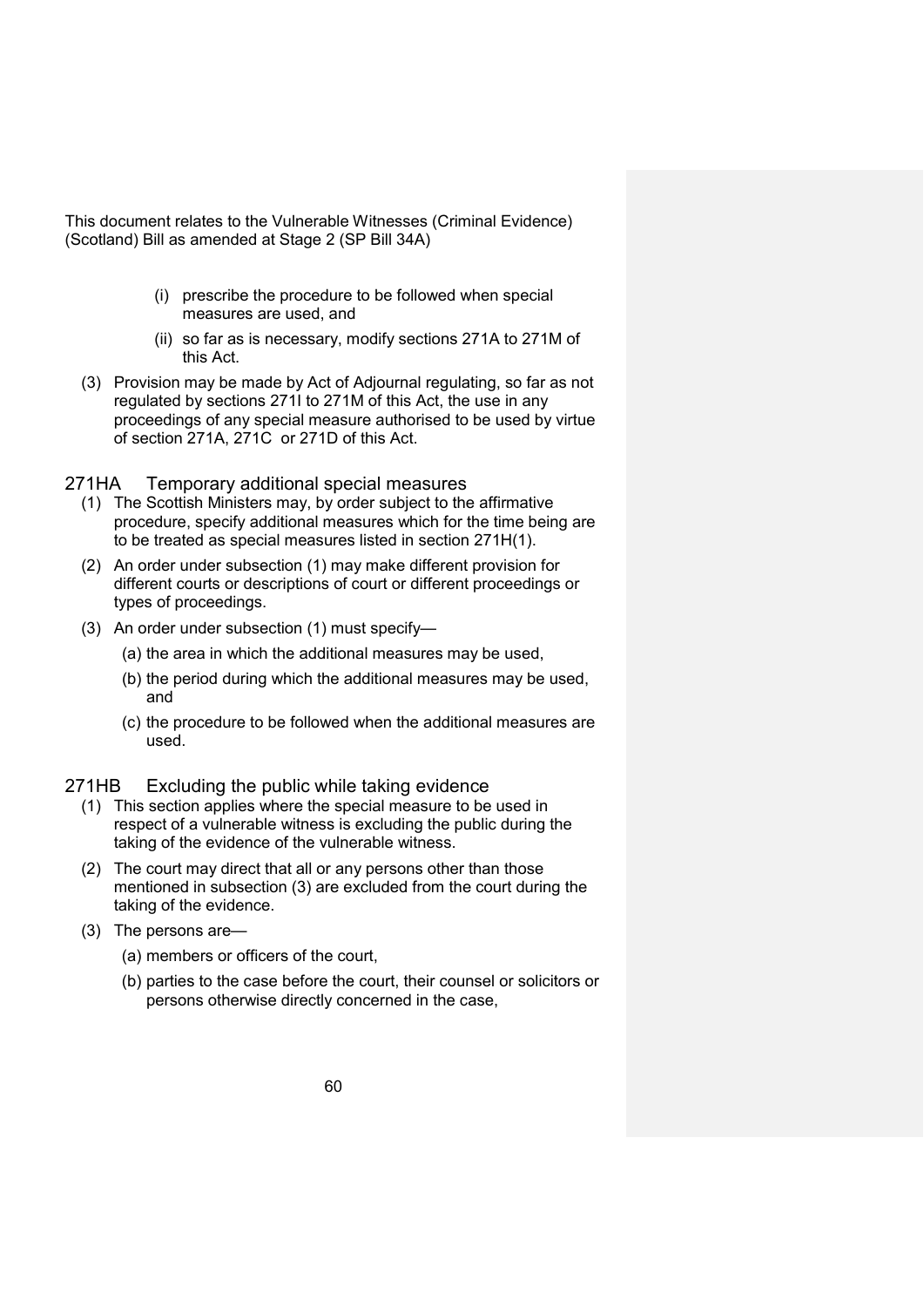- (c) *bona fide* representatives of news gathering or reporting organisations present for the purpose of the preparation of contemporaneous reports of the proceedings,
- (d) such other persons as the court may specially authorise to be present.

271I Taking of evidence by a commissioner

- (1) Where the special measure to be used is taking of evidence by a commissioner, the court shall appoint a commissioner to take the evidence of the vulnerable witness in respect of whom the special measure is to be used.
- (1ZA) A court which appoints a commissioner under subsection (1)  $\overline{\phantom{a}}$  **Formatted:** BillSubSection, In any stops: 1.5 cm, Left (1) **1 cm, Tab stops: 1.5 cm, Left** must—
	- (a) fix a date for the proceedings before the commissioner, and
	- (b) fix a date for a hearing (to be known as a "ground rules hearing") for the purpose of preparing for the proceedings.

| (1ZB) |  | The ground rules hearing is to be presided over by- |  |  |
|-------|--|-----------------------------------------------------|--|--|
|-------|--|-----------------------------------------------------|--|--|

- (a) a judge or sheriff if—
	- (i) the court directs that the ground rules hearing be conjoined with another hearing or diet that is to be held before the date of the proceedings to which the ground rules hearing relates and that hearing or diet is presided over by a judge or sheriff, or
	- (ii) it is not reasonably practicable for the ground rules hearing to be presided over by the commissioner appointed to preside over the proceedings to which the ground rules hearing relates, or
- (b)in any other case, the commissioner appointed to preside over the proceedings to which the ground rules hearing relates.
- (1ZC) In cases where a judge or sheriff presides over a ground rules Formatted: hearing in accordance with subsection (1ZB), references to the commissioner in subsection (1ZD) are to be read as references to the judge or, as the case may be, sheriff.
- (1ZD) The commissioner presiding over a ground rules hearing must—

| <b>Formatted:</b> BillSubSection, Indent: Left: 0.5 cm, Hanging:<br>1 cm, Tab stops: 1.5 cm, Left      |
|--------------------------------------------------------------------------------------------------------|
|                                                                                                        |
|                                                                                                        |
|                                                                                                        |
|                                                                                                        |
| Formatted: BillSubSection, Indent: Left: 0.5 cm, Tab stops:<br>1.5 cm, Left                            |
| <b>Formatted:</b> BillSectionPara, Indent: Left: 1.75 cm, Hanging:<br>0.75 cm, Tab stops: 2.5 cm, Left |
|                                                                                                        |
|                                                                                                        |
|                                                                                                        |
|                                                                                                        |
|                                                                                                        |

 **Formatted:** BillSubSection, Indent: Left: 0.5 cm, Tab stops:  $1.5$  cm. Left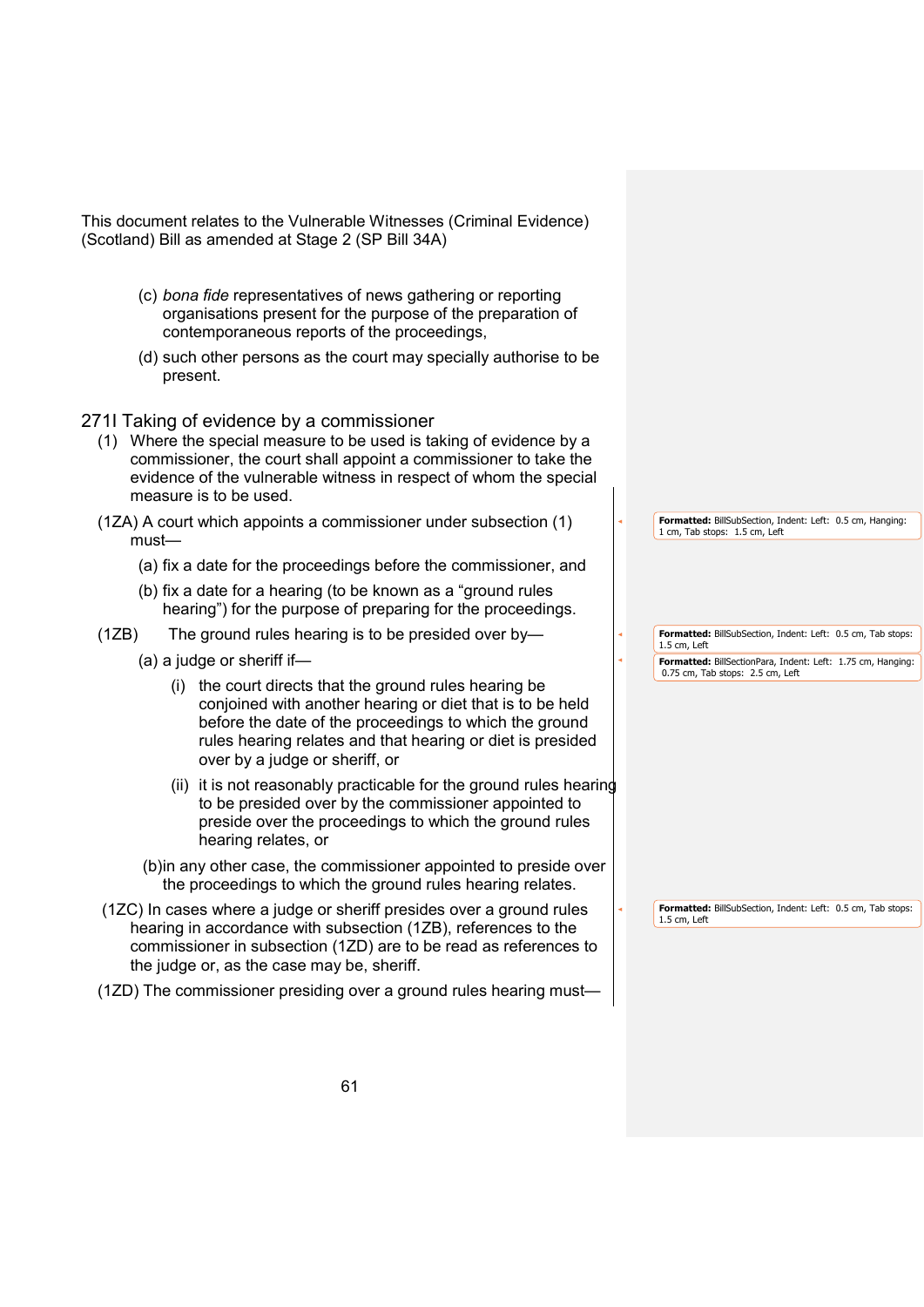- (a) ascertain the length of time the parties expect to take for examination-in-chief and cross-examination, including any breaks that may be required,
- (b) to the extent that the commissioner considers it appropriate to do so, decide on the form and wording of the questions that are to be asked of the vulnerable witness,
- (c) if the commissioner considers it appropriate to do so, authorise the use of a supporter at the proceedings, in accordance with section 271L,
- (d) if the commissioner considers that there are steps that could reasonably be taken to enable the vulnerable witness to participate more effectively in the proceedings, direct that those steps be taken,
- (e) subject to section 72(8) which applies in relation to the commissioner as it applies in relation to the court, dispose of any application that—
	- (i) has been made under section 275(1) or 288F(2), and
	- (ii) has not yet been disposed of by the court,
- (f) consider whether the proceedings should take place on the date fixed by the court and postpone the proceedings if the commissioner considers that it is in the interests of justice to do so having regard to all the circumstances, including—
	- (i) whether the parties are likely to be ready for the proceedings to take place on the date fixed by the court and if not, the reasons for that,
	- (ii) any views expressed by the parties on whether the proceedings should be postponed, and
	- (iii) whether postponement is in the interests of the vulnerable witness, and
- (g) consider and, if appropriate, make a decision on, any other matter that the commissioner considers could be usefully dealt with before the proceedings take place.

 **Formatted:** BillSectionPara, Indent: Left: 1.75 cm, Hanging: 0.75 cm, Tab stops: 2.5 cm, Left

 **Formatted:** BillSectionSubPara, Indent: Left: 2.75 cm, Tab stops: 3.61 cm, Left

 **Formatted:** BillSectionPara, Indent: Left: 1.75 cm, Hanging: 0.75 cm, Tab stops: 2.5 cm, Left

 **Formatted:** BillSectionSubPara, Indent: Left: 2.75 cm, Tab stops: 3.61 cm, Left

 **Formatted:** BillSectionPara, Indent: Left: 1.75 cm, Hanging: 0.75 cm, Tab stops: 2.5 cm, Left + Not at 1.5 cm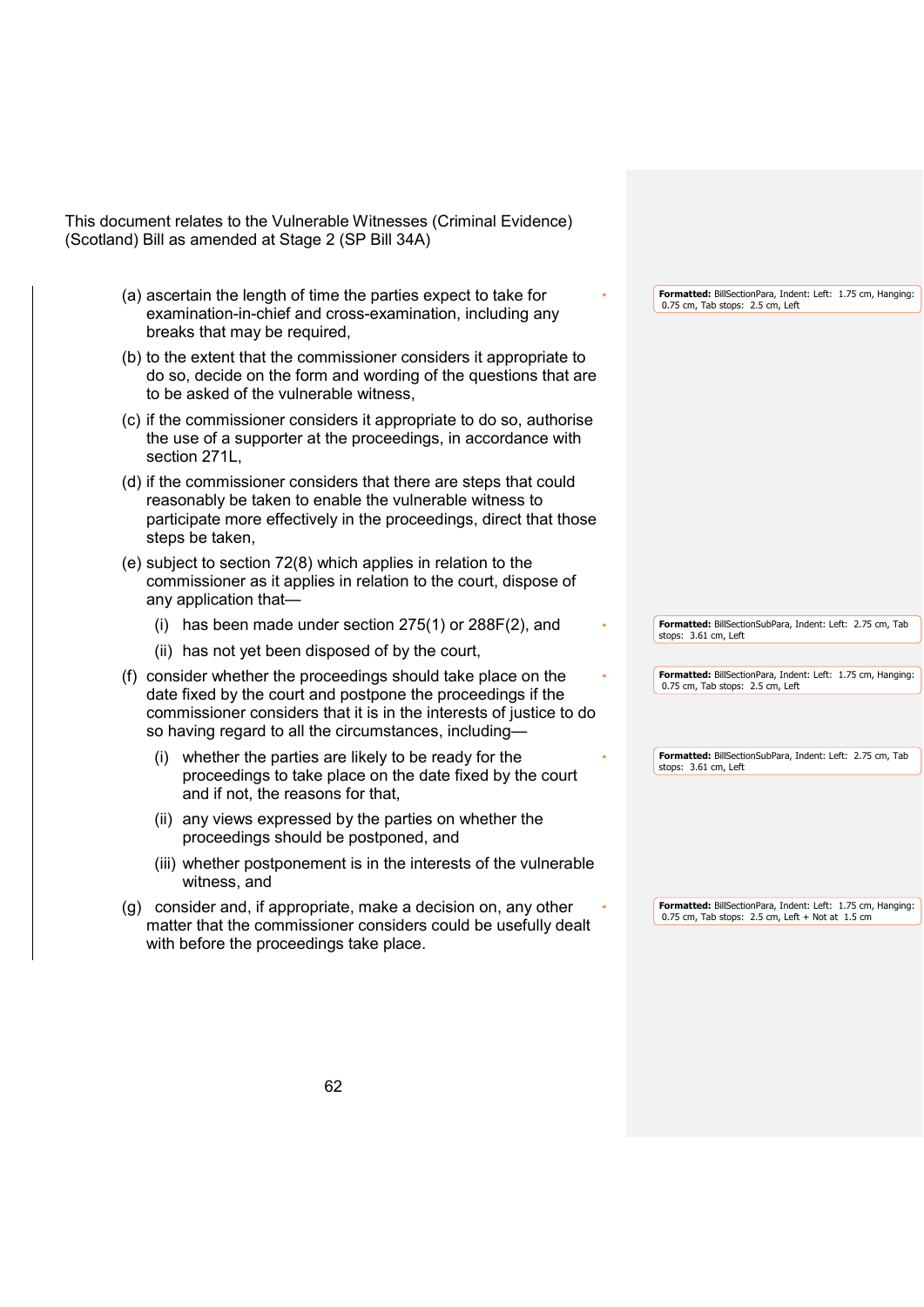- (1A) Proceedings before a commissioner appointed under subsection (1) above shall, if the court so directed when authorising such proceedings or it was so directed at the ground rules hearing, take place by means of a live television link between the place where the commissioner is taking, and the place from which the witness is giving, evidence.
- (2) Proceedings before a commissioner appointed under subsection (1) above shall be recorded by video recorder.
- (3) An accused—
	- (a) shall not, except by leave of the court on special cause shown, be present—
		- (i) in the room where such proceedings are taking place; or
		- (ii) if such proceedings are taking place by means of a live television link, in the same room as the witness, but
	- (b) is entitled by such means as seem suitable to the court to watch and hear the proceedings.
- (4) The recording of the proceedings made in pursuance of subsection (2) above shall be received in evidence without being sworn to by witnesses.
- $(4A)$  It is not necessary (in solemn cases) for an indictment to have been **formatted:** BillSubSection, In ab stops: 1.5 cm, Left (4A) It cm, Tab stops: 1.5 cm, Left served before—
	- (a) a party may lodge a vulnerable witness notice which specifies the special measure of taking evidence by commissioner as the special measure or one of the special measures which the party considers to be the most appropriate for the purpose of taking the witness's evidence,
	- (b) a court may make an order authorising the use of the special measure of taking evidence by commissioner, whether on its own or in combination with any other special measure specified in the same vulnerable witness notice,
	- (c) a court may appoint a commissioner under subsection (1), or
	- (d) proceedings may take place before a commissioner appointed under subsection (1).
- (5) Sections—
	- (a) 274;
	- (b) 275;

 **Formatted:** BillSubSection, Indent: Left: 0.5 cm, Hanging: 1 cm. Tab stops: 1.5 cm. Left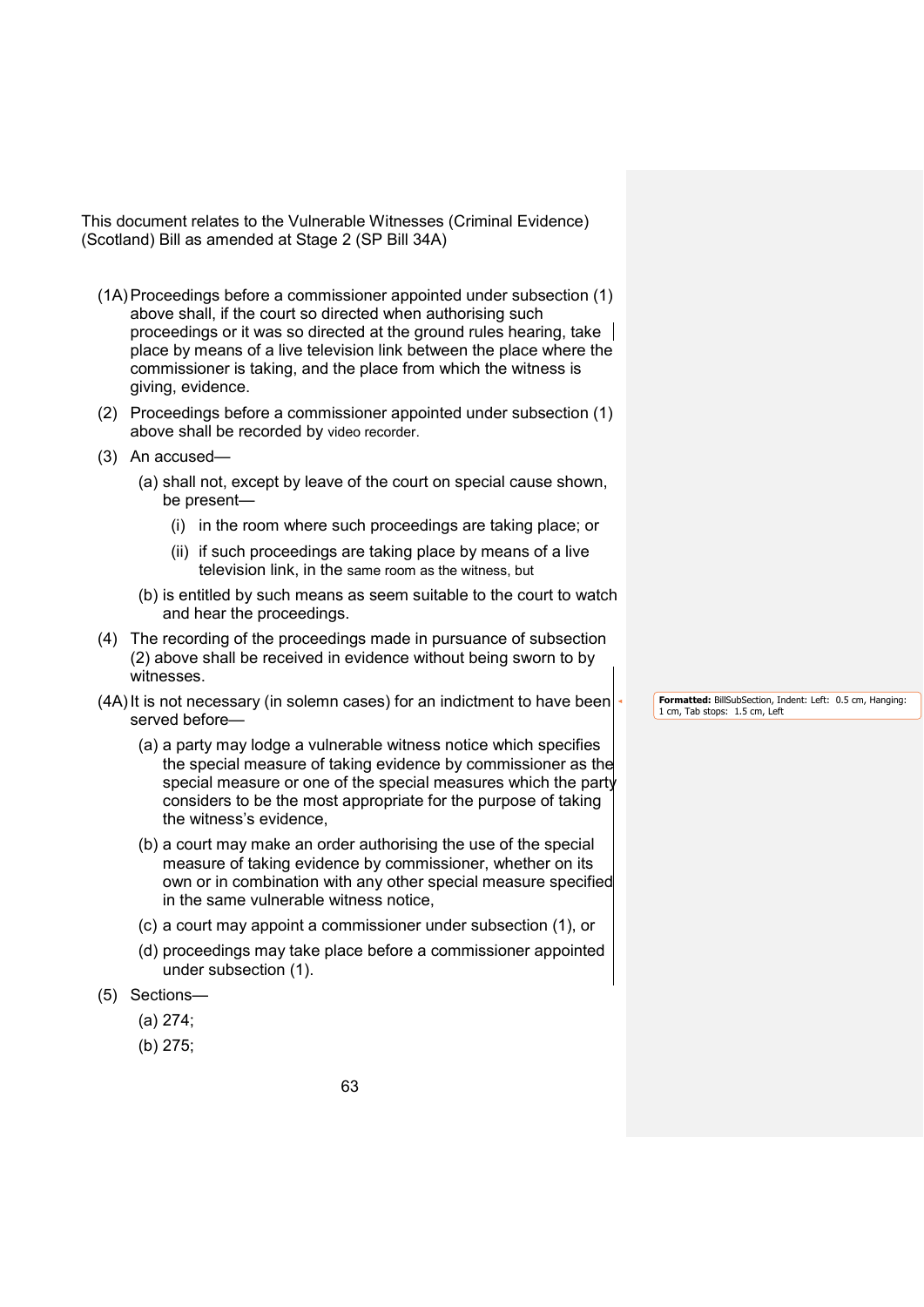- (c) 275B except subsection (2)(b);
- (d) 275C;
- (e) 288C;
- (f) 288E; and
- (g) 288F,

 of this Act apply in relation to proceedings before a commissioner appointed under subsection (1) above as they apply in relation to a trial.

- (6) In the application of those sections in relation to such proceedings—
	- (a) the commissioner acting in the proceedings is to perform the functions of the court as provided for in those sections;
	- (b) references—
		- (i) in those sections, except section  $275(3)(c)$  and  $(7)(c)$ , to a trial or a trial diet;
		- (ii) in those sections, except sections 275(3)(e) and 288F(2), (3) and (4), to the court,

shall be read accordingly;

- (c) the reference in section 275B(1) to 14 days shall be read as a reference to 7 days.
- (7) In a case where it falls to the court to appoint a commissioner under subsection (1) above, the commissioner shall be a person described in subsection (8) below.
- (8) The persons are—
	- (a) where the proceedings before the commissioner are for the purposes of a trial which the court (when it appoints the commissioner) expects will be in the High Court, a judge of the High Court; or
	- (b) in any other case, a sheriff.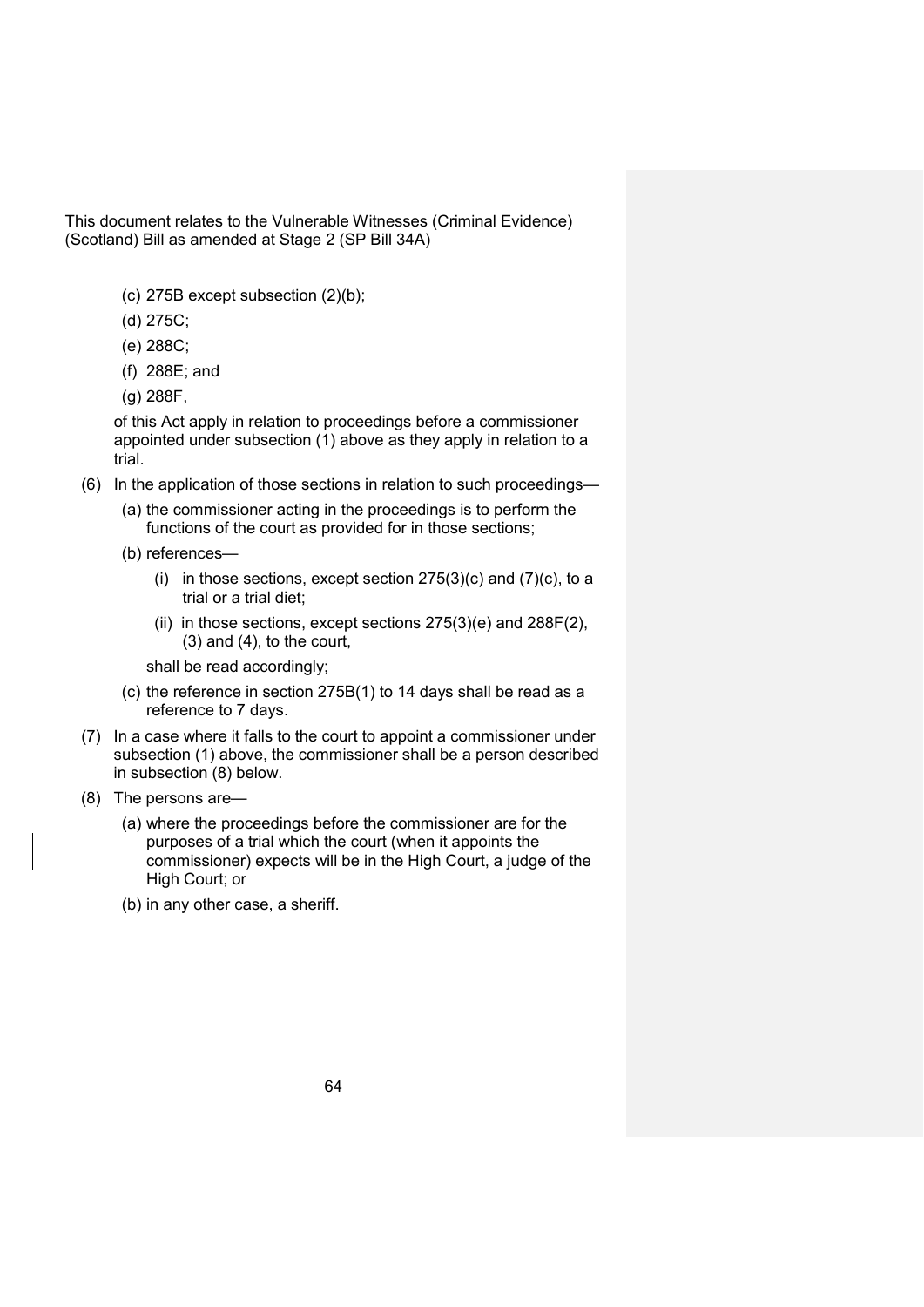#### 271JLive television link

- (1) Where the special measure to be used is a live television link, the court shall make such arrangements as seem to it appropriate for the vulnerable witness in respect of whom the special measure is to be used to give evidence from a place outside the court-room where the hearing is to take place by means of a live television link between that place and the court-room.
- (2) The place from which the vulnerable witness gives evidence by means of the link—
	- (a) may be another part of the court building in which the court- room is located or any other suitable place outwith that building, and
	- (b) shall be treated, for the purposes of the proceedings at the hearing, as part of the court-room whilst the witness is giving evidence.
- (3) Any proceedings conducted by means of a live television link by virtue of this section shall be treated as taking place in the presence of the accused.
- (4) Where—
	- (a) the live television link is to be used in proceedings in a sheriff court, but
	- (b) that court lacks accommodation or equipment necessary for the purpose of receiving such a link,

 the sheriff may by order transfer the proceedings to any other sheriff court in the same sheriffdom which has such accommodation or equipment available.

- (5) An order may be made under subsection (4) above—
	- (a) at any stage in the proceedings (whether before or after the commencement of the hearing), or
	- (b) in relation to any part of the proceedings.

#### 271K Screens

 (1) Where the special measure to be used is a screen, the screen shall be used to conceal the accused from the sight of the vulnerable witness in respect of whom the special measure is to be used.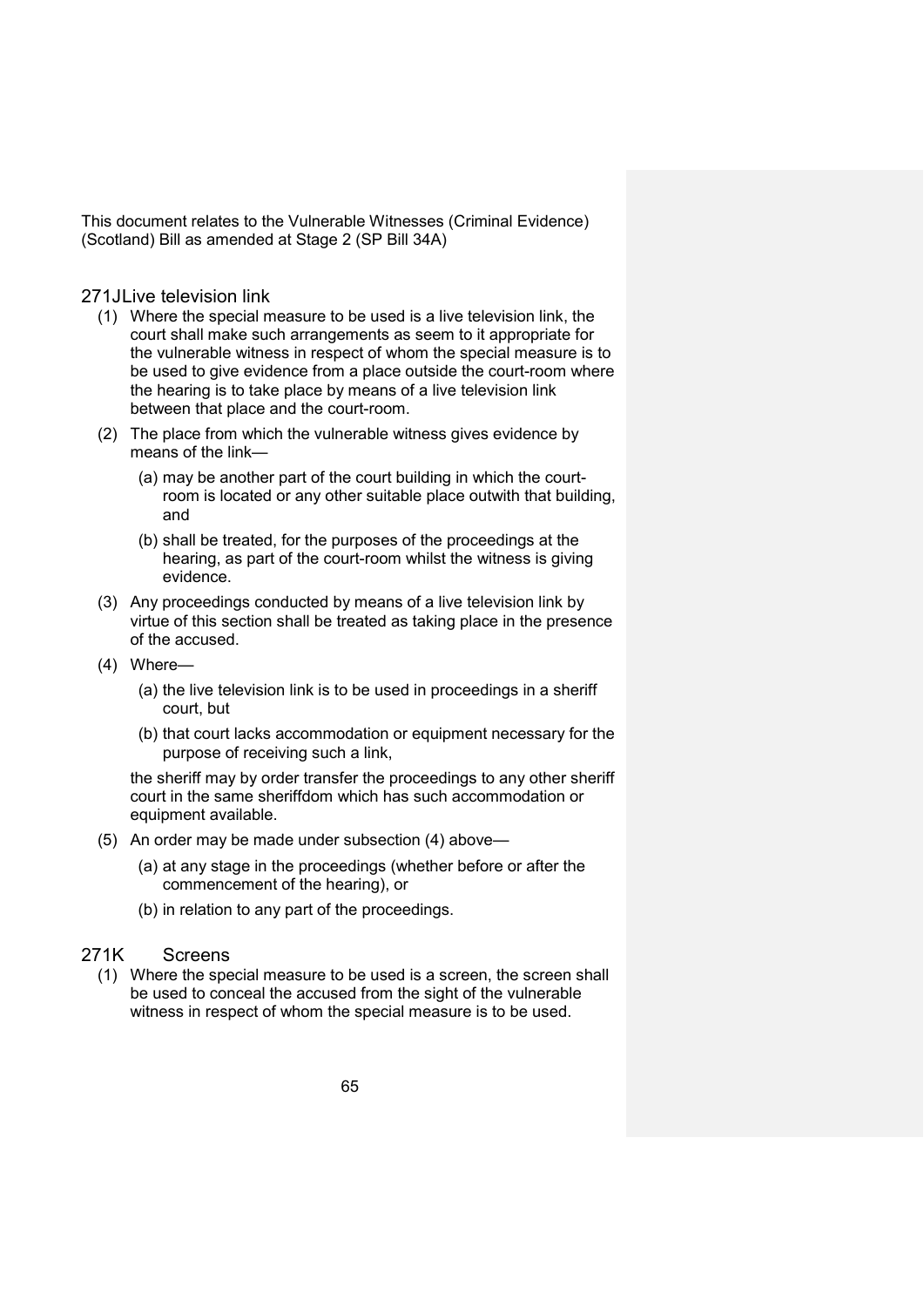- (2) However, the court shall make arrangements to ensure that the accused is able to watch and hear the vulnerable witness giving evidence.
- (3) Subsections (4) and (5) of section 271J of this Act apply for the purpose of the use of a screen under this section as they apply for the purpose of the use of a live television link under that section but as if—
	- (a) references to the live television link were references to the screen, and
	- (b) the reference to receiving such a link were a reference to the use of a screen.

#### 271L Supporters

- (1) Where the special measure to be used is a supporter, another person ("the supporter") nominated by or on behalf of the vulnerable witness in respect of whom the special measure is to be used may be present alongside the witness to support the witness while the witness is giving evidence.
- (2) Where the person nominated as the supporter is to give evidence at that or any other hearing in the proceedings, that person may not act as the supporter at any time before giving evidence.
- (3) The supporter shall not prompt or otherwise seek to influence the witness in the course of giving evidence.

## 271M Giving evidence in chief in the form of a prior statement

- (1) This section applies where the special measure to be used in respect of a vulnerable witness is giving evidence in chief in the form of a prior statement.
- (2) A statement made by the vulnerable witness which is lodged in evidence for the purposes of this section by or on behalf of the party citing the vulnerable witness shall, subject to subsection (3) below, be admissible as the witness's evidence in chief, or as part of the witness's evidence in chief, without the witness being required to adopt or otherwise speak to the statement in giving evidence in court.
- (3) Section 260 of this Act shall apply to a statement lodged for the purposes of this section as it applies to a prior statement referred to in that section but as if—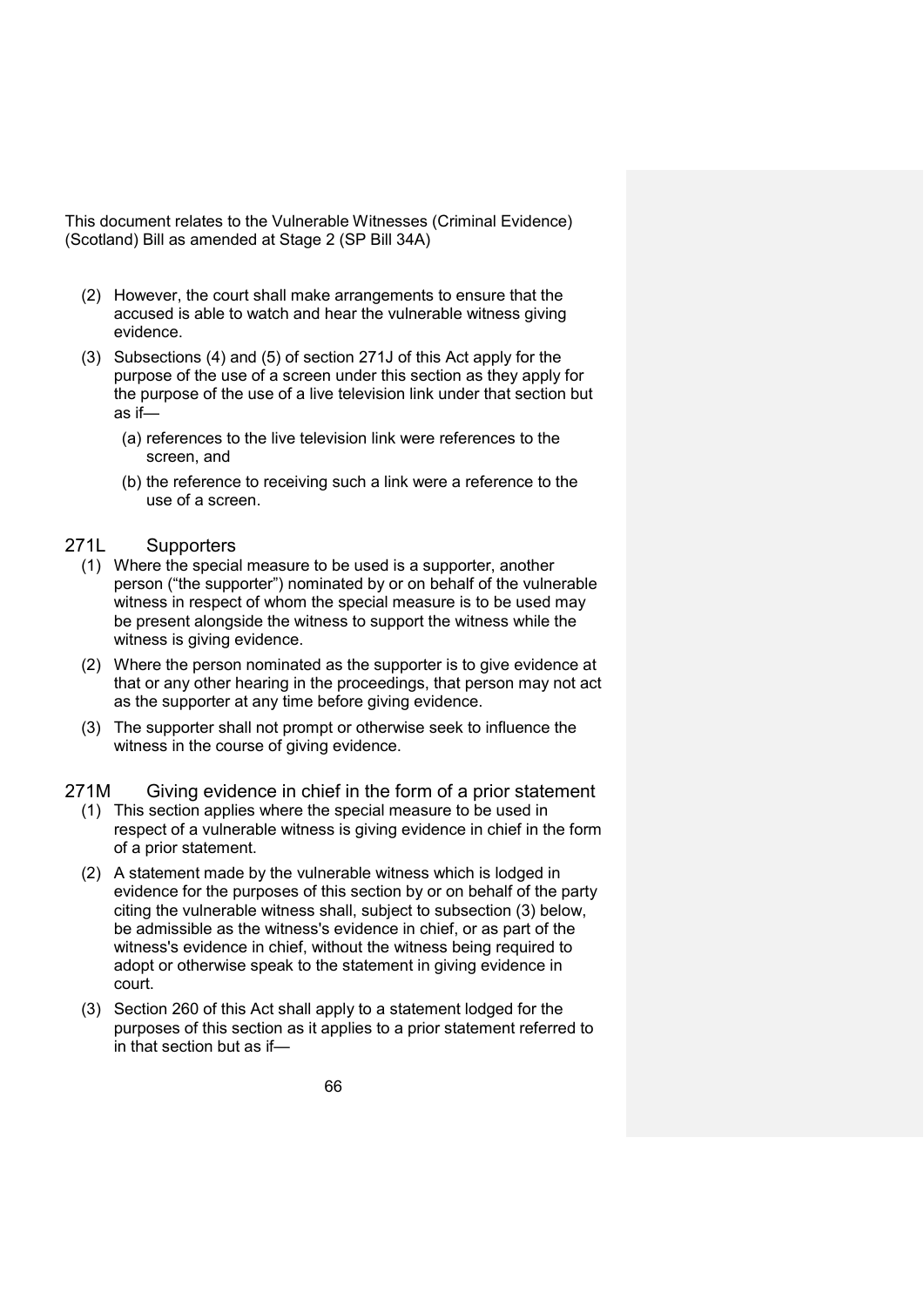- (a) references to a prior statement were references to the statement lodged for the purposes of this section,
- (b) in subsection (1), the words "where a witness gives evidence in criminal proceedings" were omitted, and
- (c) in subsection (2), paragraph (b) were omitted.
- (4) This section does not affect the admissibility of any statement made by any person which is admissible otherwise than by virtue of this section.
- (5) In this section, "statement" has the meaning given in section 262(1) of this Act.